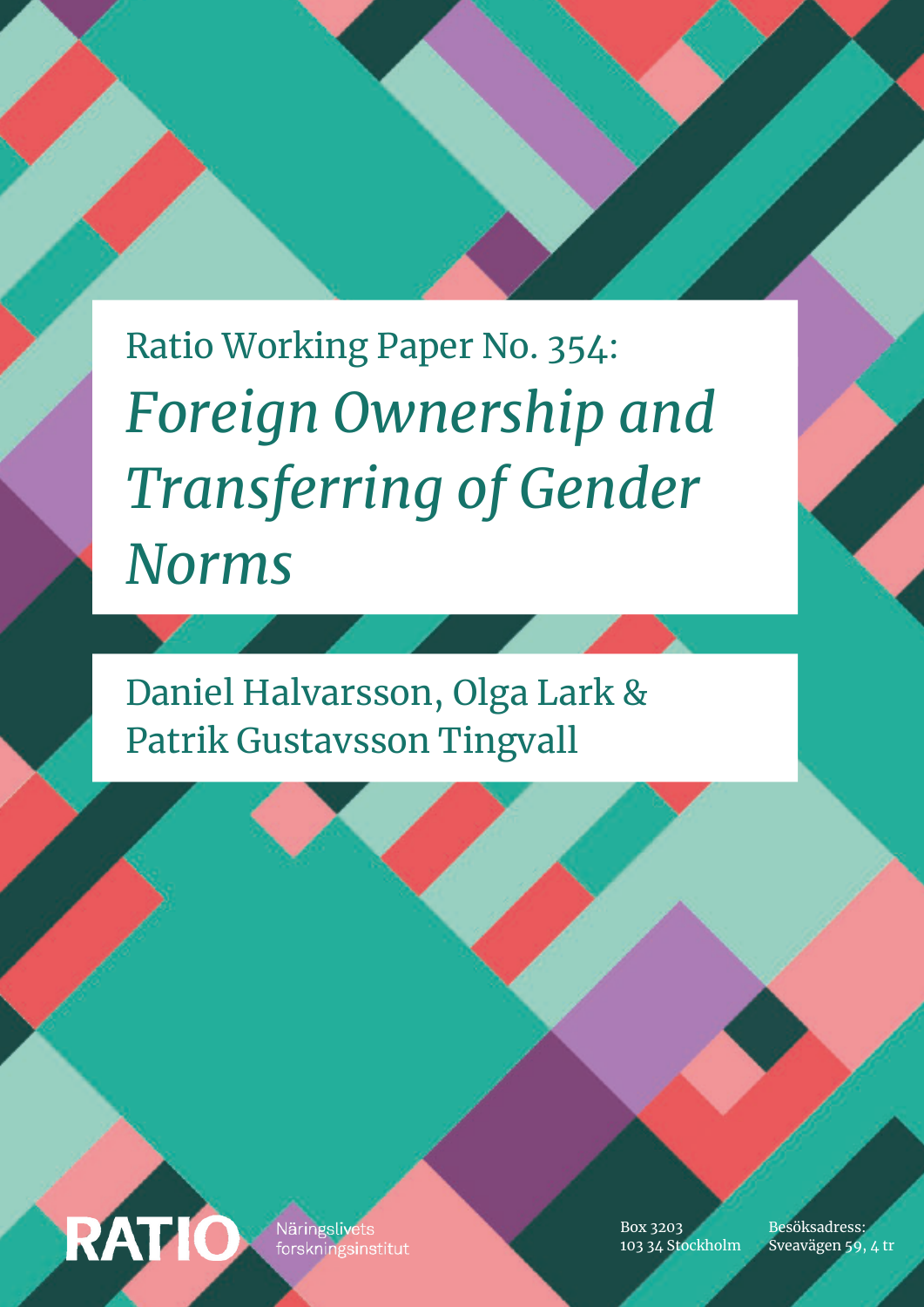## <span id="page-1-0"></span>Foreign Ownership and Transferring of Gender Norms

Daniel Halvarsson<sup>∗</sup>

Olga Lark†

Patrik Gustavsson Tingvall‡

#### **Abstract**

In this paper, we study foreign ownership as a vehicle for transferring gender norms across international borders. Specifically, we analyze how the wage differential between men and women in Swedish firms is affected by the degree of gender inequality in the home country of foreign investors. The results suggest that gender norms of the home country matter—the gender wage gap in foreign-owned subsidiaries appears to increase with the degree of gender inequality prevailing in the investors' home market. This finding is identified from within job-spell variation in wages and proves robust across a series of specifications.

**Keywords:** Foreign ownership · Gender inequality · Gender wage gap · Internationalization

· Gender norms

**JEL:** J16, J31, F66

‡The National Board of Trade, Södertörn University

<sup>∗</sup>The Ratio Institute

<sup>†</sup>Lund University, the Research Institute of Industrial Economics. Corresponding author: olga.lark@nek.lu.se

For helpful discussions we thank seminar participants at SNEE, The Ratio Institute, and Lund University. Financial support from the Foundation for Baltic and East European Studies is gratefully acknowledged. We also thank Örebro University for providing us with the data.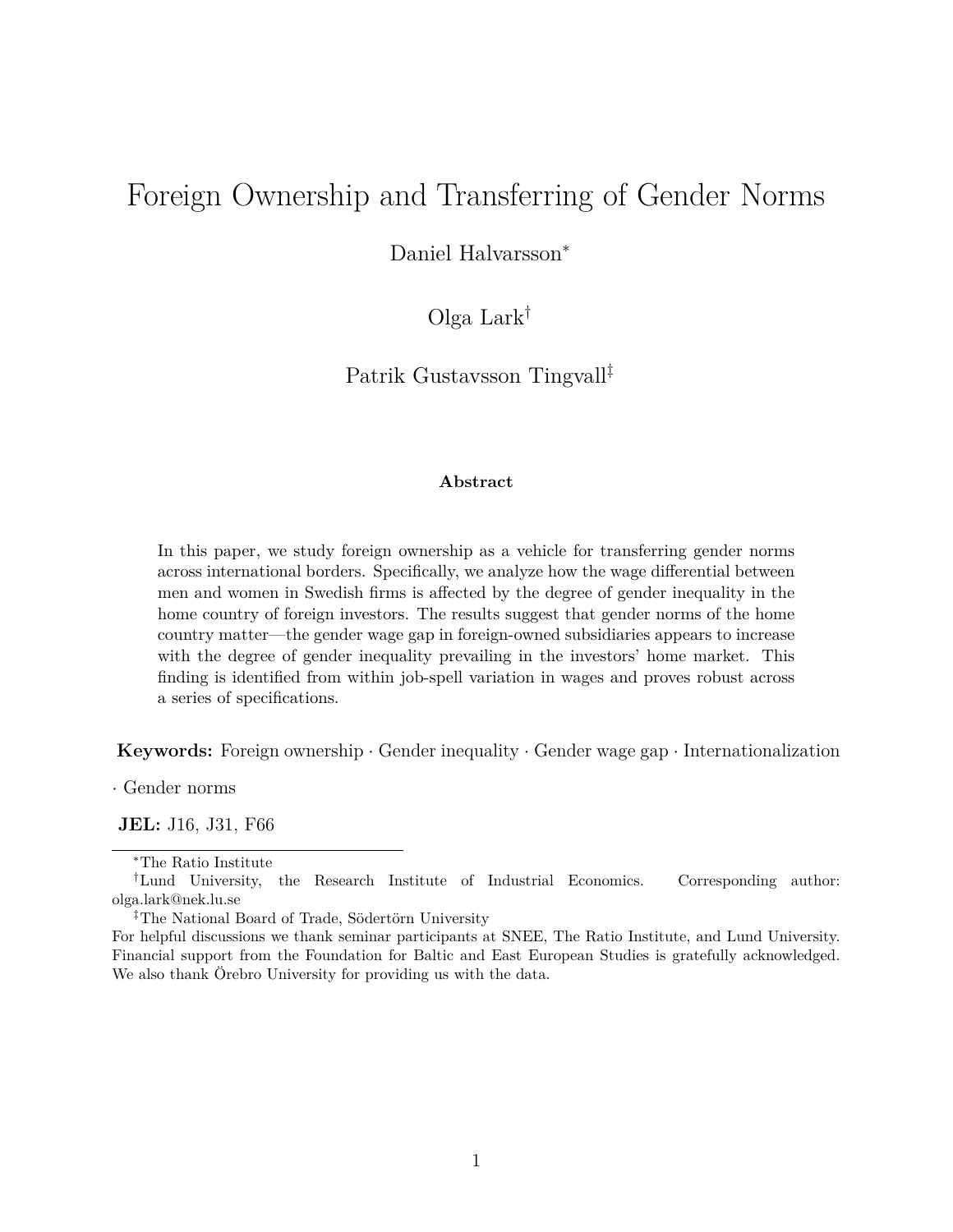## **1 Introduction**

There is a growing interest in the relationship between internalization and income inequality. While the wage premium for workers in multinational enterprises (MNEs) is welldocumented, evidence on the distributional effects of internalization across genders remains inconclusive.<sup>[1](#page-1-0)</sup> Yet, the emerging literature suggests that firms' global engagement has disproportionately affected female workers. [Vahter and Masso](#page-28-0) [\(2019\)](#page-28-0) examine the gender wage gap in foreign-owned firms in Estonia and document a negative effect of foreign ownership on female wages. This finding is corroborated by [Magda and Sałach](#page-27-0) [\(2020\)](#page-27-0), who find larger gender pay gaps in foreign-owned firms compared to their domestic counterparts at every decile of wage distribution in Poland. On the other hand, evidence from [Tang and Zhang](#page-28-1) [\(2021\)](#page-28-1) and [Kodama](#page-27-1) *et al.* [\(2018\)](#page-27-1) suggests that foreign affiliates in Japan and China employ proportionally more women and appoint more female managers, thereby enhancing female opportunities in the respective labor markets. [Kodama](#page-27-1) *et al.* [\(2018\)](#page-27-1) further show for Japan that the gender wage differential is smaller in foreign affiliates than in domestic firms. Thus, the effects of internationalization remain equivocal, and the mechanism behind a differential wage-setting across genders in globally active firms is still poorly understood.

This paper adds to the existing literature by studying how the transfer of gender norms across international borders contributes to the gender wage gap in the host country of FDI. The main hypothesis underlying our analysis originates from [Tang and Zhang](#page-28-1) [\(2021\)](#page-28-1), who develop a theoretical model featuring heterogeneous firms and biased perceptions about female labor costs in the style of [Becker](#page-25-0) [\(1957\)](#page-25-0). The model predicts that foreign affiliates who are less biased against female workers employ proportionately more women compared to domestic firms. Although the authors do not obtain direct predictions for the relative wages of female workers under discrimination, they establish that biased perceived costs of

<sup>1</sup>On the wage premium and MNEs see e.g [Aitken](#page-25-1) *et al.* [\(1996\)](#page-25-1), [Conyon](#page-26-0) *et al.* [\(2002\)](#page-26-0), [Doms and Jensen](#page-26-1) [\(2007\)](#page-26-1), [Driffield and Girma](#page-26-2) [\(2003\)](#page-26-2), [Griffith](#page-26-3) [\(1999\)](#page-26-3), Görg *[et al.](#page-26-4)* [\(2007\)](#page-26-4), [Haddad and Harrison](#page-26-5) [\(1993\)](#page-26-5), [Lipsey](#page-27-2) [\(1994\)](#page-27-2), [Lipsey and Sjöholm](#page-27-3) [\(2004\)](#page-27-3) and [Sjöholm and Lipsey](#page-27-4) [\(2006\)](#page-27-4); see also [Lipsey](#page-27-5) [\(2004\)](#page-27-5), which provides a survey of the literature on the relationship between foreign direct investment (FDI) and wages.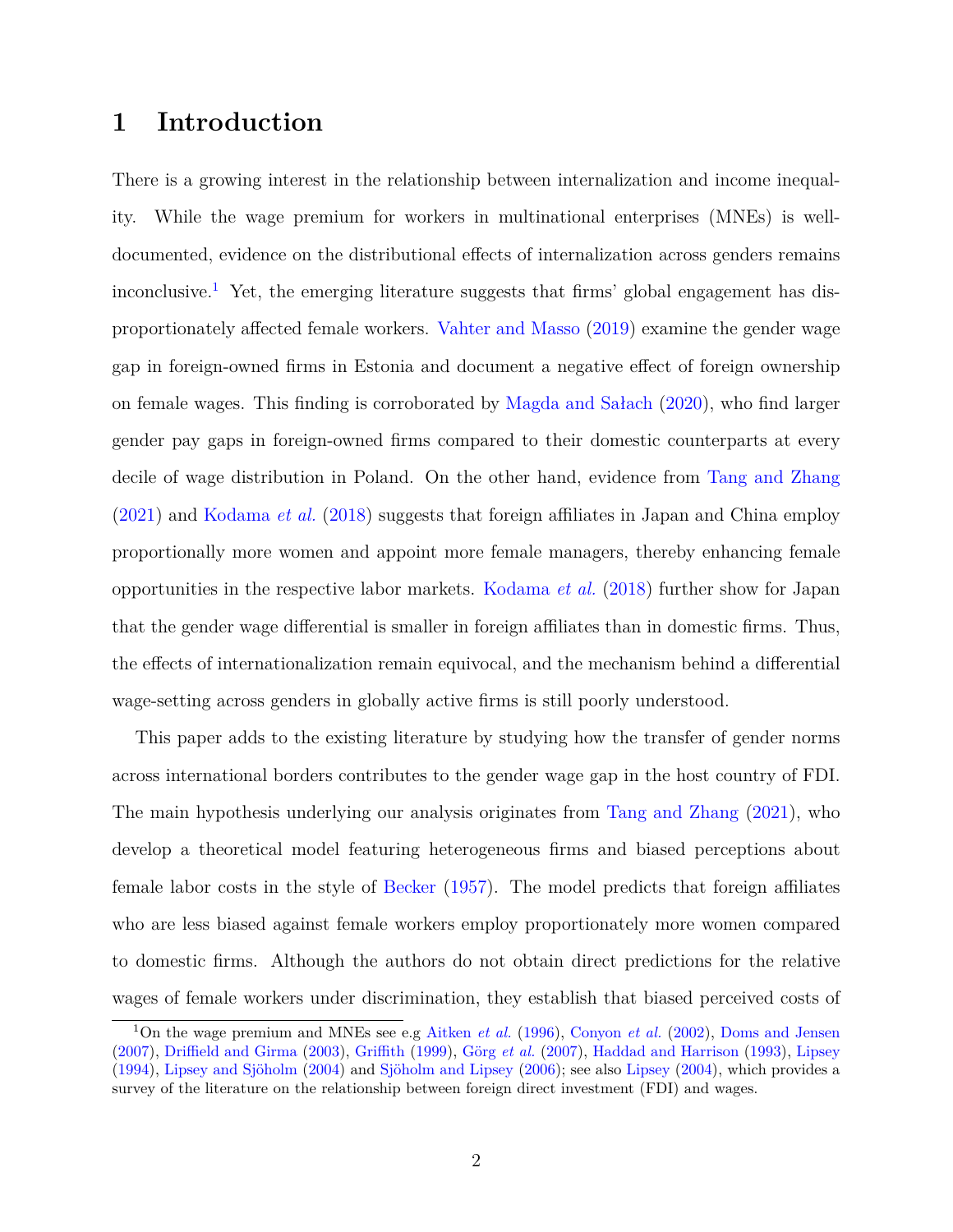female labor can lower output, revenue, and profits of the respective firms. Departing from this proposition, one may expect that firms' discriminating behavior will in turn also affect relative wages through rent sharing, ultimately leading to a larger gender wage differential. To the extent that foreign-owned firms accommodate the corporate culture and gender norms of their parent companies, we should observe a larger gender wage gap in firms acquired by less gender-equal investors.<sup>[2](#page-1-0)</sup> We therefore hypothesize that the degree of gender inequality in the home country of FDI matters for the size and the direction of the effect that foreign ownership exerts on wages in host-country firms. More specifically, we argue that foreign subsidiaries owned by investors from high (low) gender equality countries will display a relatively larger (lower) gender wage gap.

We take this prediction to the data and analyze how the wage differential depends on the ownership status and the degree of gender inequality in the parent company's home country. To this end, we estimate a wage regression with high dimensional fixed effects using a matched employer–employee dataset for Sweden from period of 2005 to 2015. To capture the impact of gender norms on wages, the model also includes a time-varying measure of gender inequality corresponding to the level of inequality in the parent company's home country. Importantly, our rich data provide a host of time-varying individual and firmlevel characteristics to adjust for potential confounding effects. To identify the main effect, we rely on job-match and firm-year fixed effects. By doing so, we utilize variation within individual job-spells and compare otherwise similar workers in otherwise similar firms while simultaneously controlling for selection effects at the firm level.

In addition to the rich features of its registry data, Sweden provides an interesting setting to study gender inequality. While the Swedish government offers a generous parental leave compensation and an extensive daycare system, previous research has established evidence of a substantial glass-ceiling effect [\(Albrecht](#page-25-2) *et al.*, [2003,](#page-25-2) [2015\)](#page-25-3). In particular, the median

 ${}^{2}E.g., Bloom \text{ } et \text{ } al. \text{ } (2012)$  ${}^{2}E.g., Bloom \text{ } et \text{ } al. \text{ } (2012)$  ${}^{2}E.g., Bloom \text{ } et \text{ } al. \text{ } (2012)$  ${}^{2}E.g., Bloom \text{ } et \text{ } al. \text{ } (2012)$  provides evidence suggesting that MNEs transfer their management practices and other features of their organizational structure overseas. They presumably do so through expatriate staff.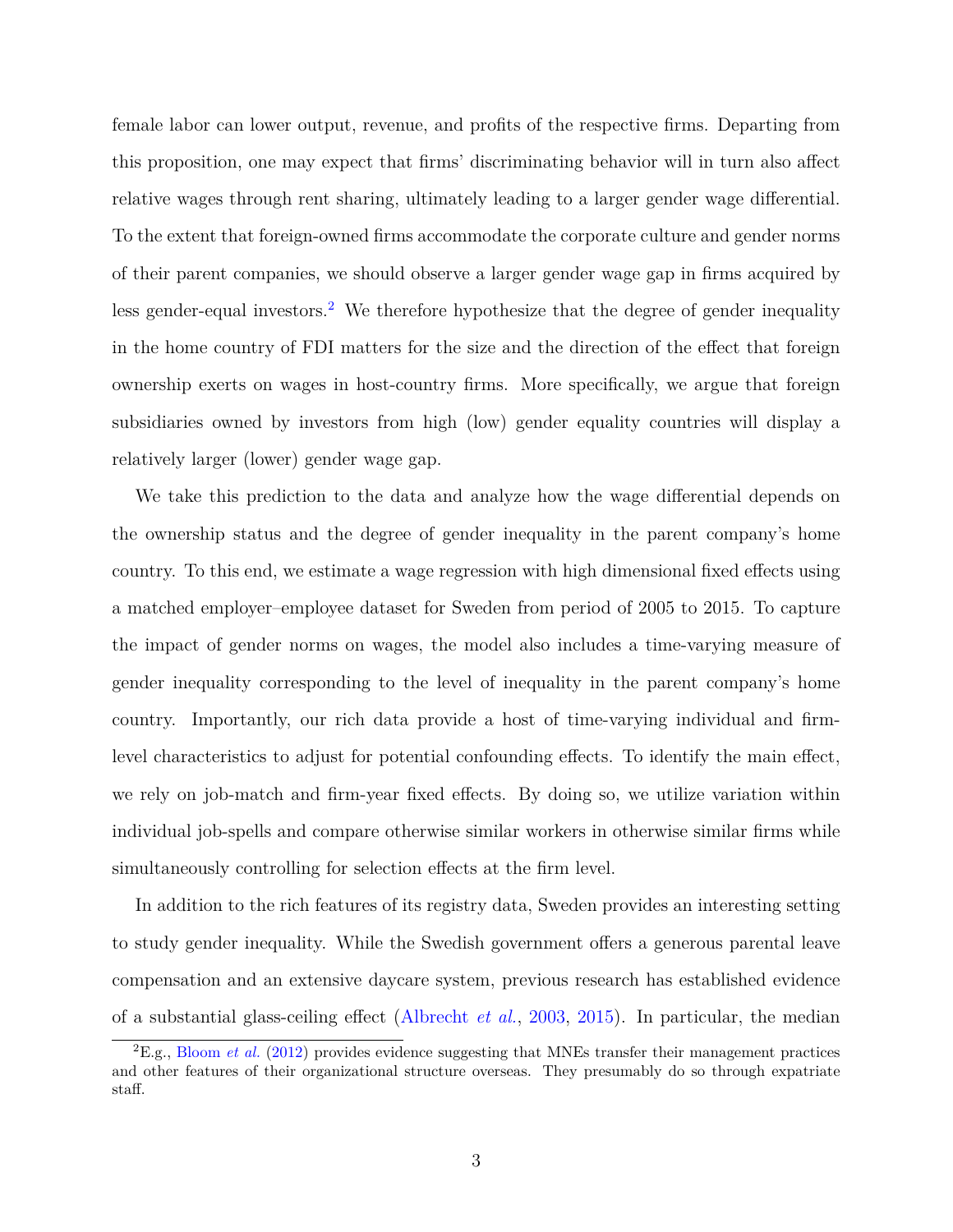gender wage gap remains at the level of 10 log points, whereas the corresponding gap at the 90th percentile is about 30 log points. Moreover, [Nekby](#page-27-6) [\(2003\)](#page-27-6) documents unequal rent sharing across genders in Sweden and [Albrecht](#page-25-4) *et al.* [\(2018\)](#page-25-4) find a significant motherhood penalty, i.e., that wage negatively affects wages and career trajectories of Swedish women. We contribute to this literature by highlighting the role of multinational firms in shaping the gender wage differential in Sweden. Our main findings suggest that, while foreign ownership exerts a small positive (narrowing) effect on the wage gap on average, the effect is heterogeneous when we split it by country of ownership. This result provides compelling support to the idea that foreign investors transfer their corporate culture and gender norms across international borders, presumably by virtue of expatriate staff and standardized policies. Specifically, we find that firms receiving FDI inflows from high-inequality countries tend to exhibit a relatively larger gender wage differential. This finding is robust with respect to the alternative measure of gender culture and country's stage of development. When analyzing the effect of home country gender norms across the wage distribution, we find that the negative impact on relative female wages is more pronounced at the higher end of the distribution. This finding corroborates the presence of the glass-ceiling effect in Sweden, as discussed above.

Our paper relates to at least three strands of the economics literature. First and foremost, it connects to the voluminous literature on gender inequality in the labor market as reviewed by [Altonji and Blank](#page-25-5) [\(1999\)](#page-25-5), [Blau and Kahn](#page-25-6) [\(2000\)](#page-25-6), and [Goldin](#page-26-7) [\(2014\)](#page-26-7). More recent contributions in the field include [Olivetti and Petrongolo](#page-27-7) [\(2016\)](#page-27-7), [Blau and Kahn](#page-25-7) [\(2017\)](#page-25-7), and Card *[et al.](#page-26-8)* [\(2016\)](#page-26-8), among others. This literature has focused on several factors that potentially contribute to gender gaps, such as differences in human capital, occupational and industry segregation, flexibility in working hours, as well as discrimination. Differences in psychological attributes and bargaining power make up the more recent explanations for the observed gaps across genders.

The second strand of related literature explores the interplay between gender outcomes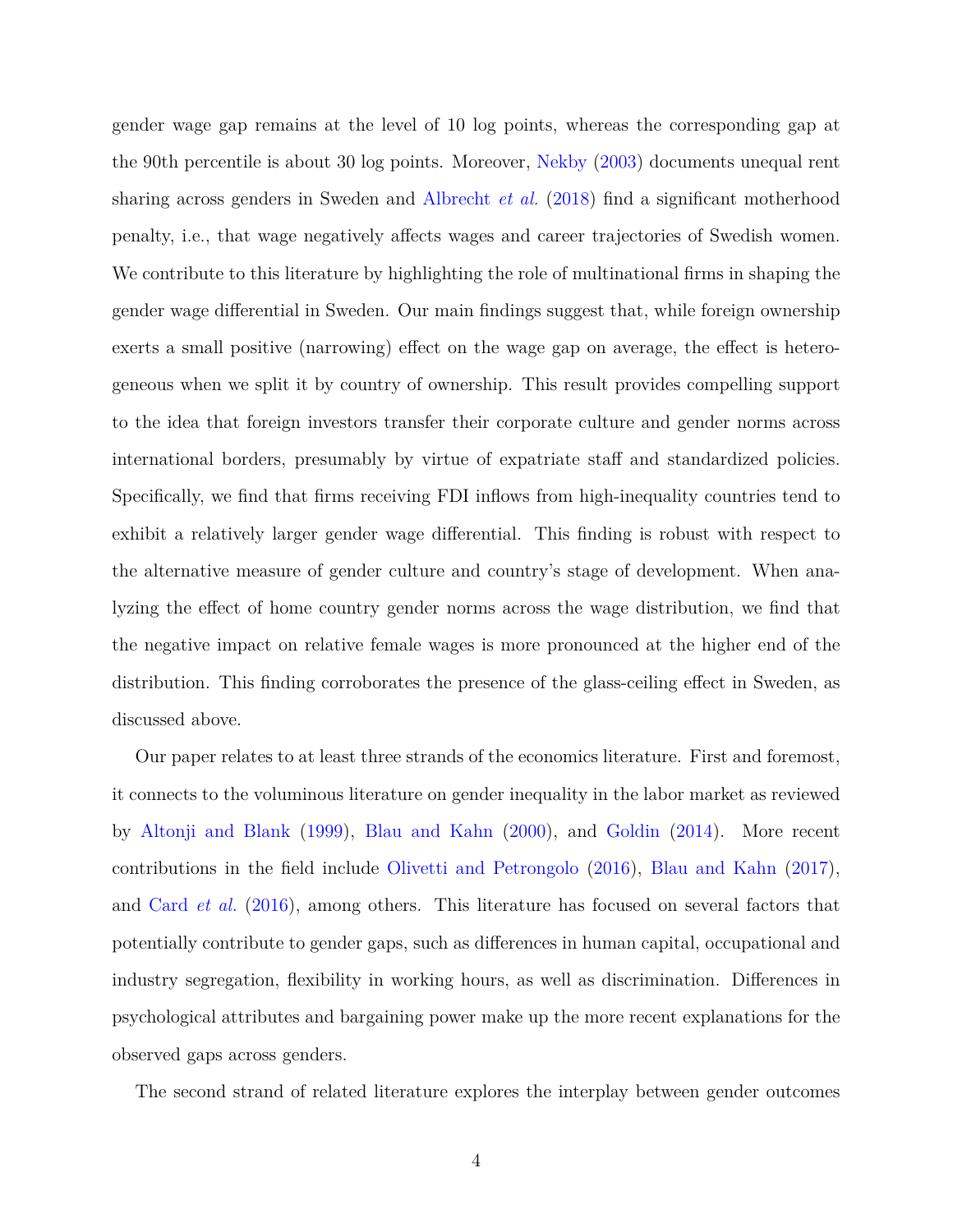and various aspects of globalization. [Black and Brainerd](#page-25-8) [\(2004\)](#page-25-8) test Becker's theory of tastebased discrimination [\(Becker,](#page-25-0) [1957\)](#page-25-0) using U.S. industry-level data. In line with Becker's hypothesis, the authors find that increased import competition reduces the gender wage gap more in industries that are less competitive initially. In a similar vein, [Heyman](#page-27-8) *et al.* [\(2013\)](#page-27-8) study how the competitive pressures in the form of takeovers impact gender outcomes by relying on linked employer–employee data from Sweden. They document that firm takeovers are associated with a higher share of female employees and a lower gender wage differential, which confirms the authors' main theoretical predictions. Another contribution in the field is Juhn *[et al.](#page-27-9)* [\(2014\)](#page-27-9), who study tariff reductions under the North American Free Trade Agreement and gender inequality using Mexican firm-level data. They find that trade liberalization increases the proportion and relative wage of female blue-collar workers, but they find no effect among white-collar workers. The authors attribute this result to Mexican firms adopting modern technologies that require less physically demanding skills. Hence, they suggest that trade liberalization, through technological advancement, improves women's labor market outcomes in blue-collar jobs but not white-collar jobs. Another study documenting a disproportionate impact of globalization across occupations and gender is [Bonfiglioli and](#page-26-9) [De Pace](#page-26-9) [\(2021\)](#page-26-9). The paper shows that a higher export share in German firms leads to a wider gender wage gap among blue-collar workers and reduces the gap between male and female white-collar workers. This evidence supports the idea that exports requires more interpersonal and cognitive skills, thereby reinforcing a female comparative advantage in these areas. An additional paper analyzing the effects of exporting is [Bøler](#page-26-10) *et al.* [\(2018\)](#page-26-10), which finds a relatively large gender wage differential among college-educated workers in exporting firms in Norway. The authors ascribe this result to a high degree of commitment and flexibility requirements imposed by exporters, which is detrimental to relative female wage.

Lastly and most closely, our paper relates to the studies on FDI and the gender wage gap. [Kodama](#page-27-1) *et al.* [\(2018\)](#page-27-1) examine the effect of foreign ownership on gender-related employment outcomes and work practices in Japan. The authors document that foreign-owned firms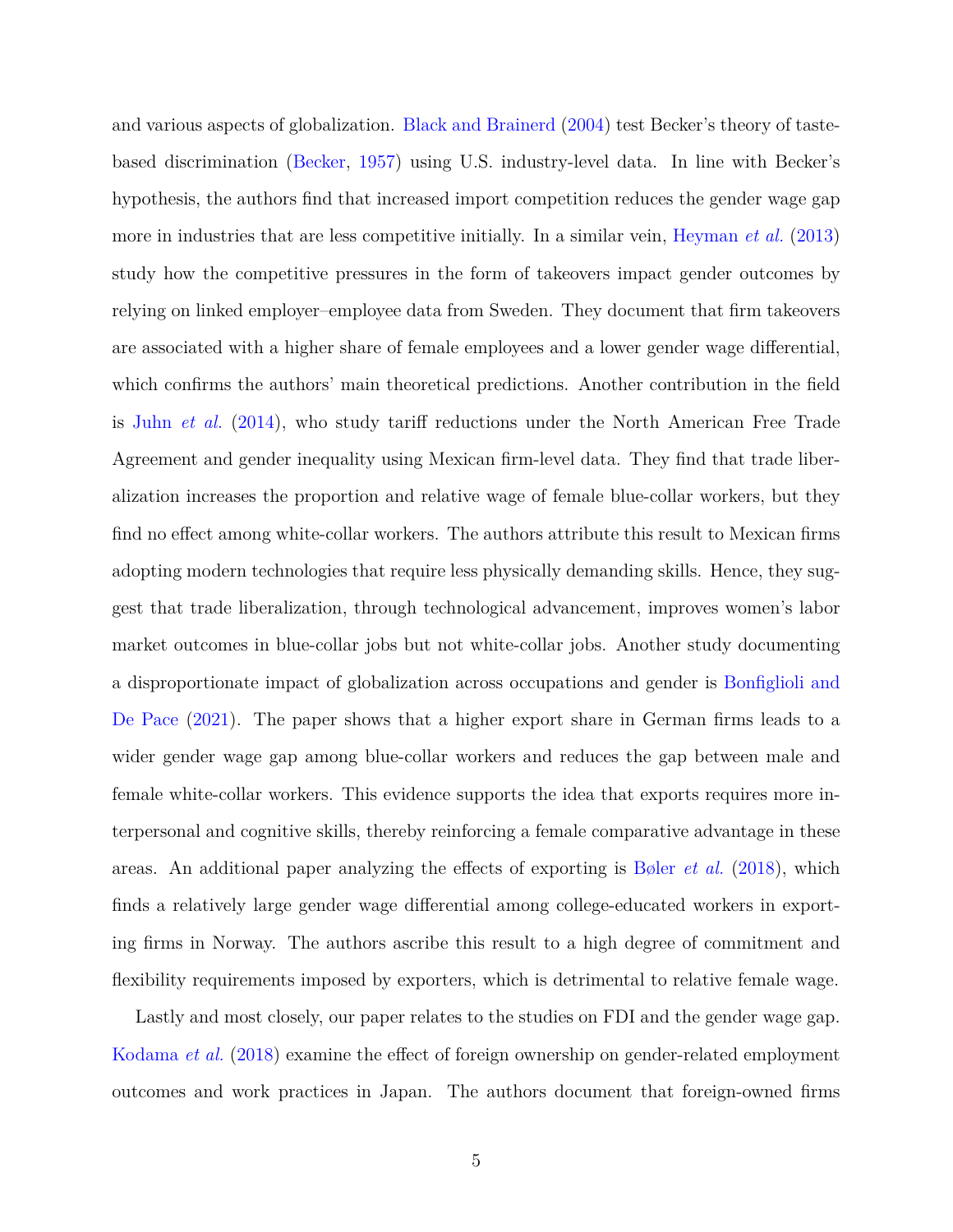are more gender-equal than domestic Japanese firms are. Foreign affiliates tend to support both equal pay and equal promotion opportunities, as well as flexible working arrangements to a larger extent than their domestic counterparts. On the contrary, results by [Vahter](#page-28-0) [and Masso](#page-28-0) [\(2019\)](#page-28-0) and [Magda and Sałach](#page-27-0) [\(2020\)](#page-27-0) suggest that foreign-owned firms exhibit larger gender wage differentials than domestic firms. [Tang and Zhang](#page-28-1) [\(2021\)](#page-28-1) develop a multi-sector task-based model in the style of [Acemoglu and Autor](#page-25-9) [\(2011\)](#page-25-9), which accounts for firm heterogeneity in productivity, gender bias, and learning within sectors or regions. The model suggests that parent companies from more gender-equal countries should have less prejudice about women's labor cost and productivity and therefore employ more women in their foreign subsidiaries compared to domestic firms. The authors probe this hypothesis using data on Chinese manufacturing firms and find that affiliates of more gender-biased parent firms exhibit lower shares of female workers.

Taken together, available empirical evidence lends support to the idea that foreign parent companies, to some extent, are able to transfer corporate cultures to their overseas subsidiaries. Our work offers two main novelties with respect to the existing literature. First, to the best of our knowledge, our study is the first to document the effect of gender norms of foreign investors on wages in their subsidiaries abroad. An advantage of our approach over other studies is that we are able to account for and quantify the heterogeneous effect of foreign ownership on relative female wages. Moreover, we rely on a tight identification strategy that controls both for the propensity of certain firms to become acquired and for individual workers' labor market sorting. In the analysis of the gender wage gap, an additional strength of our data is that it allow us to account for part-time employment, which is especially relevant for female workers, who exhibit more frequent and prolonged career interruptions [\(Manning and Petrongolo,](#page-27-10) [2008\)](#page-27-10).

While its FDI inflows come from countries with varying cultural backgrounds, Sweden is characterized by a strictly regulated labor market and is generally perceived as highly gender-equal. For these reasons, foreign investors might be limited in their opportunities to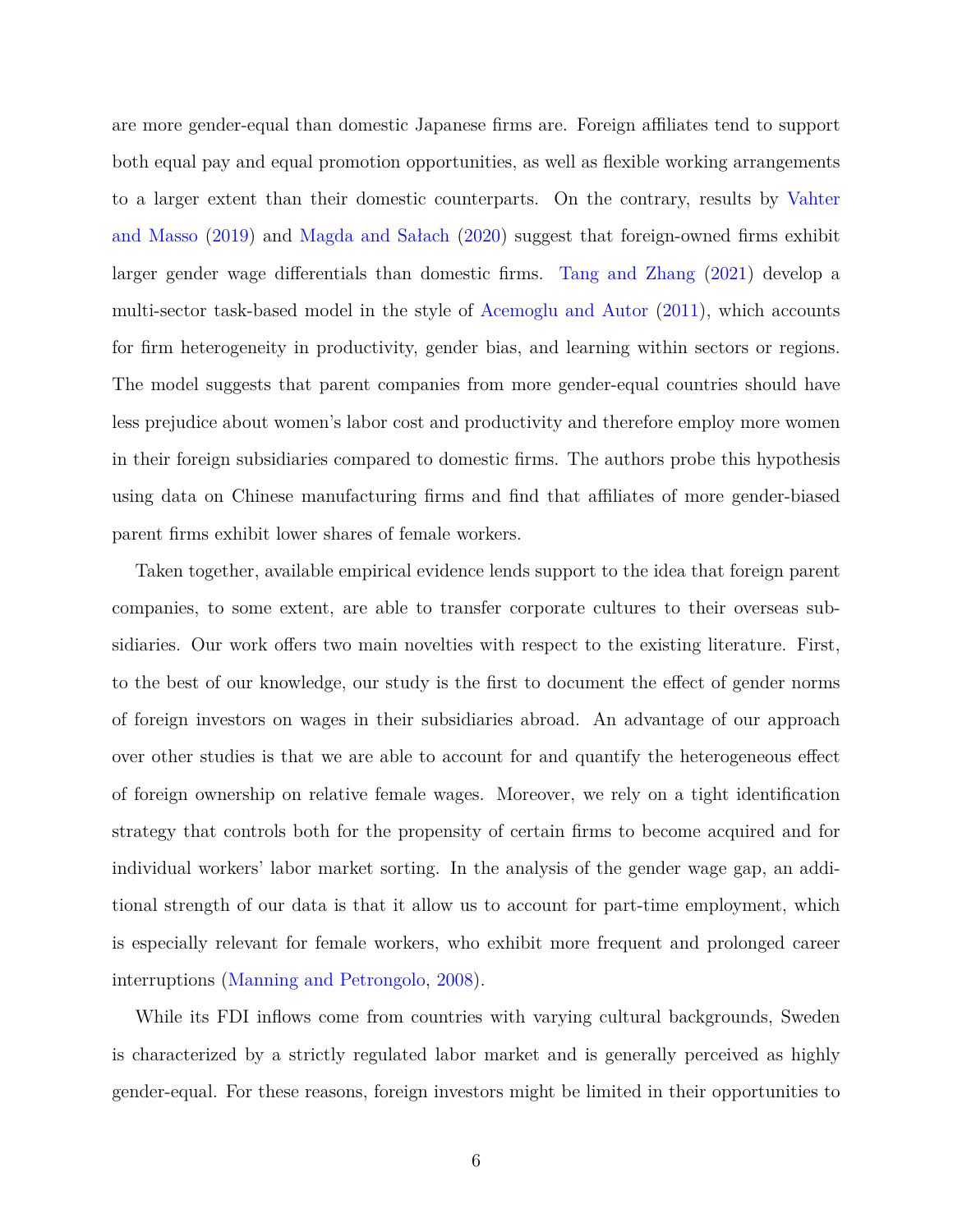bring changes in this dimension. Hence, the fact that we are able to detect the transfer of gender norms in the Swedish context adds additional weight in favor of the hypothesized relationship. Figure [1](#page-29-0) illustrates the link between relative female wages and ownership that we have in mind and further motivates our analysis. The curve depicts unconditional gender wage differential by country of ownership within sector-region-year groups.

#### [Fig. [1](#page-29-0) about here.]

Specifically, the figure shows the contribution (in log points) to the gender wage gap in Sweden by different foreign investors, once we account for the sector, region, and time differences. Positive (negative) values suggest that foreign ownership is associated with a lower (higher) gender wage gap. As apparent from Figure [1,](#page-29-0) a relationship between relative wages and foreign ownership hides considerable heterogeneity across home countries of FDI. Therefore, cultural background plays a certain, though not fully understood, role in the gender wage differential in overseas subsidiaries. In what follows, we seek to shed light on this relationship and return to country heterogeneity analysis in the empirical section.

The rest of the paper unfolds as follows. Section 2 provides information on the data used in the empirical analysis together with descriptive statistics of the main variables. The empirical method is presented in Section 3, and Section 4 presents the results. Section 5 concludes the paper by providing a discussion of the empirical findings and suggestions for future research.

## **2 Data and Description**

#### **2.1 Individual and Firm-Level Data**

To study the effect of foreign ownership on the gender wage gap, we use matched employer– employee data based on administrative registers from Statistics Sweden spanning the period of 2005–2015. This section, along with Table [A](#page-37-0) in the Appendix, describes the data used in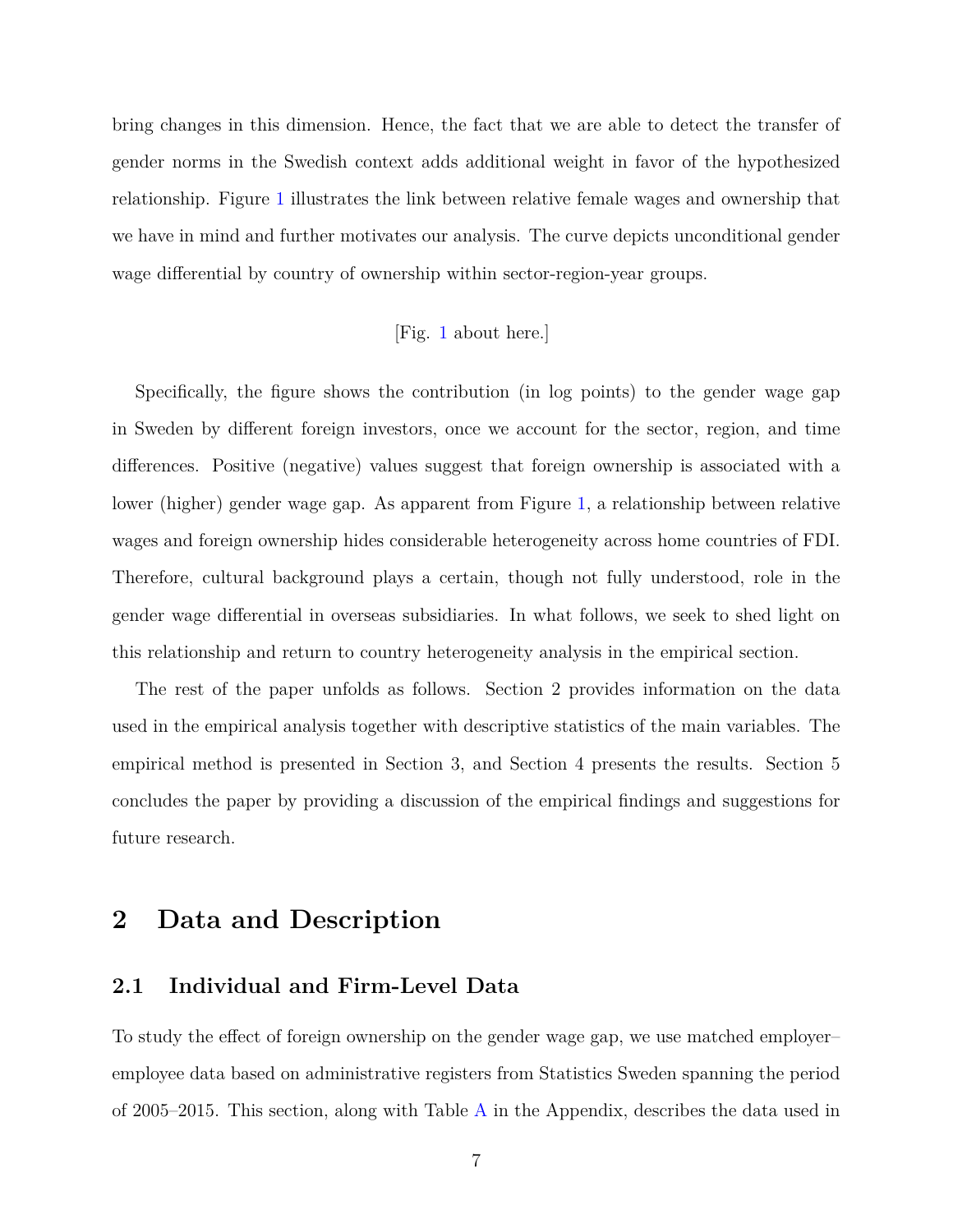the analysis.

The main dependent variable—gross monthly wage—comes from the annual labor force survey, *the Salary Structure Statistics*, and is provided by Statistics Sweden. It covers (i) all employees in the public sector and all employees in the private sector that work for a company with at least 500 employees, and (ii) at least 50 percent of the remaining workforce of the private sector<sup>[3](#page-1-0)</sup>. In total, the survey contains about 2 million individual workers in each year, with information on their full-time equivalent monthly earnings (comparable to hourly wage rates) and the extent of their workload (percent of full-time employment).<sup>[4](#page-1-0)</sup> Due to stratification for smaller private-sector employers, the data for smaller private-sector employers have gaps for the dependent variable in some years. While it would be possible to impute wage levels for the missing years, we have opted not to do so due to the possibility of individuals doing temporary work elsewhere. The salary structure statistics also provide us with detailed information on worker occupation codes (up to 4 digits) and whether the job is blue-collar or white-collar.

To the salary structure statistics, we have merged several different data sets: (i) the longitudinal integrated database for health insurance and labor market studies (LISA) that covers all individuals in the labor force, with information on age, family status and children, education, employment, and income; (ii) the structural business statistics (FEK), which contains information on value-added, capital stock (book value), profits, sales, and industry affiliation for all private sector companies in the non-financial sector; (iii) the labor statistics based on administrative sources (RAMS), which provides information on the location, number of employees, gender and educational composition across all plants<sup>[5](#page-1-0)</sup> in Sweden; and (iv) the concern register (KCR), which gives us information on the identity of the top mother and the company tree for all Swedish-based subsidiaries, both domestic and foreign-owned.

<sup>&</sup>lt;sup>3</sup>Firms included in the structural business statistics constitute the sampling units of the survey and are stratified according to industry affiliation and firm size.

<sup>&</sup>lt;sup>4</sup>Specifically, the monthly wage data corresponds to the agreed-upon wage on top of amenities and variable incomes, absent over-time payments. We use annualized and deflated data of wages expressed in EUR in the analysis.

<sup>&</sup>lt;sup>5</sup>The plant data are aggregated to the firm level.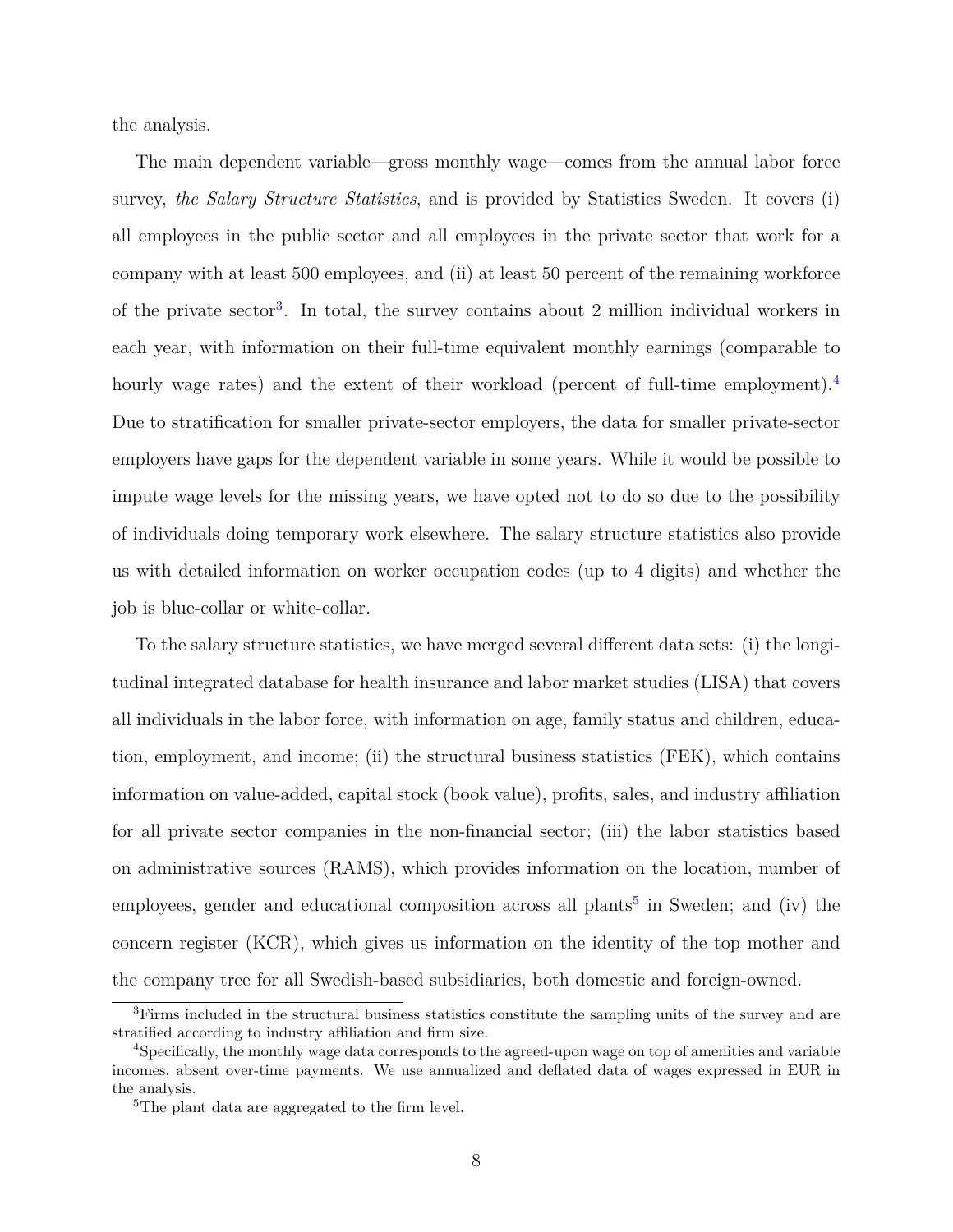In the resulting database, each firm and individual is associated with a unique identifier. All employed individuals are linked to the firm where they have earned their highest annual income. Regarding sample restrictions, we have dropped all the public-sector firms since they are not covered in the structural business statistics. We have chosen to specifically focus on MNEs, since we believe that domestic MNEs serve as the best comparison group with respect to foreign acquisitions and appear to be a remarkably similar control group, as described in detail below in Table [1.](#page-30-0) We have also excluded all part-time employees to avoid potential biases associated with part-time penalties [\(Manning and Petrongolo,](#page-27-10) [2008;](#page-27-10) [Albrecht](#page-25-4) *et al.*, [2018\)](#page-25-4). Finally, we have further restricted the sample to individuals between 18 and 67 years of age. The final dataset provides a sample of 5,304,042 worker-firm-year observations, based on roughly 3,164 firms spread across 77 industries.

To describe the acquisition market in our sample, we observe a total of 450 foreign acquisitions with no clear time trend in merger activity during the years 2005–2015. The average foreign acquisition rate is 7.5 percent, hovering between 3 to 11 percent per year. Seventyfour percent of firms that have changed ownership status are medium and large firms, where firm size exceeds 50 and 250 employees, respectively. The average acquisition rate is highest in the human health and social work activities sector (9 percent) and information and communication sector (7 percent) and is lowest in the primary sector (1 percent). In absolute terms, foreign takeovers occur mainly in low-tech manufacturing. The most prevalent home countries to foreign investors are Norway, Luxembourg, and the Netherlands, which account for 18, 13, and 11 percent, respectively, of the total number of acquisitions. These are followed by the United Kingdom (10 percent), Denmark and Finland (about 8 percent, each), and Germany (7 percent). Together, these countries account for 76 percent of all foreign acquisitions over the period.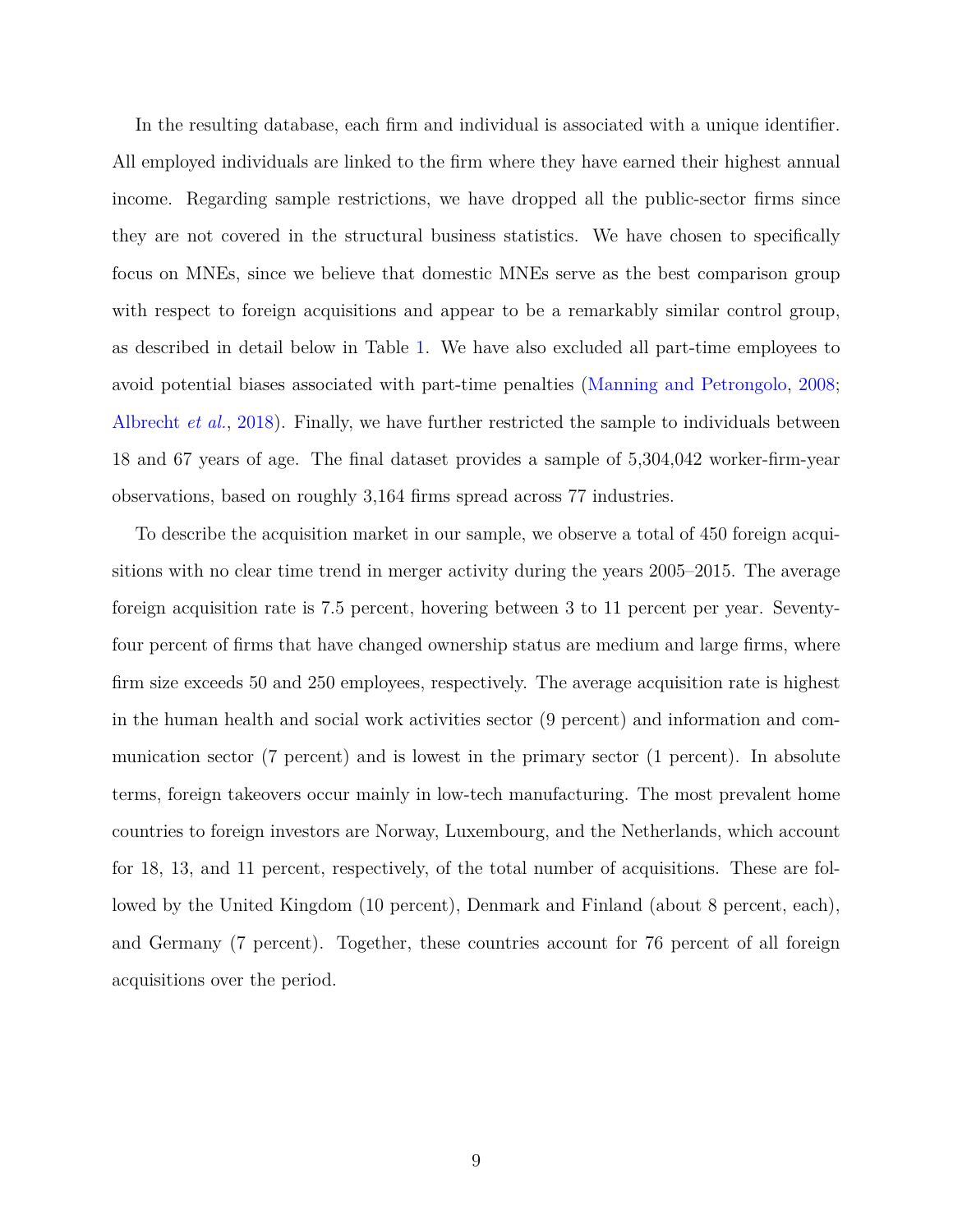#### **2.2 Descriptives**

We start with an overview of the differences between individual characteristics of men and women in foreign-owned versus domestic  $MNEs<sup>6</sup>$  $MNEs<sup>6</sup>$  $MNEs<sup>6</sup>$ . As seen in Table [1,](#page-30-0) foreign-owned multinationals appear remarkably similar to their domestic counterparts with respect to the observable characteristics of their workers. On average, they employ workers of similar age and with similar labor market experience but who have fewer children than employees in domestic MNEs. At the same time, foreign subsidiaries are somewhat smaller in size (2824 employees versus 3784) and pay slightly lower wages to both genders. Domestic MNEs, on the other hand, exhibit higher sales and skill intensity (the share of employees with university education). Notably, our sample's average female share in the labor force is fairly similar for domestic and foreign-owned MNEs.

[Table [1](#page-30-0) about here.]

#### **2.3 Measure of Gender Inequality**

To quantify differences among home country gender cultures, we rely on the Gender Inequality Index developed by the United Nations as part of the Human Development Program. The index is built as a composite measure of disparities across genders in three fundamental dimensions: reproductive health, empowerment, and labor market participation. GII is designed to capture achievement loss due to gender discrimination, with higher values indicating greater gender inequality. GII offers a consistent and objective way to assess gender disparities across countries over an extensive time period: It covers more than 160 countries over almost 20 years (2000–2019), providing the necessary scope to examine the effect of gen-der norms.<sup>[7](#page-1-0)</sup> The data are obtained from the UN data web-page, whereas the index exhibits fairly low, every-fifth-year, variation during the initial period of 2000 to 2010. We impute

 ${}^{6}$ See Table [A](#page-37-0) in the Appendix for detailed definitions of all the variables used in the analysis.

<sup>7</sup>Since a country's GII is likely to correlate with its overall development level, we control for countries' GDP as one of the robustness checks.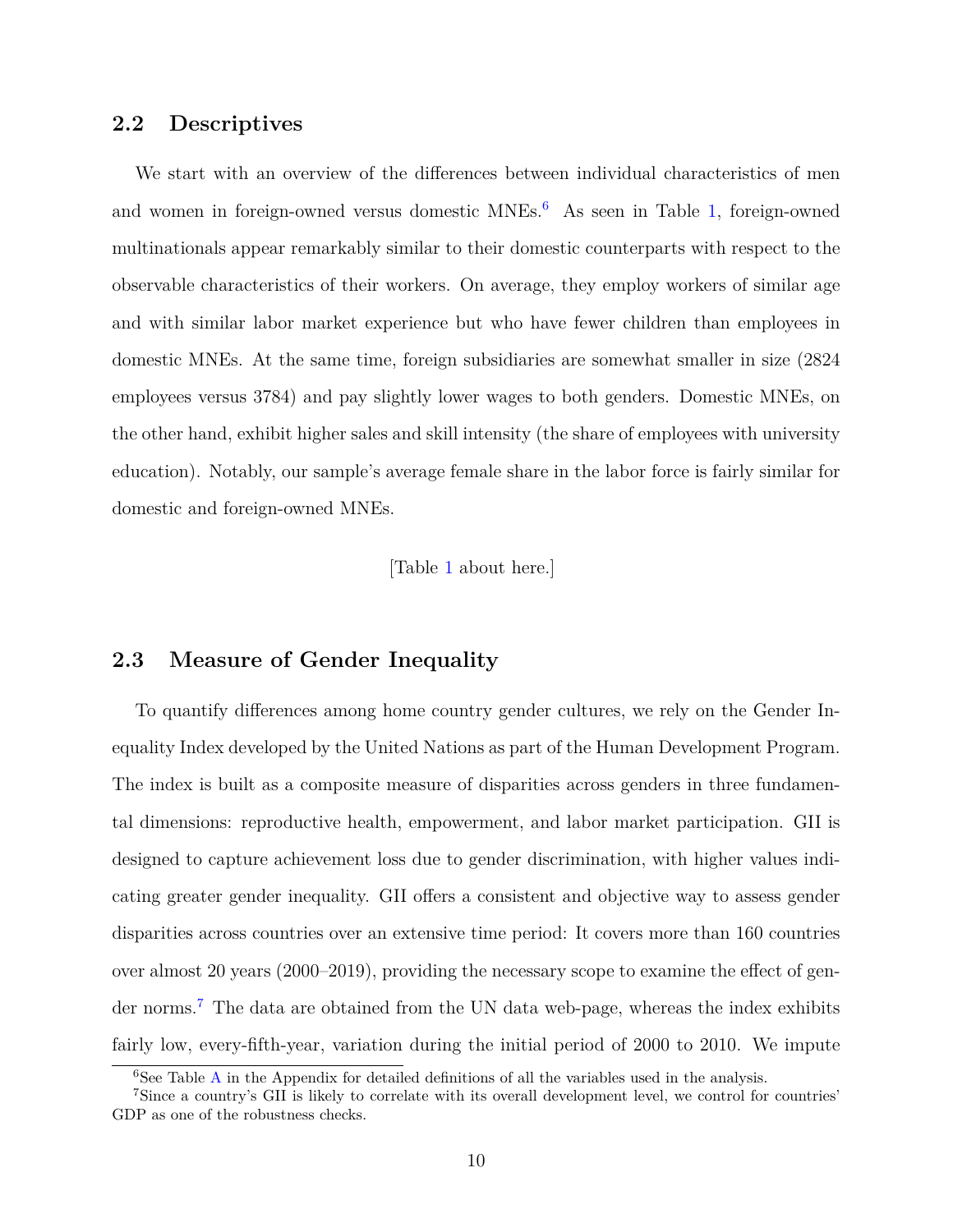the GII values for missing years by relying on a linear interpolation method. However, to minimize data manipulation, we use the years 2005 to 2015 as our default sample period. As an alternative measure of gender culture, we also utilize the Gender Gap Index (GGI) from the World Economic Forum. This index covers 156 countries worldwide, spanning the period of 2006–2021. Since a higher GGI indicates more equality, we use a reversed version of the index in the analysis to match the interpretation of GII, our preferred measure of the gender culture.

#### [Table [2](#page-31-0) about here.]

Table [2](#page-31-0) provides an overview of GII among the sample of foreign-owned firms during the sample period of 2005–2015. As seen in Table [2,](#page-31-0) the average level of inequality in foreign subsidiaries in Sweden amounts to 0.125, which lies somewhat below the OECD average of 0.235 and substantially below the world average of 0.474. Hence, Sweden predominantly receives FDI inflows from countries with high levels of gender equality, as can be further confirmed by the lower part of Table [2.](#page-31-0) Scandinavian and Western European countries make up the largest FDI investors in Sweden and exhibit the highest levels of gender equality globally. On the other hand, Swedish subsidiaries are also exposed to more gender-biased cultures stemming from United States and United Kingdom, as well as a host of other investors characterized by low level of gender equality. We therefore believe that Sweden offers an interesting setting to study the cultural effects of FDI, where parent firms with varying cultural backgrounds have an opportunity to shape social norms in the host country.

### **3 Empirical Approach**

Building on the preceding literature (c.f. [Bøler](#page-26-10) *et al.*, [2018;](#page-26-10) [Bonfiglioli and De Pace,](#page-26-9) [2021\)](#page-26-9), we consider a worker-level [Mincer](#page-27-11) [\(1974\)](#page-27-11) wage regression with high-dimensional fixed effects. Specifically, we rely on the following baseline model for a worker *i*, who is employed in a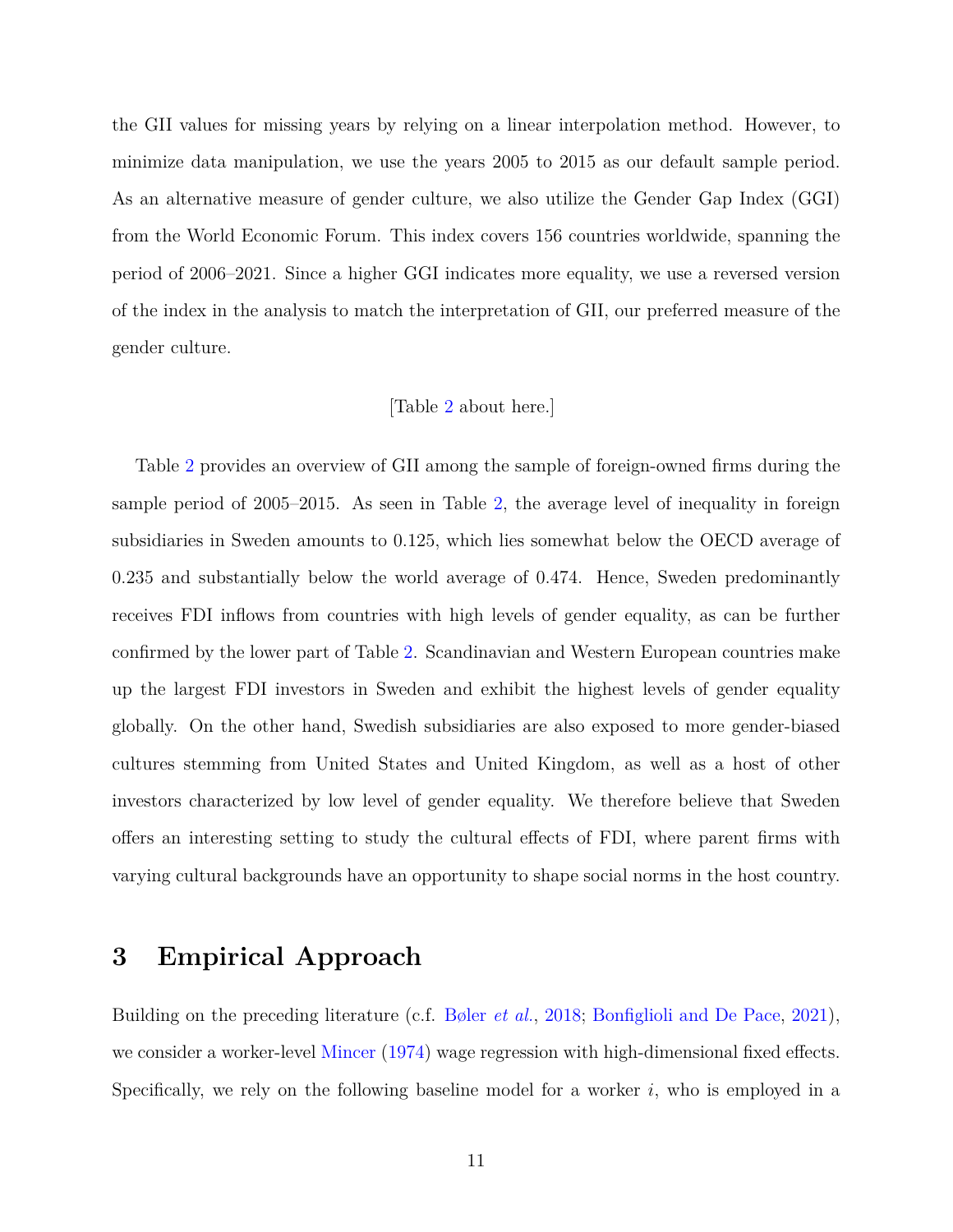multinational firm *j*, operating in sector *s* and region *r* at time *t*:

$$
\ln Wage_{it} = \alpha + \beta_1 Foreign = \beta_2 Female_i \times Foreign_{jt} +
$$
  

$$
\mathbf{R}_{it}\boldsymbol{\eta} + \mathbf{Z}_{jt}\boldsymbol{\psi} + \phi_r + \nu_{st} + \eta_{ij} + \epsilon_{it},
$$
 (1)

where *Female<sub>i</sub>* is a dummy variable that takes the value of one for being female. In the baseline specification,  $Foreign_{jt}$  refers to a scalar dummy variable that takes the value of one if the firm is foreign-owned at time *t* and zero otherwise. To assess the role of foreign ownership on the gender wage gap, we include the interaction between *F emale<sup>i</sup>* and *F oreignjt*.

The wage premium *for men* from working in a foreign-owned company is captured by  $\beta_1$ , as compared to men working in domestically owned MNEs. The premium for women, in turn, translates into  $\beta_1 + \beta_2$  (i.e., as compared to women in domestically owned MNEs). In contrast, the difference in the gender wage gaps between foreign-owned and domestic companies is captured by the interaction term and  $\beta_2$ . Thus, a positive  $\beta_2$  implies a narrowing effect, and a negative  $\beta_2$  would suggest a widening effect of the total gender wage gap due to foreign ownership.<sup>[8](#page-1-0)</sup>

Confounding observable characteristics at the individual and firm-level are captured by vectors  $\mathbf{R}_{it}$  and  $\mathbf{Z}_{jt}$ . For individual workers, we consider  $\mathbf{R}_{it} = [Experimente, Experience^{2}/100,$ *University Education, Children, White collar*], and for firms, we control for firm size (log number of employees) and location in the baseline specification. Region fixed effects,  $\phi_r$ , allow us to capture geographical aspects of firms' location. We also augment model (1) with sector-year fixed effects  $(\nu_{st})$  to account for any systematic variation in wages across sectors over time.

Specification (1), however, potentially suffers from multiple sources of endogeneity. Most

<sup>&</sup>lt;sup>8</sup>More specifically,  $\beta_2 = GW G_D - GW G_F$ , where  $GWG_D$  and  $GWG_F$  is the gender wage gap in domestic and foreign-owned MNEs, respectively. Moreover, since the dependent variable is expressed in logarithms, the *β* coefficients can be interpreted approximately as the 100 × *β* percent difference in *W age* between the two groups; or, more precisely, by  $100 \times (\exp(\beta) - 1)$  percent difference in *Wage*.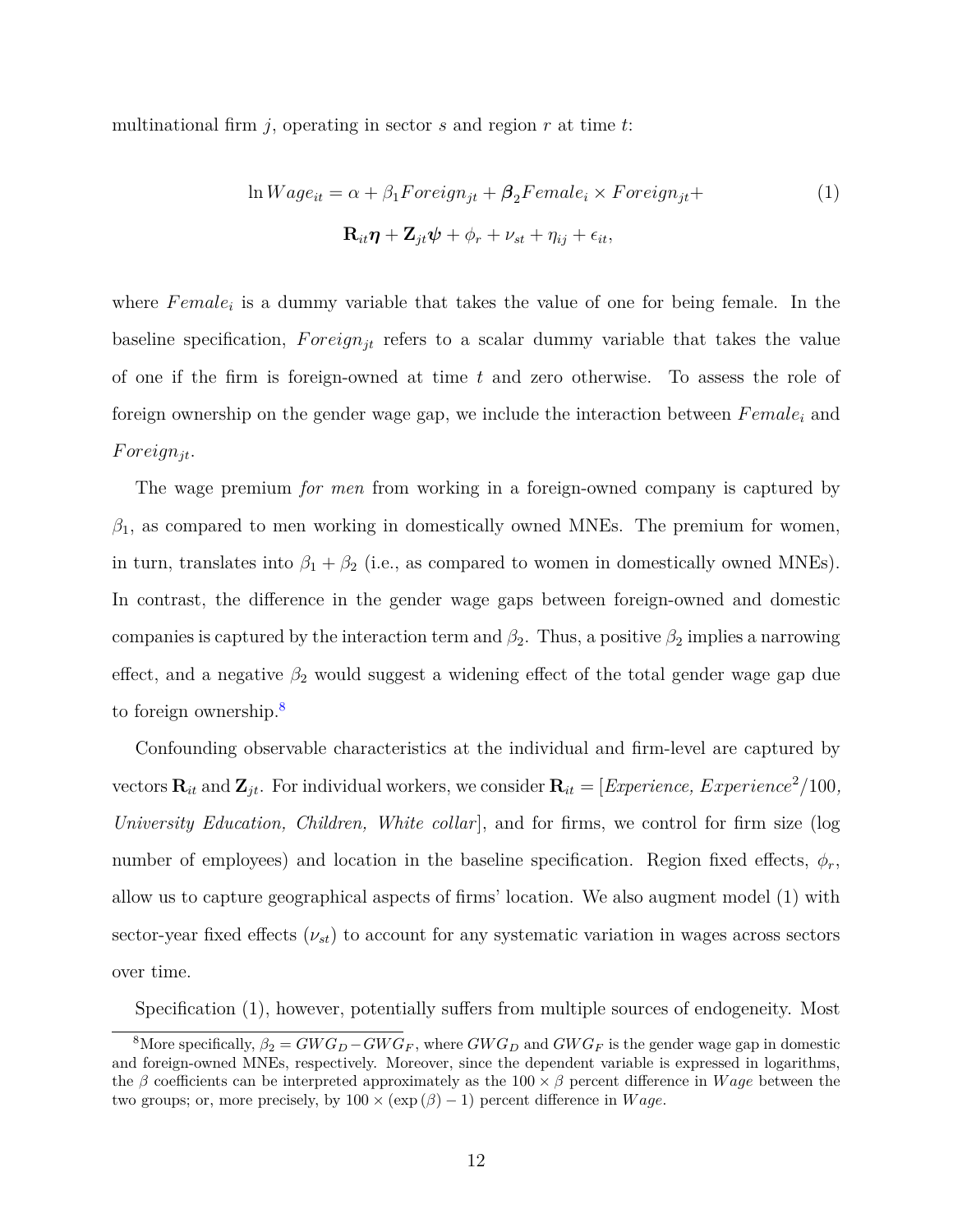notably, there are two complementary types of selection: (i) the selection of firms into being acquired by a foreign investor, and (ii) individual workers' sorting into foreign-owned companies. In the case of firm selection, we expect that more productive or profitable firms have a higher propensity to be acquired. Thus, if acquisitions are correlated with possibly time-variant and unobserved productivity shocks, estimates of the foreign ownership effect are likely to be biased. Additionally, if productivity shocks also affect wages via, e.g., rent sharing, this might lead to biased estimates of the female dummy.

In the case of labor market sorting, there is a possibility that workers sort into foreignowned companies based on certain unobserved characteristics. These characteristics may be specific to the individual (e.g., innate ability) or to the worker-firm pair in the form of job-match quality (e.g., having preferences for working in a subsidiary of an established international company). When labor market sorting occurs and individuals with greater abilities and ambition seek to be employed by high-quality firms, we may expect worker characteristics to be correlated with the foreign-owned dummy. Moreover, if the match quality differs across genders, potentially due to discrimination, it may further bias the estimate of the gender dummy.

To address these issues, we include two sets of fixed effect, with the most stringent specification having fixed effects both at the worker-firm level (i.e., job spells) to control for unobserved heterogeneity at the worker level, such as match-quality differences, as well as at the firm-year level to capture any time-variant selection among the acquired firms. Spell fixed effects are denoted by  $\eta_{ij}$  and are included in the baseline specification (1) above. Note that when we include spell fixed effects in the model, we can no longer quantify the gender wage gap in domestic MNEs.<sup>[9](#page-1-0)</sup> Identification of the main explanatory variable—the interaction term between being a female and working in a foreign-owned firm—utilizes the variation within worker spells and compares male and female wages before and after the acquisition of their current employer.

<sup>&</sup>lt;sup>9</sup>To gauge the domestic wage gap, we also estimate a model without job-spell fixed effects, and the results can be found in Table  $A2$  in the Appendix.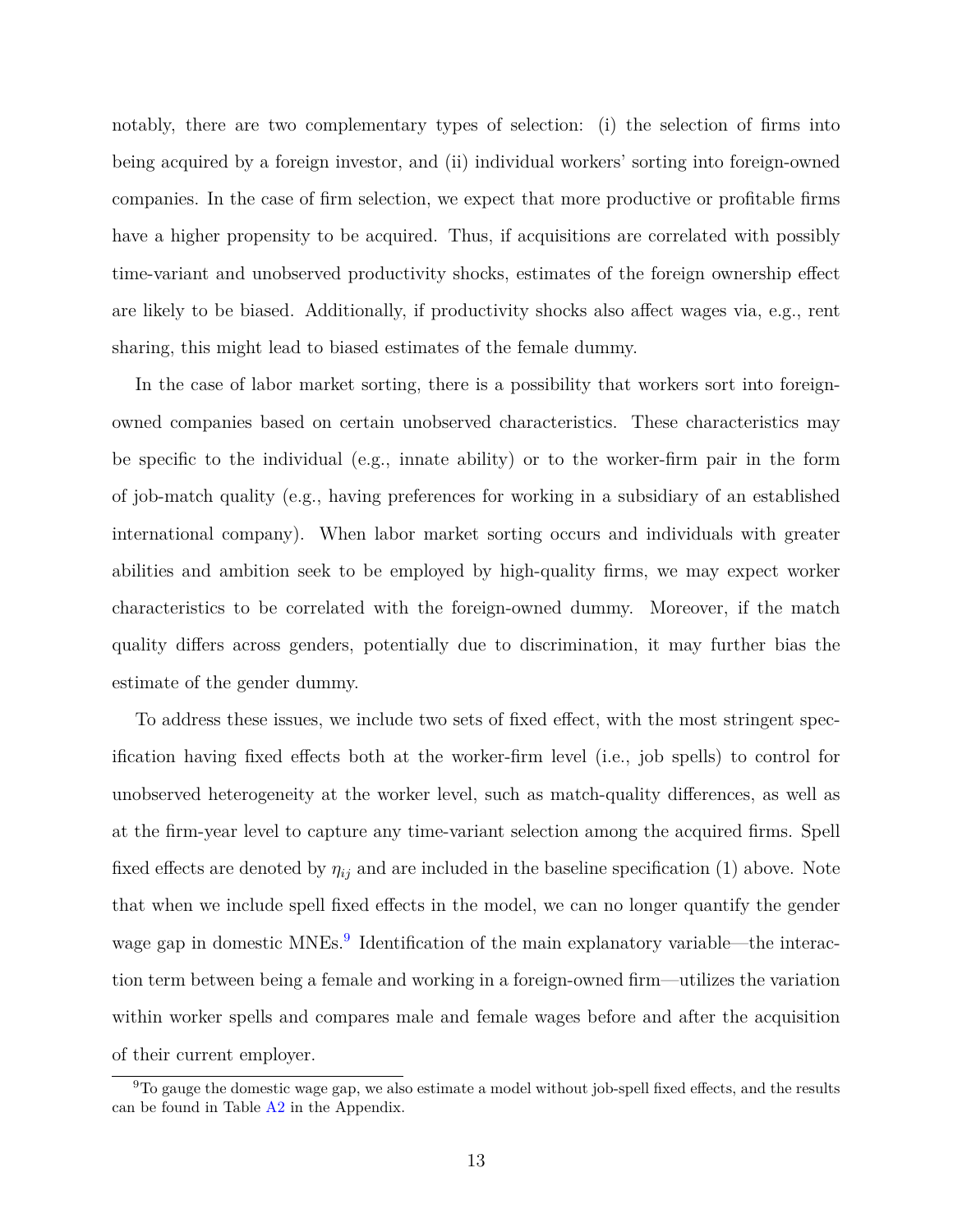By incorporating firm-year effects into the model, we control for inter-temporal shocks that may drive the selection of firms into becoming a part of MNE. Effectively, all variation at the firm level drops out, including the *F oreign<sup>j</sup> t* variable, which makes the model quite restrictive. Following [Bonfiglioli and De Pace](#page-26-9) [\(2021\)](#page-26-9), we also pursue an alternative approach and attempt to directly control for firm selection effects. We do so by including firm (log) sales and its interaction with the female dummy instead of the firm-year fixed effects. While sales may not be a perfect proxy for firm productivity, it serves as a useful comparison when interpreting the results from the more restrictive model. We present the results from both specifications.

As a second step, we seek to explore country specificity with respect to its contribution to the gender wage gap. As seen in [1,](#page-29-0) there exists considerable unconditional heterogeneity across investor home countries and the gender wage gap in their Swedish subsidiaries. To further explore this heterogeneity, we expand model (1) by partitioning the foreign ownership dummy into two: (i) foreign-owned by one of the major FDI investors, and (ii) foreign-owned by any other foreign investor. Formally,

$$
For eigen_{jt} = \left\{ \begin{array}{l} CH_{jt} / DE_{jt} / DK_{jt} / FI_{jt} / FR_{jt} / GB_{jt} / LU_{jt} / NL_{jt} / NO_{jt} / US_{jt} \\ Other foreign owned_{jt} \end{array} \right.
$$

 $\overline{ }$ 

This augmented specification allows us to test whether foreign investors from different origin countries may contribute asymmetrically to the gender wage differential in Sweden.

In a third step, we turn directly to the gender norms in the home country of FDI and examine their role in shaping the gender wage gap in the host country. To this end, we restrict the sample to include foreign-owned firms only and estimate the following version of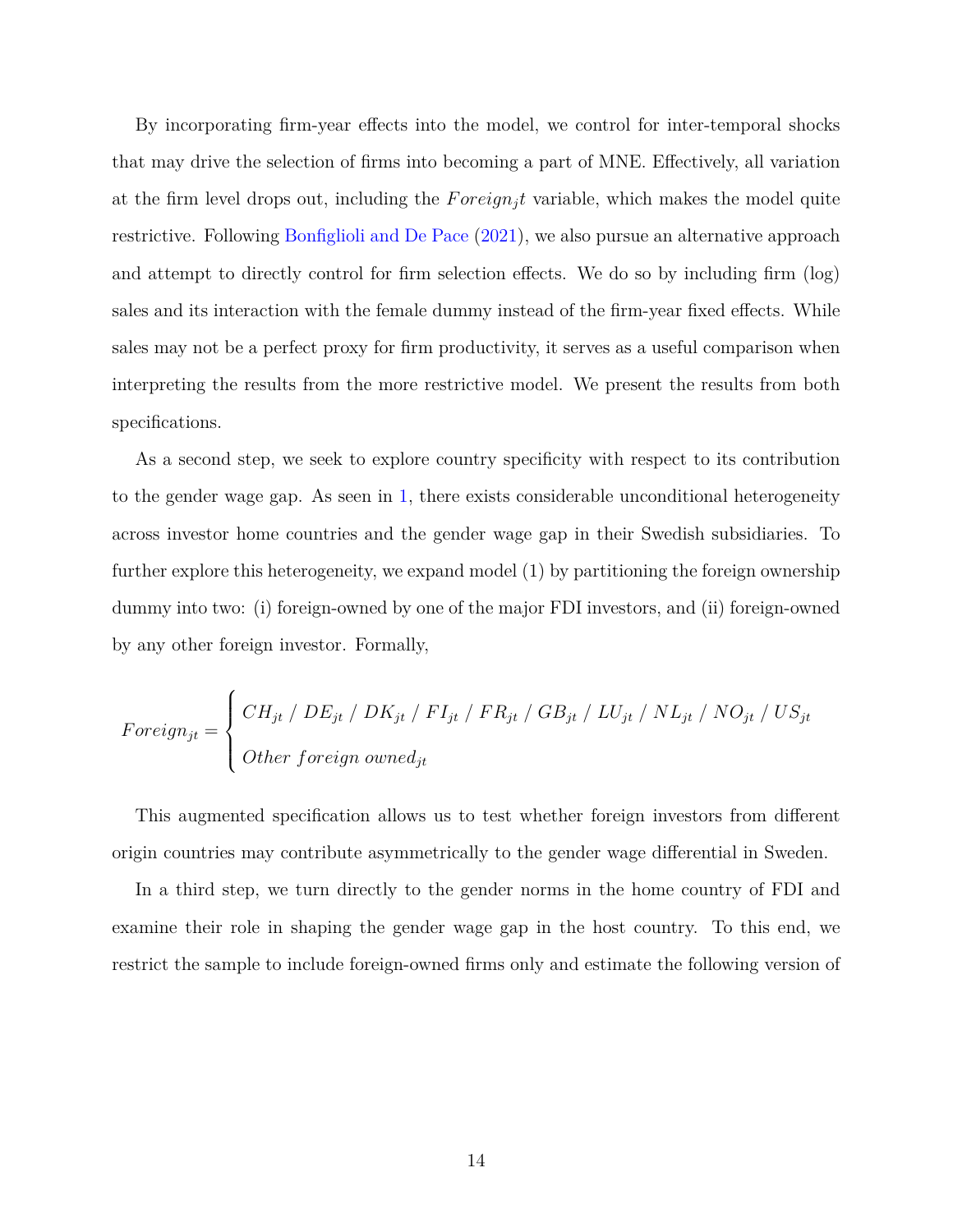model (1):

$$
\ln Wage_{ijst} = \alpha + \beta_1 GII_{jt} + \beta_2 GII_{jt} \times Female_i +
$$
  

$$
\mathbf{R}_{it}\boldsymbol{\eta} + \mathbf{Z}_{jt}\boldsymbol{\psi} + \phi_r + \nu_{st} + \eta_{ij} + \epsilon_{ijst}.
$$
 (2)

The interpretation of  $\beta_1$  and  $\beta_2$  in equation (2) changes slightly compared to that of equation (1). Since the GII is a continuous variable,  $\beta_1$  corresponds to the male premium/penalty from a unit increase in the GII.<sup>[10](#page-1-0)</sup> The estimate of  $\beta_2$ , in turn, captures the additional premium/penalty for women compared to men as the GII increases by one standard deviation. In other words,  $\beta_2$  indicates the extent to which females are rewarded/penalized by working for firms owned by foreign investors from less gender-equal countries.

Our empirical approach largely follows [Bøler](#page-26-10) *et al.* [\(2018\)](#page-26-10) and [Bonfiglioli and De Pace](#page-26-9) [\(2021\)](#page-26-9) and implies estimation of a high-dimensional fixed-effects model. Due to the sheer number of fixed effects, the standard panel-data techniques quickly become infeasible for higher dimensions.<sup>[11](#page-1-0)</sup> To estimate the above models, we rely on the efficient algorithm by [Correia](#page-26-11) [\(2016\)](#page-26-11) that supports multiple sets of high-dimensional fixed effects. In all models, we cluster standard errors at the firm level to adjust for correlation across workers within firms, as well as correlation within firms over time.

### **4 Empirical Results**

In this section, we present our empirical findings. We start by estimating model (1) analyzing the effect of foreign ownership on the gender wage gap, whereafter we turn to the question of whether gender norms of the investor home country are transferred to subsidiaries abroad. The analysis is finalized with a series of robustness tests and additional sub-group analyses.

<sup>&</sup>lt;sup>10</sup>Note that a higher value of GII means less equality. We have also normalized the GII such that a unit change corresponds to one standard deviation.

<sup>&</sup>lt;sup>11</sup>These type of models has spawned a fast growing literature that tries to address the dimensionality problem, see e.g. [Abowd](#page-25-10) *et al.*, [1999,](#page-25-10) [2002;](#page-25-11) [Jochmans and Weidner,](#page-27-12) [2019;](#page-27-12) [Mittag,](#page-27-13) [2019.](#page-27-13)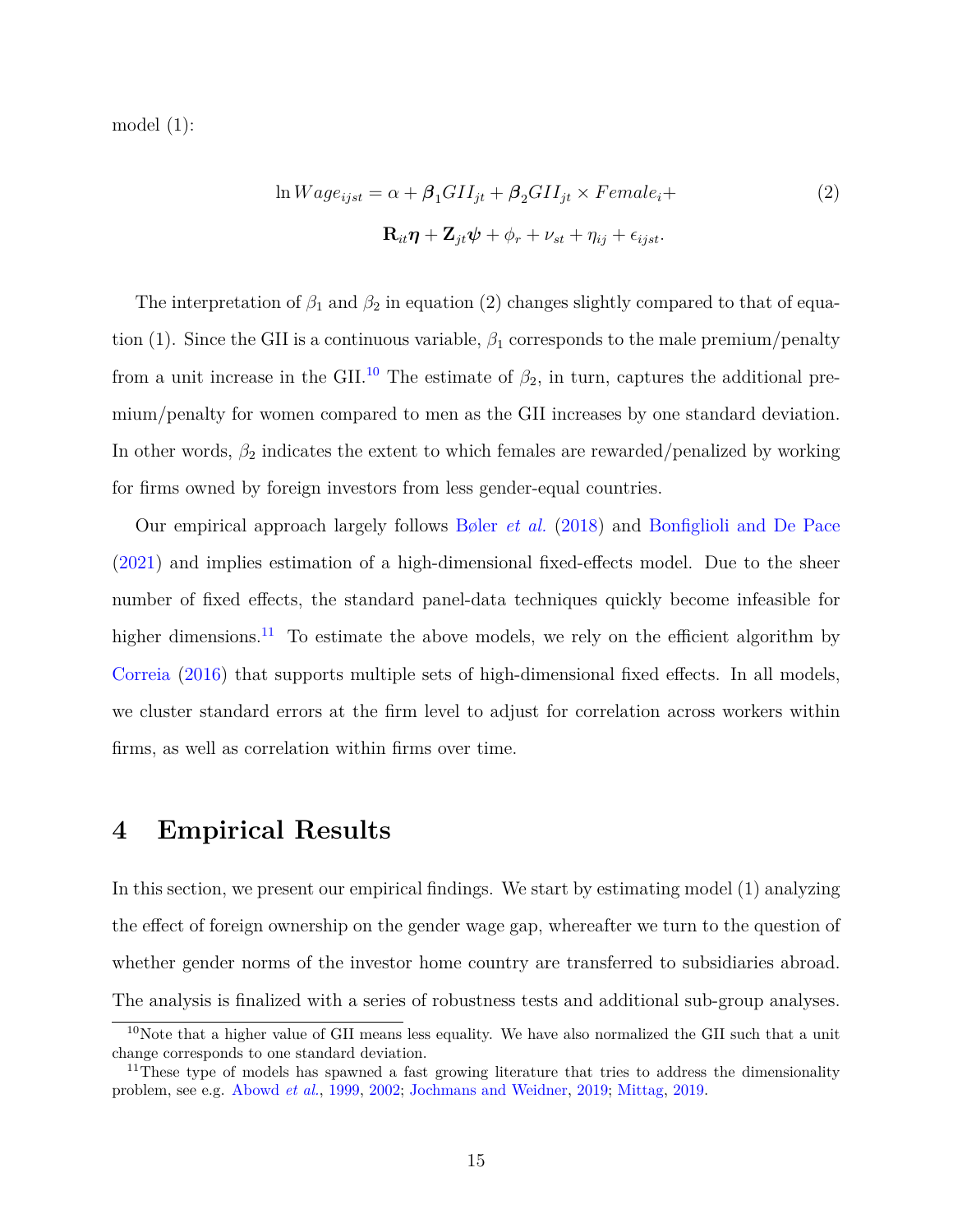#### **4.1 Foreign Ownership and the Gender Wage Gap**

How does foreign ownership contribute to the gender wage gap? In Table [3,](#page-32-0) we present our findings on the average effect of foreign ownership on relative female wages, where we disregard any asymmetric effects by single investors. As pointed out in the empirical approach section, we limit the comparison to within spells in all models, thereby accounting for possible job-match heterogeneity. By including job-spell fixed effects, we compare the change in wages of Mary and Michael at their current employer before and after the company gets acquired by a foreign investor.<sup>[12](#page-1-0)</sup> In columns (2) and (3), we use firm sales (and its interaction with the female dummy) as proxies for firm-specific unobserved productivity that may drive the selection of firms into being acquired. In the final and most stringent specification (4), the time-varying heterogeneity at the firm level is removed altogether by using firm times year fixed effects. When discussing the results, we refer to model (4) as our preferred specification.

#### [Table [3](#page-32-0) about here.]

Before delving into the main findings, we note that most individual and firm control variables turn out with the expected signs, which corroborates the validity of our model. Inspecting column (1), we observe that foreign ownership exerts a narrowing and statistically significant effect on the gender wage gap, as economic theory would predict. Controlling for (log) sales and its interaction with the female dummy in specifications (2) and (3) does not alter the foreign ownership estimate. Since we account for the firm size and hold it constant, the sales variable serves as a proxy for the increased labor productivity. Turning back to the above-mentioned Mary and Michael, a 10 percent increase in sales (or labor productivity) would translate into a significant wage penalty for Mary of 0.57 percent (column (3)). This

<sup>&</sup>lt;sup>12</sup>A disadvantage with spell fixed effects specification is that it does not allow us to quantify the effect of foreign ownership on male and female wages, since time-invariant individual characteristics are subsumed. Table [A2](#page-39-0) in the Appendix reports coefficients without spell fixed effects and documents a female wage gap in domestic MNEs of 17.7 percent when adjusted for firm selection effects.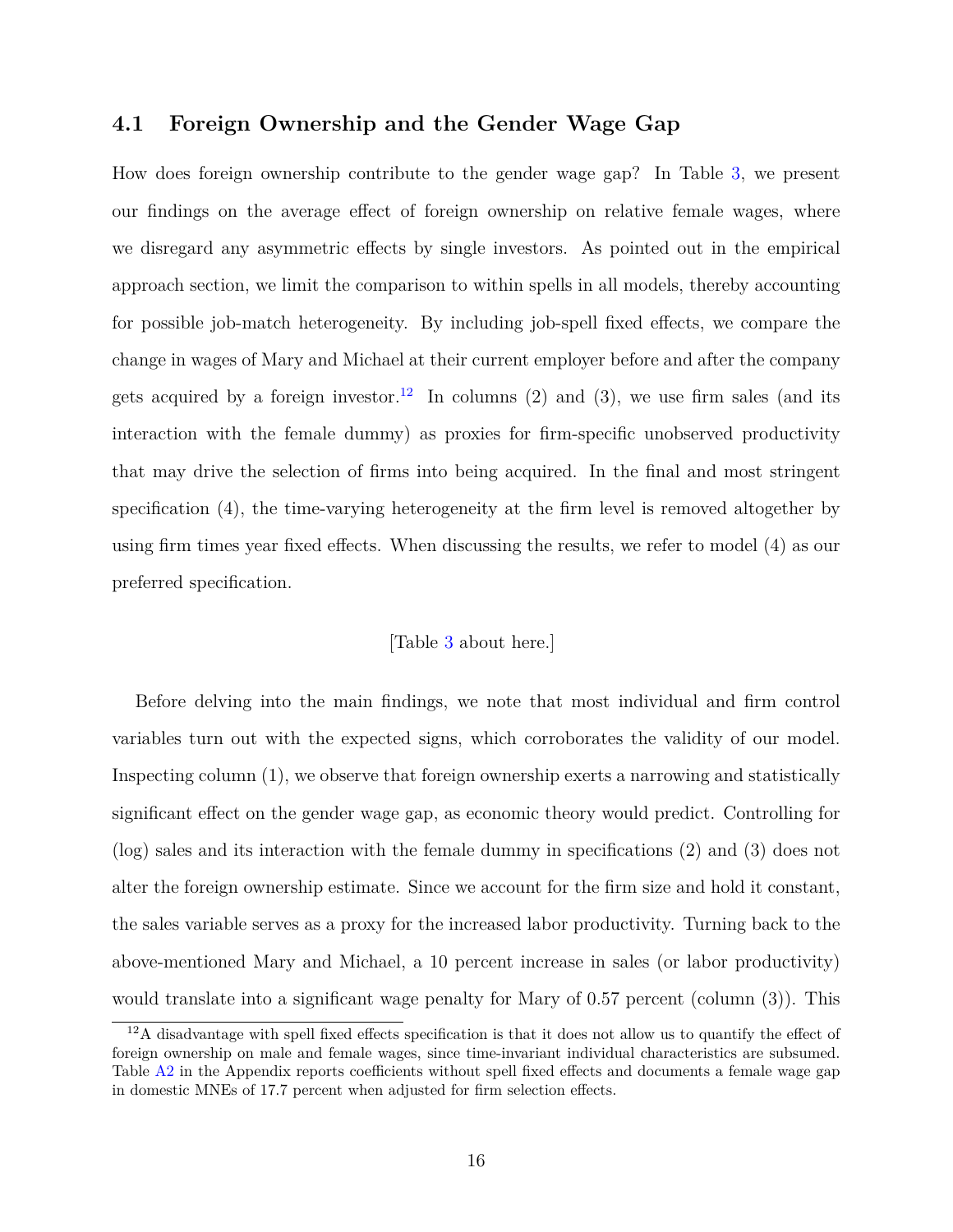result holds even when we add firm-year fixed effects in the specification (4), albeit at a smaller magnitude. Column (4) also provides evidence of foreign ownership having a narrowing effect on the gender wage gap. The result is strongly significant and in the order of 0.52 percent. Hence, once worker sorting and firm selection effects are accounted for, our preferred specification shows that foreign ownership is, on average, associated with a reduced gender wage differential. This result is reminiscent of [Heyman](#page-27-8) *et al.* [\(2013\)](#page-27-8) who document a small positive effect of an acquisition (both domestic and cross-border) on relative female wages in Sweden.

To shed additional light on the relationship between foreign ownership and wages, we examine the dynamics of the effect in Table [A3](#page-40-0) in the Appendix. Specifically, we analyze the effect after one, two, and more than two years after a foreign acquisition takes place. In columns (3) and (4), we also look at two years prior to an acquisition. A dummy variable *Foreign-owned t = 0* indicates the year of acquisition. In contrast, *Foreign-owned t+1* is a dummy for the year after the acquisition, and *Foreign-owned >t+2* refers to the period of more than two years after the change of ownership. The other variables are defined accordingly. In all specifications, we observe that the effect of foreign ownership is significantly positive and tends to propagate over time. Hence, our results suggest that it presumably takes time for parent companies to transfer their corporate culture abroad. A similar conclusion has been reached by [Kodama](#page-27-1) *et al.* [\(2018\)](#page-27-1), who find that gender-equal employment outcomes in Japanese foreign-owned firms are driven by established (operating more than three years) affiliates rather than new affiliates.

#### **4.2 Foreign Ownership by Country and Gender Inequality**

The results in Table [3](#page-32-0) suggest that foreign ownership is associated with a smaller gender wage gap. A natural question to ask is whether the narrowing effect we observe is uniform across investors, independent of their country of origin. A first glance on this question is provided in Figure [1,](#page-29-0) which depicts estimates from a regression model with industry-year and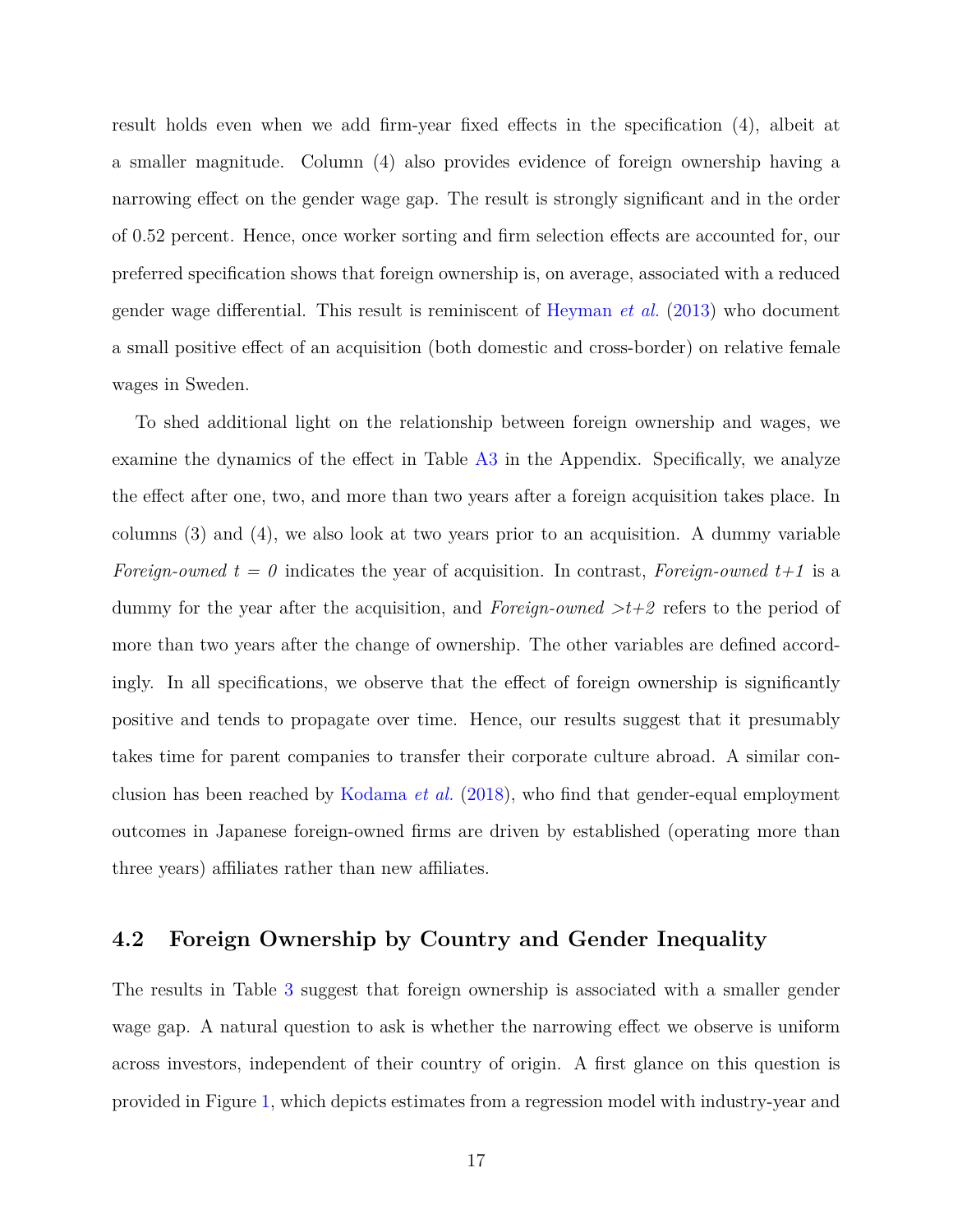region fixed effects. Hence, the estimated coefficients are derived from the within-industry variation in wages and remain rather descriptive, but they nevertheless suggest a significant variation in the gender wage gap across FDI home countries.

#### [Table [4](#page-33-0) about here.]

To further examine the heterogeneity of the effect by country of origin, we separate each of the major foreign ownership countries using a dummy variable and rerun the most stringent specification (4). In table [4,](#page-33-0) we observe a narrowing and significant effect on the gender wage gap from ownership by investors originating from Switzerland (CH), Finland (FI), France (FR), Luxembourg (LU), the Netherlands (NL), and Norway (NO). On the other hand, we find no significant effect of ownership by investors from Germany (DE), Denmark (DK), Great Britain (GB), and the United States (US). The only negative (although insignificant) result we observe is for the overseas subsidiaries of the US parent companies. While country dummies capture all country-specific factors at the time of ownership, they do not provide possible explanation behind the results. We expect that part of the observed heterogeneity at the country level may be due to differences in gender norms that propagate to the subsidiary firms in the host country. Looking at the ranking of countries in terms of the GII in Table [2,](#page-31-0) we note that all positive effects are found among the more equal countries (such as Switzerland, Finland, the Netherlands, and Norway), whereas ownership from the less equal countries, such as Great Britain and the US, has no statistically significant effect. In light of these findings, it is plausible to argue that the narrowing effect of foreign ownership in Table [3](#page-32-0) is not (only) driven by competitive pressures [\(Heyman](#page-27-8) *et al.*, [2013\)](#page-27-8), but also occurs due to heterogeneity in investor cultural backgrounds. In particular, gender-biased investors widen the gender wage gap while gender-equal investors, on the contrary, exert a narrowing effect, resulting in a small positive estimate on average.

[Table [5](#page-34-0) about here.]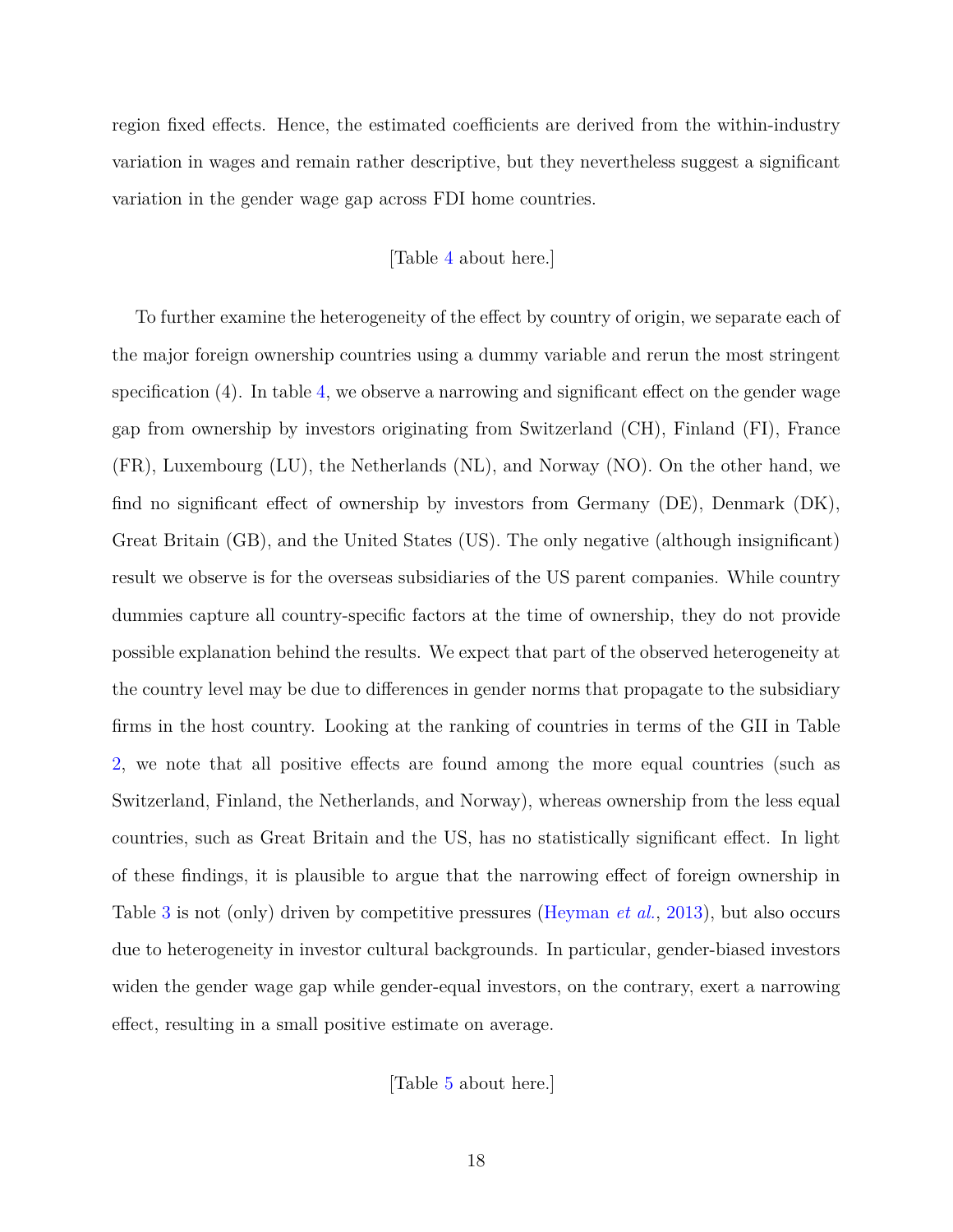To examine the role of foreign gender norms directly, in Table [5,](#page-34-0) we proceed by replacing the foreign ownership dummy with a continuous measure of gender inequality across investor countries—the GII developed by the United Nations. $^{13}$  $^{13}$  $^{13}$  These results are based on the restricted sample of foreign-owned firms only. In columns (1) and (2), we observe that firms owned by gender-biased investors exhibit a higher gender wage differential compared to companies owned by investors from gender-equal cultures. Juxtaposed next to the positive average estimate of foreign ownership from Table [3,](#page-32-0) the negative effect observed for the GII implies that women stand to benefit more from foreign ownership if the gender culture of investor home country is more equal. In terms of magnitude, we find that a one standard deviation increase in the GII translates into a -0.53 percent relative female wage penalty. Although the estimated effect is small, the results are robust, supporting the hypothesis that the gender wage gap in foreign-owned firms can be affected by gender norms in the home country of the investor.

To further probe the robustness of our preferred measure of gender inequality, we apply an alternative index that also captures gender norms of the country in question, i.e., the GGI derived from the World Economic Forum. Swapping the GII for the GGI provides qualitatively similar results, as displayed in columns (3) and (4).

A potential concern with the inequality measures is that they may capture the overall development of countries since gender inequality is often associated with lower levels of economic advancement. To address this issue, we augment the model with (log) GDP per capita of FDI origin country and its interaction with the female dummy. By doing so, we control for potential home-country effects stemming from the level of economic development rather than gender culture. As seen in columns (5) and (6), the effect of home country gender norms is not altered when controlling for the income level of the investor country. Hence, earlier findings for the GII remain are robust with respect to control of home country

<sup>&</sup>lt;sup>13</sup>Similar to [Bøler](#page-26-10) *et al.* [\(2018\)](#page-26-10), we have also run the analysis using a log specification of the inequality index, for which we find similar results. The standardized version of the GII is preferred due to its straightforward interpretation.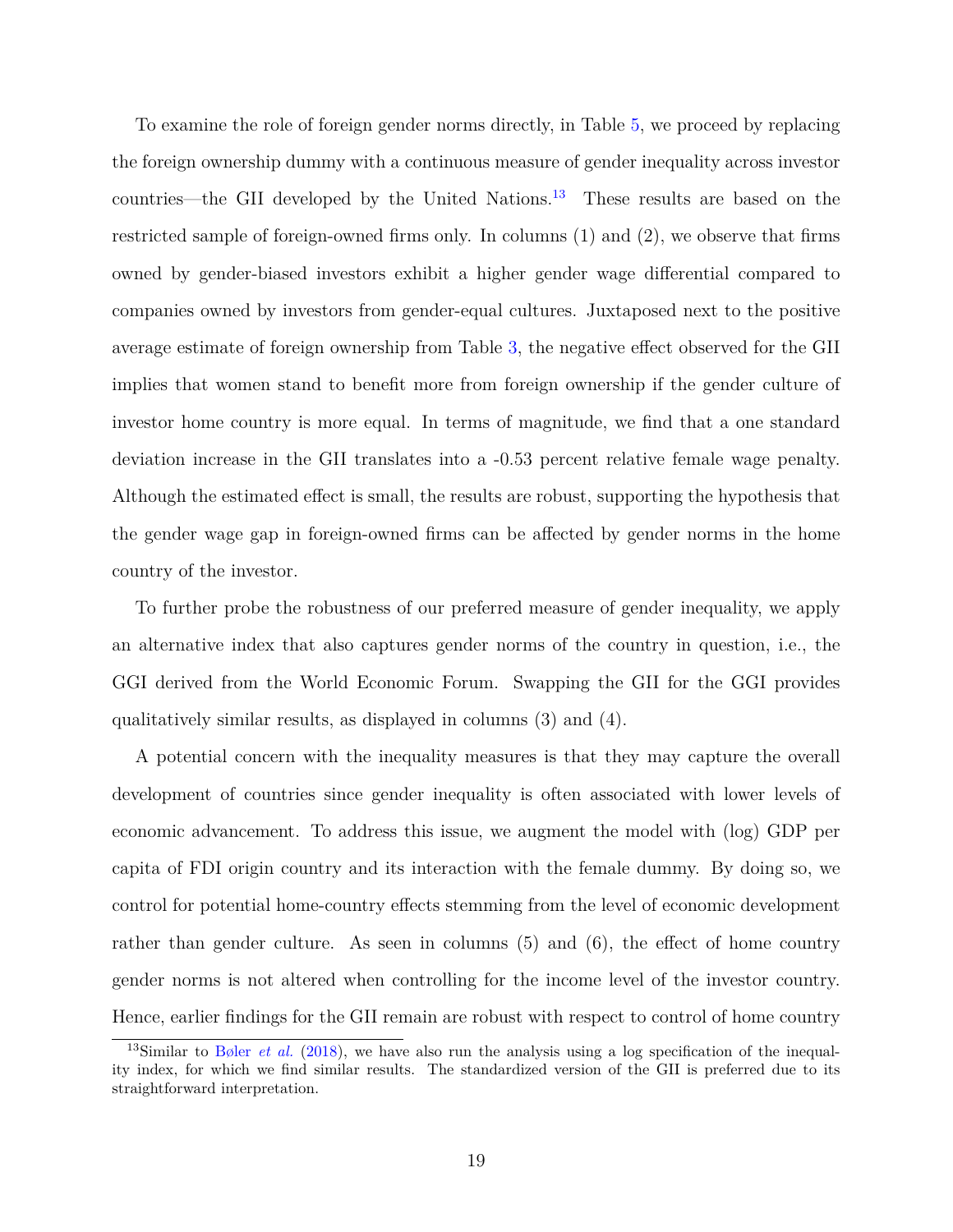income.

Taken together, the findings in Table [5](#page-34-0) are robust to alternative specifications and add weight in favor of the hypothesized role of gender norms in shaping the gender wage differential. Specifically, we have shown that the gender wage gap in foreign subsidiaries is significantly and robustly related to the degree of gender inequality in the investor's home country. Thus, parent companies appear to transfer their corporate culture and wage-setting practices abroad, contributing to the global diffusion of their home country's culture. Although the estimated impact remains small in magnitude, it aligns with theoretical predictions and the main research hypothesis. Our results also speak to the previous findings of [Tang and Zhang](#page-28-1) [\(2021\)](#page-28-1) which document that foreign affiliates owned by less gender-biased parent firms exhibit higher shares of female workers.

#### **4.3 Robustness**

In the previous section, we established that Swedish foreign-owned firms receiving FDI inflows from countries that are low in gender equality tend to display a relatively large gender wage differential. In Table [6,](#page-35-0) we further test the robustness of the results. Specifically, in Table [6,](#page-35-0) we (i) exclude small firms from the sample, (ii) extend the time period, and (iii) include firm-year specific occupational fixed effects.

Because of noisiness in the data for smaller firms<sup>[14](#page-1-0)</sup> and because most studies leave out micro and small firms, we restrict the sample to firms with more than 50 employees. This restriction does not alter the previous results, as apparent from columns (1) and (2) of Table [6.](#page-35-0) We also perform additional heterogeneity analysis across firm size quantiles in Table [A4.](#page-41-0) Notably, the effect of unequal gender norms appears to be concentrated among largest firms, as seen in columns  $(1)$  and  $(2)$  of Table [A4.](#page-41-0) We deem this finding important and intuitively

<sup>14</sup>A potential measurement error could occur due to changes in firm identifiers at the time of merger or acquisition. To circumvent this problem, Statistics Sweden has created FAD-identification numbers that attempt to hold a firm ID constant if the majority of its employees are present in two consecutive years. The method becomes less reliable when the number of employees is small, hence the increased risk of errors. See more information on the FAD-identification numbers in Table [A](#page-37-0) in the Appendix.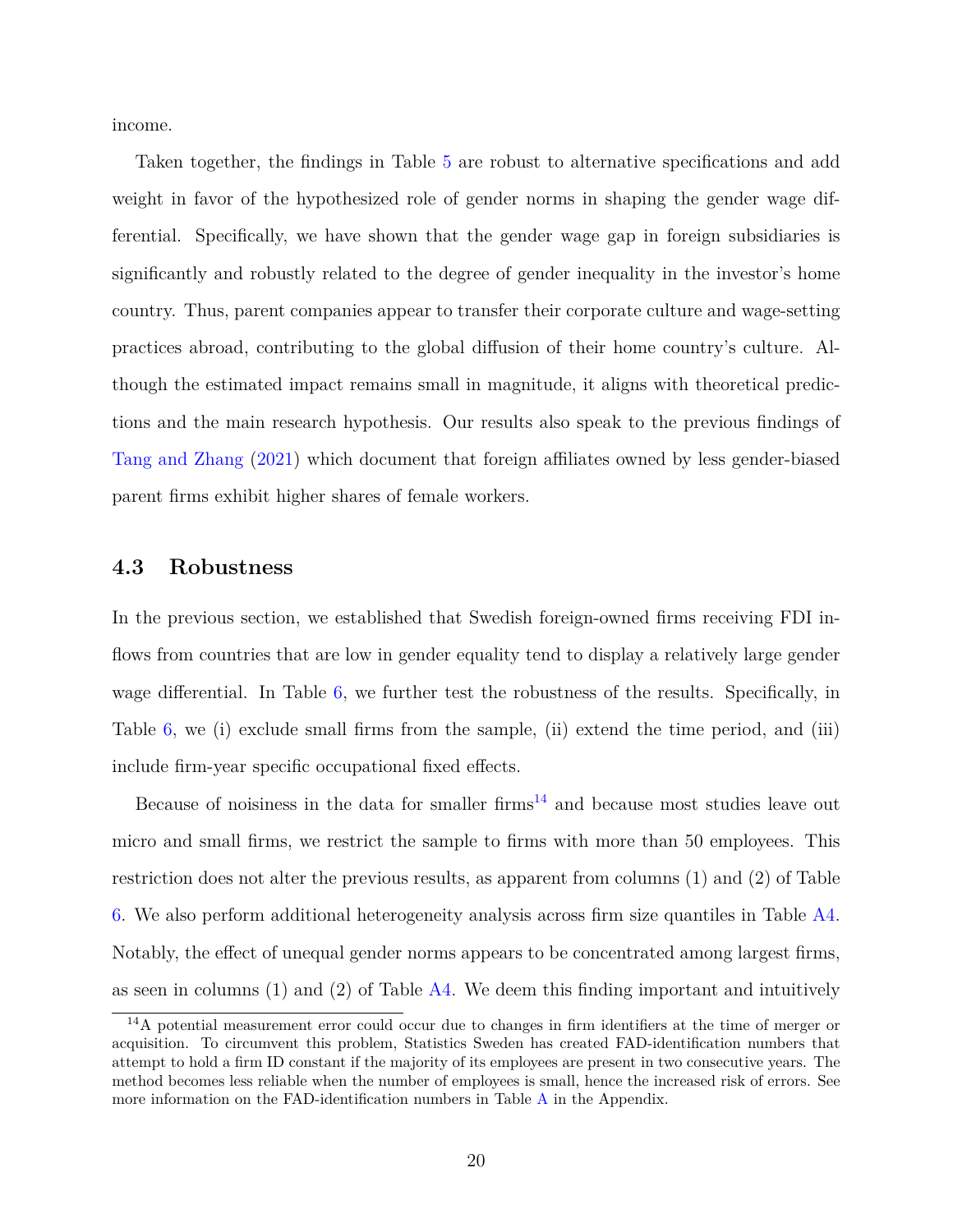appealing since we expect that larger MNEs are likely to have more established corporate cultures, which can be transferred more easily to overseas subsidiaries.

#### [Table [6](#page-35-0) about here.]

The next robustness exercise expands the time horizon of the analysis to cover the years 2000–2015. Our preferred measure of gender norms—the GII—exhibits low, every-fifth-year variation during the years  $2000-2010$ .<sup>[15](#page-1-0)</sup> As a compromise between data manipulation and sufficient sample size, we have decided to focus on a shorter time (2005–2015) for most parts of the analysis. The results in columns (3) and (4) suggest that changing the time frame and, as a consequence, also altering the coverage of firms does not change our earlier findings from Table [5.](#page-34-0) The inclusion of additional years leads to the same sign and magnitude of the main effect of interest.

Lastly, in column (5), we attempt to account for unobserved contemporaneous shocks that might differentially affect occupations at a particular firm. To this end, we incorporate firm-occupation-year fixed effects, whereas occupations are identified using a one-digit ISCO  $code<sup>16</sup>$  $code<sup>16</sup>$  $code<sup>16</sup>$ . Occupational fixed effects also implicitly control for changes in firm skill-intensity level. The inclusion of additional fixed effects results in only slightly smaller estimate on *Female\*Std GII*: from about -0.0051 in column ([2](#page-31-0)) of Table 2 to about -0.0047 in column (5) of Table [6.](#page-35-0) Interestingly, when firm-occupation-year fixed effects are included, the coefficient on the interaction term *Female\*Log Sales* decreases and remains significant only at a 1 percent level, suggesting that firm productivity disproportionately affects female employees through their occupation. Altogether, the results in Table [6](#page-35-0) are very close to the original estimates and remain much the same across all specifications. Our findings firmly suggest that a lower level of gender equality in the investor's home country is associated with a relatively larger gender wage differential in their Swedish subsidiaries.

<sup>&</sup>lt;sup>15</sup>As noted in Table [A,](#page-37-0) we impute the GII from 2000 to 2005 and from 2005 to 2010 using linear interpolation.

<sup>&</sup>lt;sup>16</sup>We also perform similar analysis using two-digit ISCO occupational codes and we obtain comparable results; the latter are available upon request.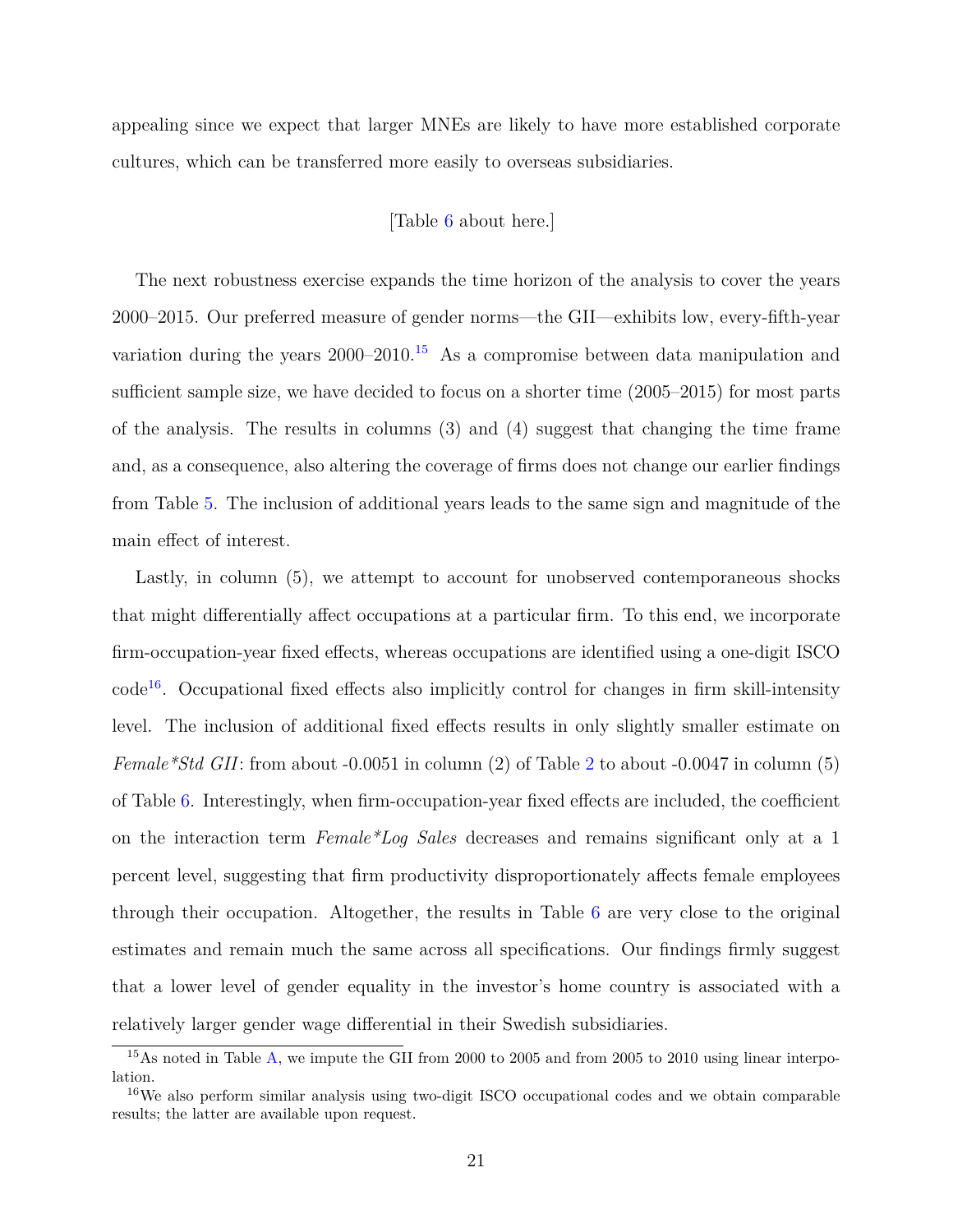Finally, in addition to the robustness checks above, we have also re-estimated the most stringent specifications from Tables [3](#page-32-0) and [5](#page-34-0) using Pseudo-Poisson Maximum Likelihood (PPML) estimator. One advantage of this method is that it allows for modeling the conditional expectation of wages directly instead of using log wages. As seen in Table [A5](#page-42-0) in the Appendix, the estimated results from PPML largely confirm previous findings.

#### **4.4 Employee Subgroup Analysis**

The results on the impact of foreign investor gender norms on the gender wage gap in its subsidiaries are robust to a wide range of specifications. Nevertheless, this effect might not be homogeneous across various employee subgroups. To investigate this issue, in Table [7,](#page-36-0) we differentiate employees by their education and age. To explore the glass-ceiling effect [\(Albrecht](#page-25-2) *et al.*, [2003,](#page-25-2) [2015\)](#page-25-3), we also restrict our attention to a small subset of workers managers—in column (6). In addition, we further explore the glass-ceiling effect in Table [8](#page-36-1) by partitioning the sample of foreign-owned firms according to the four wage quantiles and re-estimating the specification with spell and firm-year fixed effects on each subsample.

#### [Table [7](#page-36-0) about here.]

When inspecting columns (1)-(3) for different groups of workers with respect to their educational attainment, we observe that the size of the GII estimate is comparable across specifications. Still, the effect is slightly more pronounced for females with tertiary education. A similar pattern with no significant differences across subgroups can be observed when we divide employees by age. The effect of gender norms of the FDI home country on the gender wage gap does not appear to be concentrated to certain age or education employee subgroups. In the last column of Table [7,](#page-36-0) we find no significant effect on the relative wages of female managers. Hence, these models do not provide robust and significant evidence in favor of the glass-ceiling effect; however, we investigate this issue in more detail in Table [8.](#page-36-1)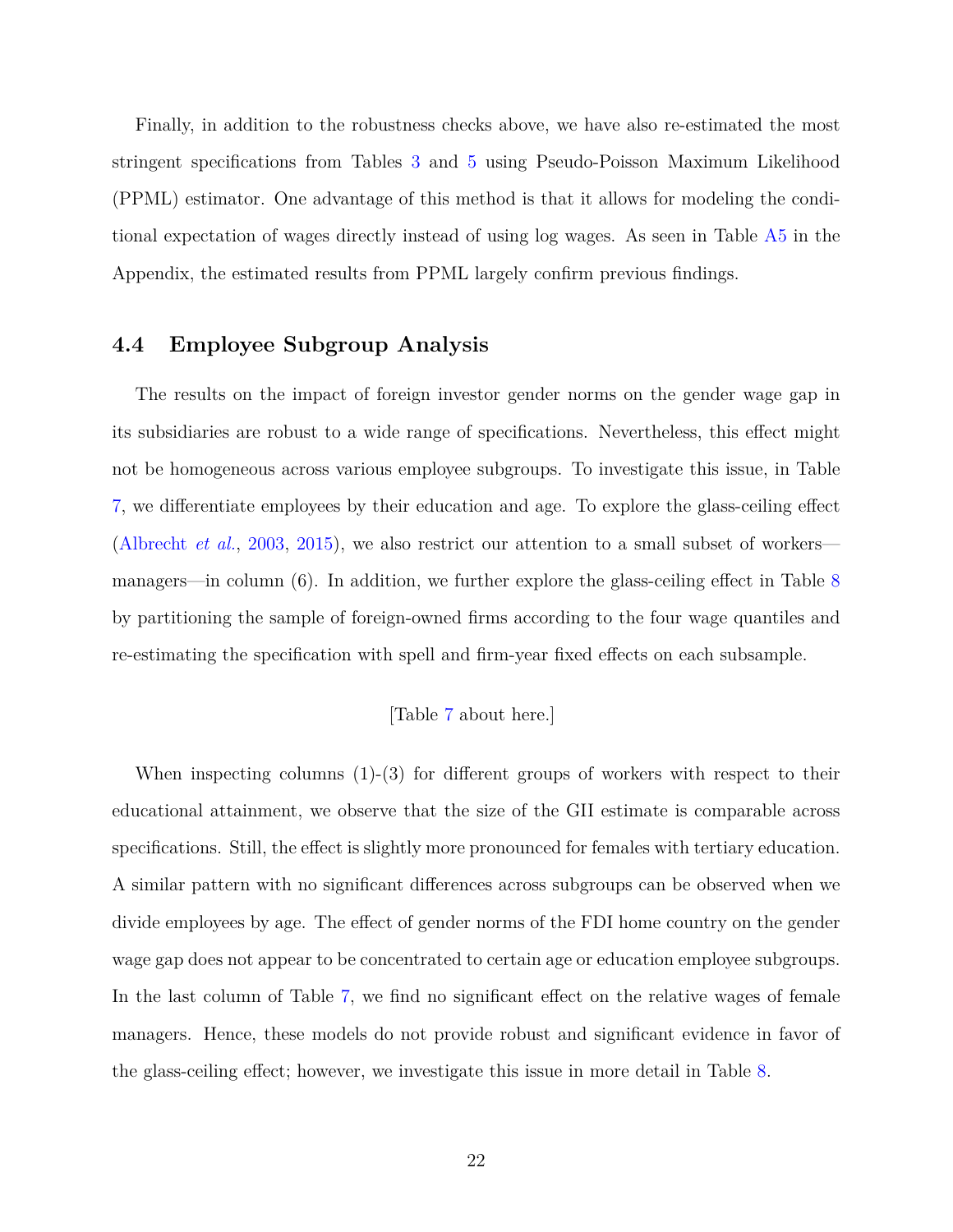#### [Table [8](#page-36-1) about here.]

Turning to Table [8,](#page-36-1) we split the sample by wage quantile and observe that the effect of gender culture on the wage gap is uniformly increasing with respect to the wage quantile. The coefficient is consistently negative and is greater in absolute value for the higher quantiles. Specifically, the estimated impact of the GII on the gender wage gap increases from -0.0010 (insignificant) to -0.0094 (highly significant) as we move from the first to the fourth quantile of the wage distribution. The latter result confirms the glass-ceiling effect documented for the Swedish labor market by [Albrecht](#page-25-2) *et al.* [\(2003\)](#page-25-2) and [Albrecht](#page-25-3) *et al.* [\(2015\)](#page-25-3). Thus, our analysis suggests that foreign-ownership stemming from gender-biased investors might, to some extent, hamper the career opportunities of female workers in Sweden.

## **5 Conclusions**

This paper explores the relationship between the gender wage gap and foreign ownership using matched employer–employee data from Sweden. Of specific interest is the question of whether the gender wage gap in foreign-owned subsidiaries is affected by the degree of gender inequality in the home country of investors. That is, does FDI serve as a vehicle for transferring gender norms across borders?

To answer this question, we estimate the wage regression controlling for both unobserved employer–employee match quality and unobserved firm-specific productivity shocks. Our findings show that, while foreign ownership exerts a small positive (narrowing) effect on the wage gap on average, the effect is heterogeneous when we split it by country of origin. We hypothesize that the observed heterogeneity can be explained by foreign investors transferring their corporate culture and gender norms across international borders, presumably by virtue of expatriate staff and standardized policies. We test this hypothesis by augmenting the model with a direct measure of gender inequality of the home country of FDI—the GII (UN, Human Development Program).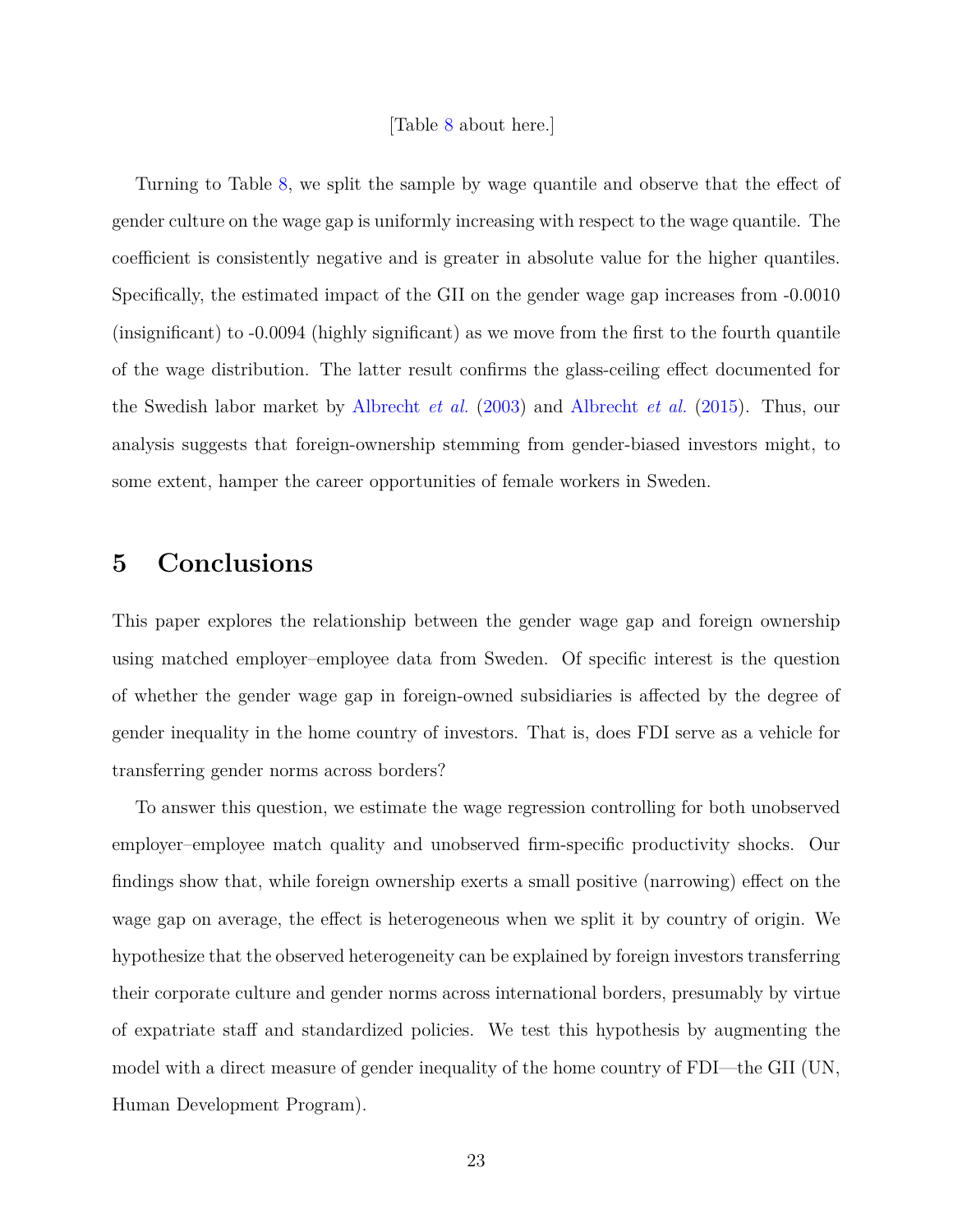In line with theoretical predictions of [Tang and Zhang](#page-28-1) [\(2021\)](#page-28-1), we find that gender norms of the parent company matter for the wage gap in foreign subsidiaries. Specifically, the analysis reveals that FDI from gender-unequal countries leads to a relatively larger gender wage differential in the respective host country subsidiaries. Although the estimated effects are small in magnitude, they support the cultural transfer hypothesis and corroborate previous findings in the field. Hence, FDI plays a certain role in transferring gender norms abroad and thereby contributes to global cultural convergence. We further document that the effect of gender-biased corporate culture is more prominent at the higher end of the wage distribution, underlining the glass-ceiling effect and suggesting that female career opportunities might be impeded by FDI from gender-unequal countries.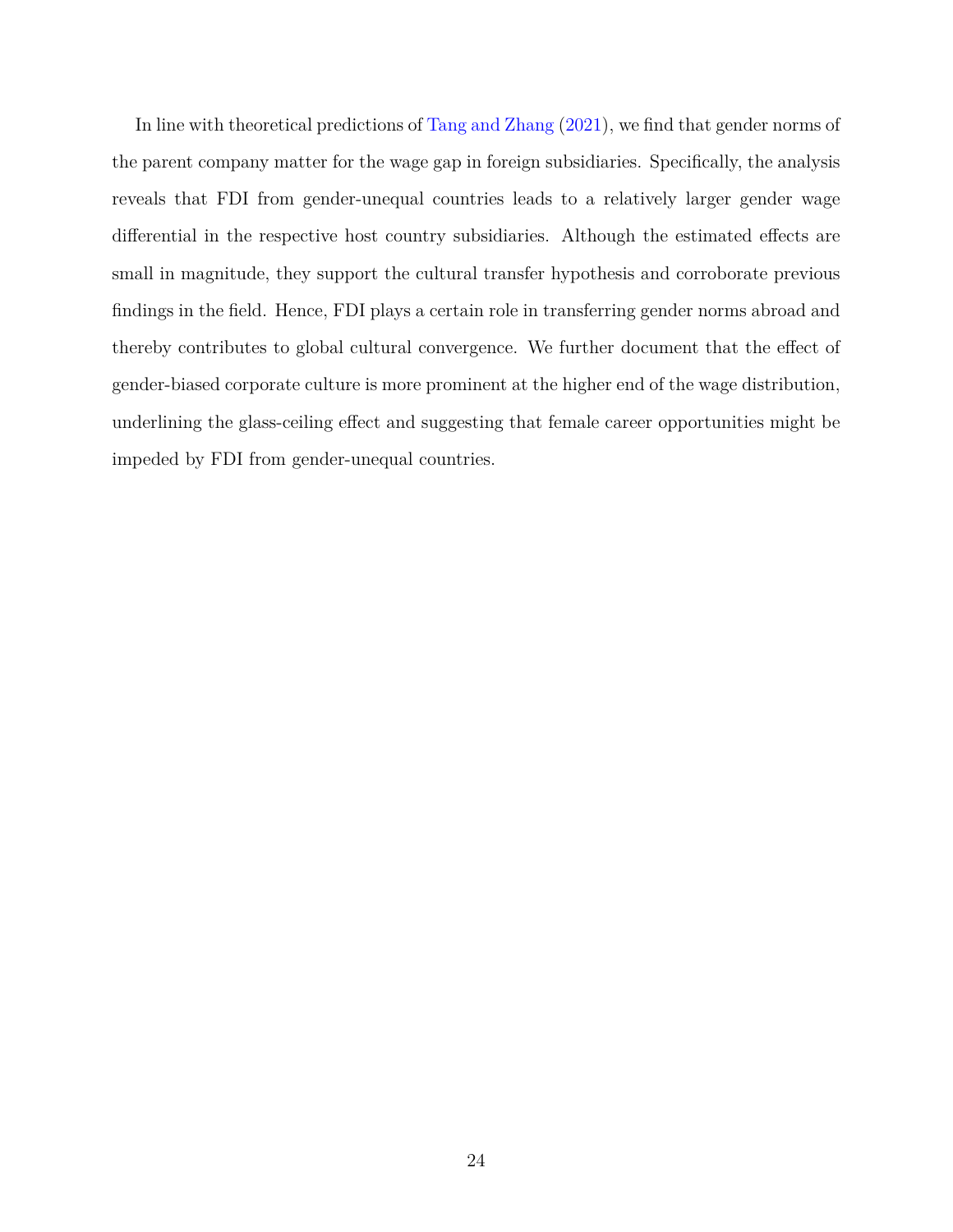## **References**

- <span id="page-25-11"></span>Abowd, J. M., CREECY, R. H., KRAMARZ, F. *et al.* (2002). *Computing person and firm effects using linked longitudinal employer-employee data*. Tech. rep., Center for Economic Studies, US Census Bureau.
- <span id="page-25-10"></span>—, Kramarz, F. and Margolis, D. N. (1999). High wage workers and high wage firms. *Econometrica*, **67** (2), 251–333.
- <span id="page-25-9"></span>ACEMOGLU, D. and AUTOR, D. (2011). Skills, tasks and technologies: Implications for employment and earnings. In *Handbook of labor economics*, vol. 4, Elsevier, pp. 1043– 1171.
- <span id="page-25-1"></span>Aitken, B., Harrison, A. and Lipsey, R. E. (1996). Wages and foreign ownership a comparative study of mexico, venezuela, and the united states. *Journal of international Economics*, **40** (3-4), 345–371.
- <span id="page-25-2"></span>ALBRECHT, J., BJÖRKLUND, A. and VROMAN, S. (2003). Is there a glass ceiling in sweden? *Journal of Labor economics*, **21** (1), 145–177.
- <span id="page-25-4"></span>—, Bronson, M. A., Thoursie, P. S. and Vroman, S. (2018). The career dynamics of high-skilled women and men: Evidence from sweden. *European Economic Review*, **105**, 83–102.
- <span id="page-25-3"></span>—, Thoursie, P. S. and Vroman, S. (2015). Parental leave and the glass ceiling in sweden. *Research in labor economics*, **41**, 89–114.
- <span id="page-25-5"></span>Altonji, J. G. and Blank, R. M. (1999). Race and gender in the labor market. *Handbook of labor economics*, **3**, 3143–3259.
- <span id="page-25-0"></span>Becker, G. S. (1957). *The economics of discrimination*. University of Chicago Press.
- <span id="page-25-8"></span>BLACK, S. E. and BRAINERD, E. (2004). Importing equality? the impact of globalization on gender discrimination. *ILR Review*, **57** (4), 540–559.
- <span id="page-25-6"></span>Blau, F. D. and Kahn, L. M. (2000). Gender differences in pay. *Journal of Economic perspectives*, **14** (4), 75–99.
- <span id="page-25-7"></span>— and — (2017). The gender wage gap: Extent, trends, and explanations. *Journal of economic literature*, **55** (3), 789–865.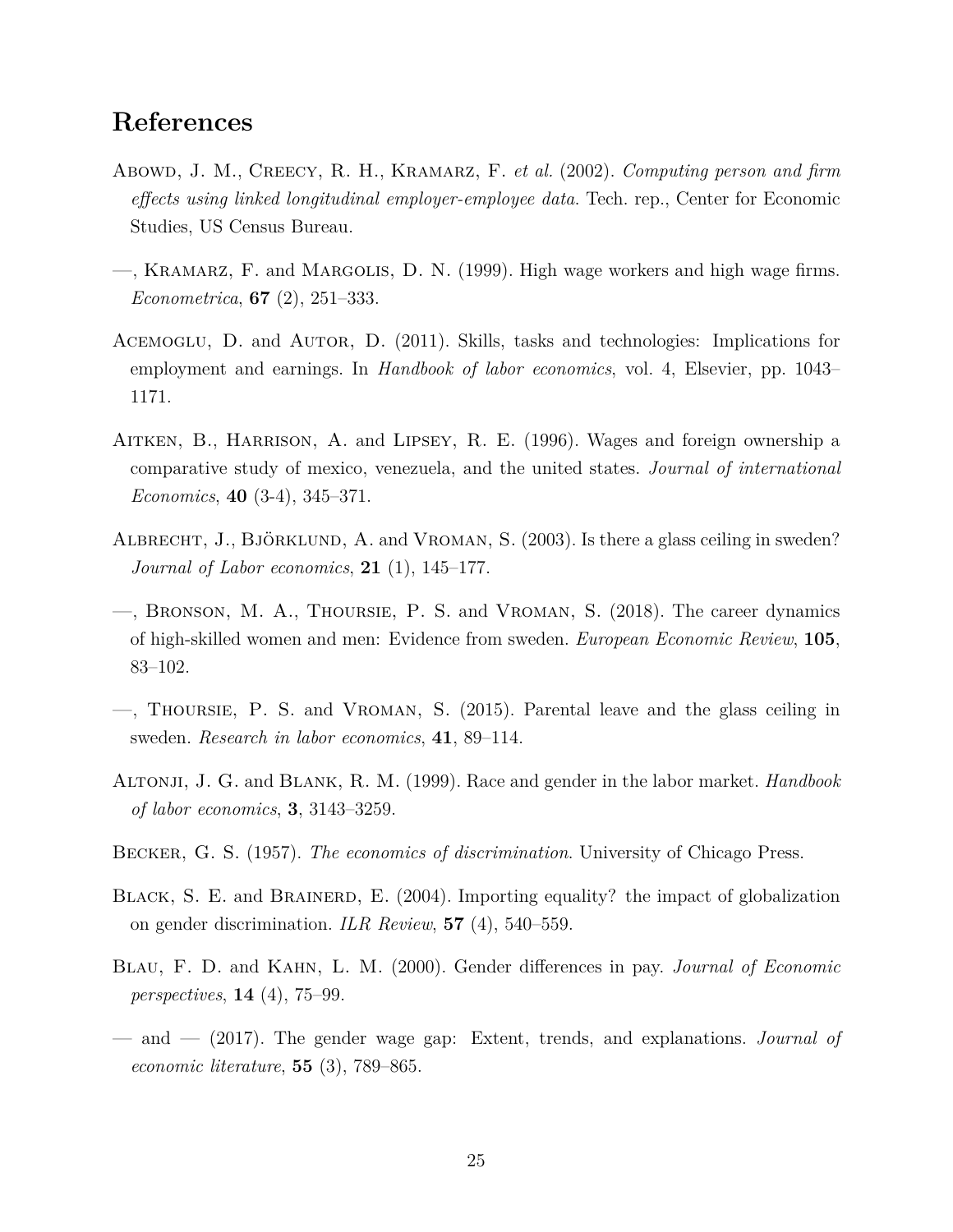- <span id="page-26-6"></span>Bloom, N., Sadun, R. and Van Reenen, J. (2012). The Organization of Firms Across Countries\*. *The Quarterly Journal of Economics*, **127** (4), 1663–1705.
- <span id="page-26-10"></span>Bøler, E. A., JAVORCIK, B. and ULLTVEIT-MOE, K. H. (2018). Working across time zones: Exporters and the gender wage gap. *Journal of International Economics*, **111**, 122–133.
- <span id="page-26-9"></span>BONFIGLIOLI, A. and DE PACE, F. (2021). Export, female comparative advantage and the gender wage gap.
- <span id="page-26-8"></span>CARD, D., CARDOSO, A. R. and KLINE, P. (2016). Bargaining, sorting, and the gender wage gap: Quantifying the impact of firms on the relative pay of women. *The Quarterly Journal of Economics*, **131** (2), 633–686.
- <span id="page-26-0"></span>Conyon, M. J., Girma, S., Thompson, S. and Wright, P. W. (2002). The productivity and wage effects of foreign acquisition in the united kingdom. *The Journal of Industrial Economics*, **50** (1), 85–102.
- <span id="page-26-11"></span>Correia, S. (2016). *Linear Models with High-Dimensional Fixed Effects: An Efficient and Feasible Estimator*. Tech. rep., working Paper.
- <span id="page-26-1"></span>Doms, M. E. and Jensen, J. B. (2007). 7. comparing wages, skills, and productivity between domestically and foreign-owned manufacturing establishments in the united states. In *Geography and ownership as bases for economic accounting*, University of Chicago Press, pp. 235–258.
- <span id="page-26-2"></span>DRIFFIELD, N. and GIRMA, S. (2003). Regional foreign direct investment and wage spillovers: Plant level evidence from the uk electronics industry. *Oxford Bulletin of Economics and Statistics*, **65** (4), 453–474.
- <span id="page-26-7"></span>Goldin, C. (2014). A grand gender convergence: Its last chapter. *American Economic Review*, **104** (4), 1091–1119.
- <span id="page-26-4"></span>GÖRG, H., STROBL, E. and WALSH, F. (2007). Why do foreign-owned firms pay more? the role of on-the-job training. *Review of World Economics*, **143** (3), 464–482.
- <span id="page-26-3"></span>GRIFFITH, R. (1999). Using the ard establishment level data to look at foreign ownership and productivity in the united kingdom. *The Economic Journal*, **109** (456), 416–442.
- <span id="page-26-5"></span>HADDAD, M. and HARRISON, A. (1993). Are there positive spillovers from direct foreign investment?: Evidence from panel data for morocco. *Journal of development economics*, **42** (1), 51–74.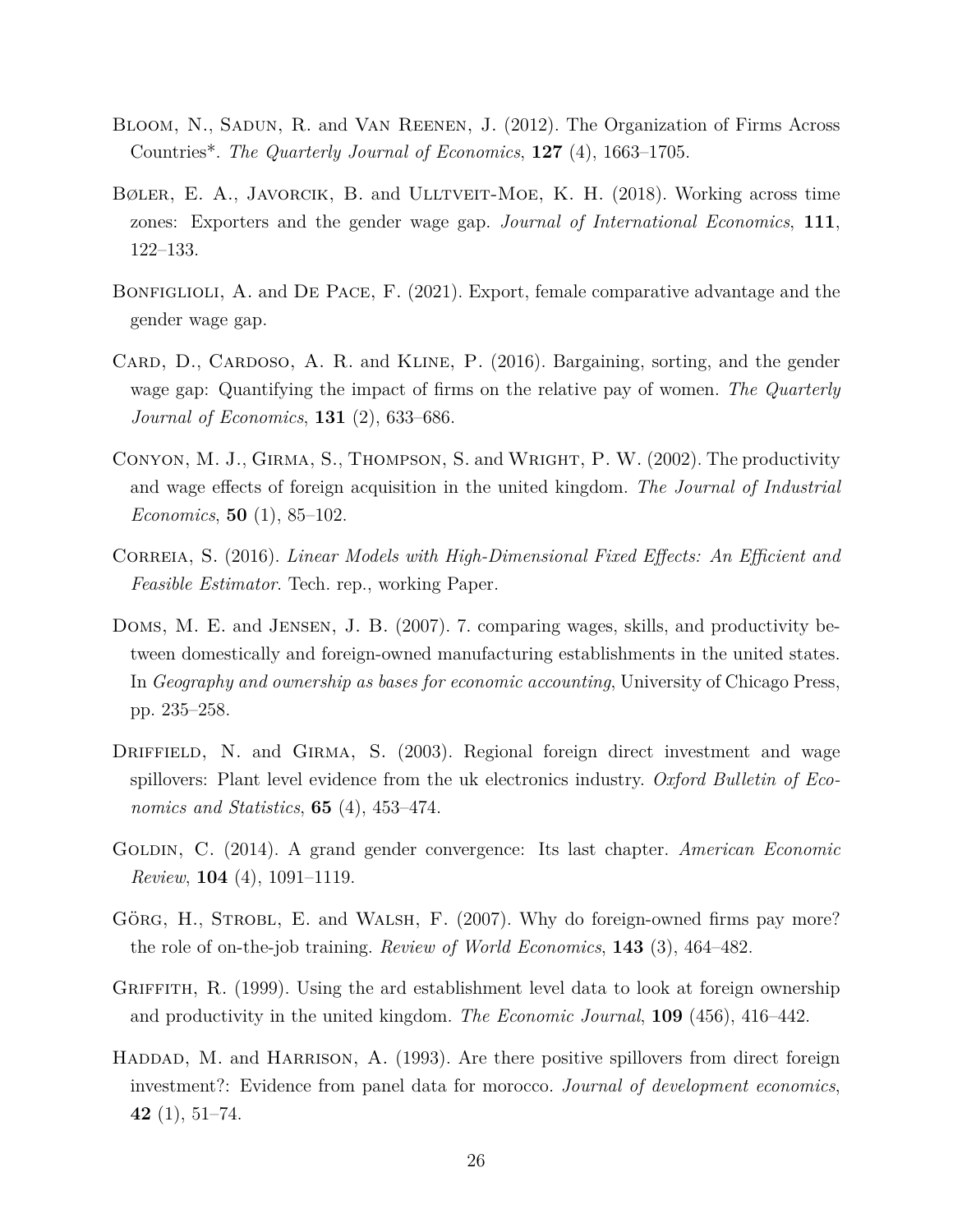- <span id="page-27-8"></span>HEYMAN, F., SVALERYD, H. and VLACHOS, J. (2013). Competition, takeovers, and gender discrimination. *ILR Review*, **66** (2), 409–432.
- <span id="page-27-12"></span>JOCHMANS, K. and WEIDNER, M. (2019). Fixed-effect regressions on network data. *Econometrica*, **87** (5), 1543–1560.
- <span id="page-27-9"></span>JUHN, C., UJHELYI, G. and VILLEGAS-SANCHEZ, C. (2014). Men, women, and machines: How trade impacts gender inequality. *Journal of Development Economics*, **106**, 179–193.
- <span id="page-27-1"></span>KODAMA, N., JAVORCIK, B. S. and ABE, Y. (2018). Transplanting corporate culture across international borders: Foreign direct investment and female employment in japan. *The World Economy*, **41** (5), 1148–1165.
- <span id="page-27-2"></span>Lipsey, R. E. (1994). *Foreign-Owned Firms and U.S. Wages*. Working Paper 4927, National Bureau of Economic Research.
- <span id="page-27-5"></span>— (2004). Home-and host-country effects of foreign direct investment. In *Challenges to globalization: Analyzing the economics*, University of Chicago Press, pp. 333–382.
- <span id="page-27-3"></span>— and Sjöholm, F. (2004). Foreign direct investment, education and wages in Indonesian manufacturing. *Journal of Development Economics*, **73** (1), 415–422.
- <span id="page-27-0"></span>MAGDA, I. and SAŁACH, K. (2020). Gender pay gaps in domestic and foreign-owned firms. *Empirical Economics*, pp. 1–27.
- <span id="page-27-10"></span>MANNING, A. and PETRONGOLO, B. (2008). The part-time pay penalty for women in britain. *The economic journal*, **118** (526), F28–F51.
- <span id="page-27-11"></span>MINCER, J. (1974). Schooling, experience, and earnings. human behavior  $\&$  social institutions no. 2.
- <span id="page-27-13"></span>MITTAG, N. (2019). A simple method to estimate large fixed effects models applied to wage determinants. *Labour Economics*, **61**, 101766.
- <span id="page-27-6"></span>NEKBY, L. (2003). Gender differences in rent sharing and its implications for the gender wage gap, evidence from sweden. *Economics Letters*, **81** (3), 403–410.
- <span id="page-27-7"></span>Olivetti, C. and Petrongolo, B. (2016). The evolution of gender gaps in industrialized countries. *Annual review of Economics*, **8**, 405–434.
- <span id="page-27-4"></span>SJÖHOLM, F. and LIPSEY, R. E. (2006). Foreign firms and indonesian manufacturing wages: An analysis with panel data. *Economic Development and Cultural Change*, **55** (1), 201– 221.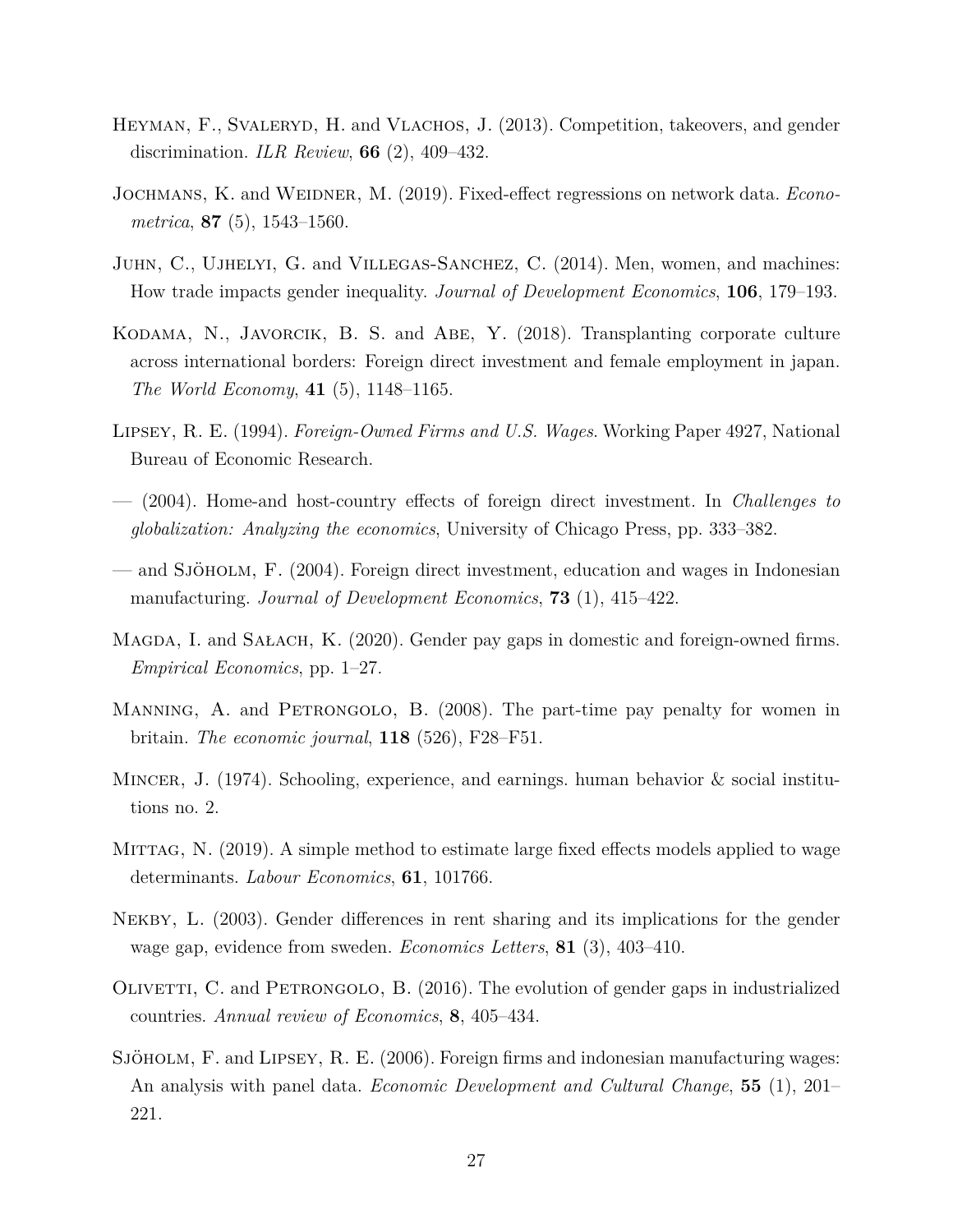- <span id="page-28-1"></span>Tang, H. and Zhang, Y. (2021). Do multinationals transfer culture? Evidence on female employment in China. *Journal of International Economics*, **133**, 103518.
- <span id="page-28-0"></span>VAHTER, P. and MASSO, J. (2019). The contribution of multinationals to wage inequality: Foreign ownership and the gender pay gap. *Review of World Economics*, **155** (1), 105–148.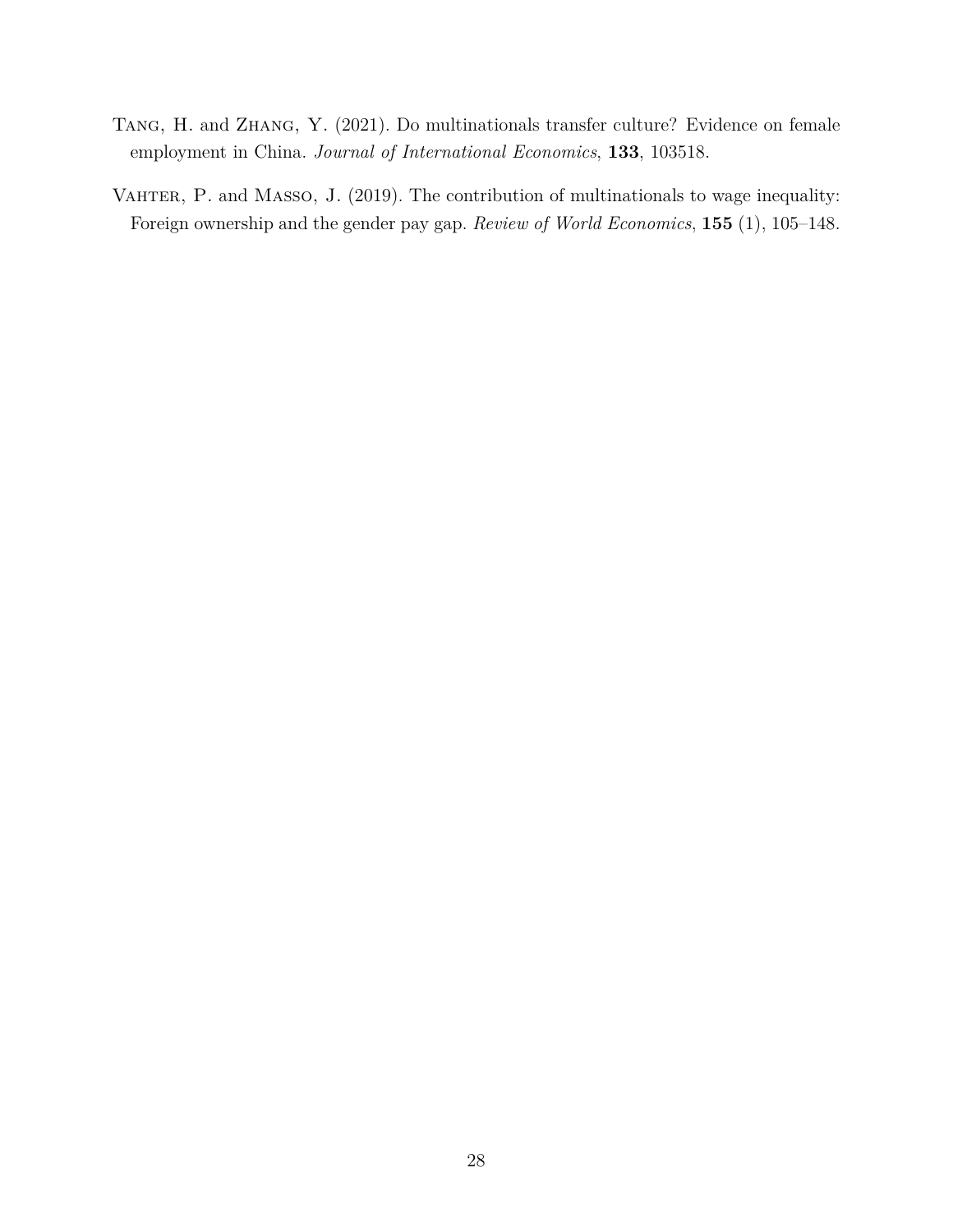## **Figures**

<span id="page-29-0"></span>

*Note*: The figure displays the OLS estimates of the interaction of female and country of ownership dummy variables within sector-region-year groups. Specifically, it displays  $\hat{b}_3 \pm 2 \times$  se from the following regression ln  $Wage_{ijst} = a+b_1$ Female<sub>*i*</sub>+ $b_2$ Country<sub>*jt*</sub>+ $b_3$ Female<sub>*i*</sub>×Country<sub>*jt*</sub>+ $\varepsilon_{ijst}$ , where Country<sub>*jt*</sub> is a set of dummy variables indicating the home country of FDI with at least one subsidiary in Sweden. It is estimated with sector(2-digit)-year(2005–2015) and region (functional region) fixed effects.

**Fig. 1** Differences in gender wage gap by country of foreign ownership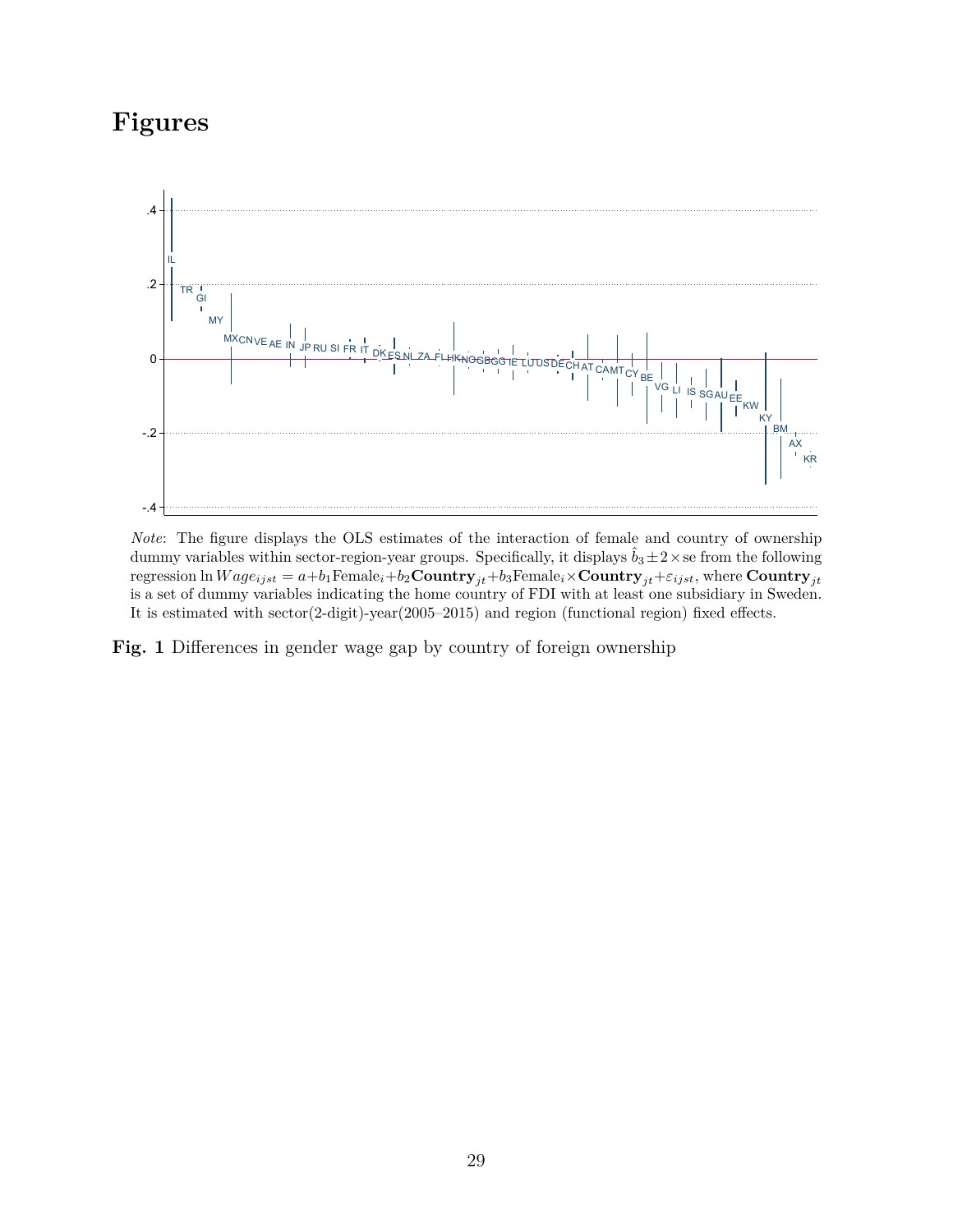## **Tables**

|                                                                             |                                   | Foreign-owned MNEs                |                                   | Domestic MNEs                     |                                  |                                   |  |
|-----------------------------------------------------------------------------|-----------------------------------|-----------------------------------|-----------------------------------|-----------------------------------|----------------------------------|-----------------------------------|--|
|                                                                             | All                               | Female                            | Male                              | All                               | Female                           | Male                              |  |
| Monthly Wage $(\epsilon)$<br>Experience<br>Age<br>Share with children       | 3511.31<br>21.32<br>42.76<br>0.59 | 3250.23<br>19.87<br>42.02<br>0.65 | 3613.00<br>21.88<br>43.05<br>0.56 | 3610.31<br>21.42<br>43.06<br>0.74 | 3389.91<br>19.99<br>42.4<br>0.79 | 3678.17<br>21.86<br>43.27<br>0.73 |  |
| Education<br>Share with tertiary education                                  | 0.199                             | 0.224                             | 0.189                             | 0.246                             | 0.272                            | 0.238                             |  |
| Occupation<br>Share of white-collar workers<br>Share of blue-collar workers | 0.566<br>0.466                    | 0.613<br>0.450                    | 0.548<br>0.472                    | 0.665<br>0.499                    | 0.722<br>0.478                   | 0.648<br>0.505                    |  |
| Firm size<br>Sales (mln $\epsilon$ )<br>Female share of labor force         | 2824.38<br>93381.44<br>0.31       | 2824.38                           | 2824.38                           | 3784.19<br>159553.47<br>0.28      | 3784.19                          | 3784.19                           |  |

<span id="page-30-0"></span>**Table 1** Descriptive statistics: Domestic versus foreign-owned MNEs (2005–2015)

*Note*: All numbers refer to average values of the indicated variables for the panel of worker-level data for 2005–2015.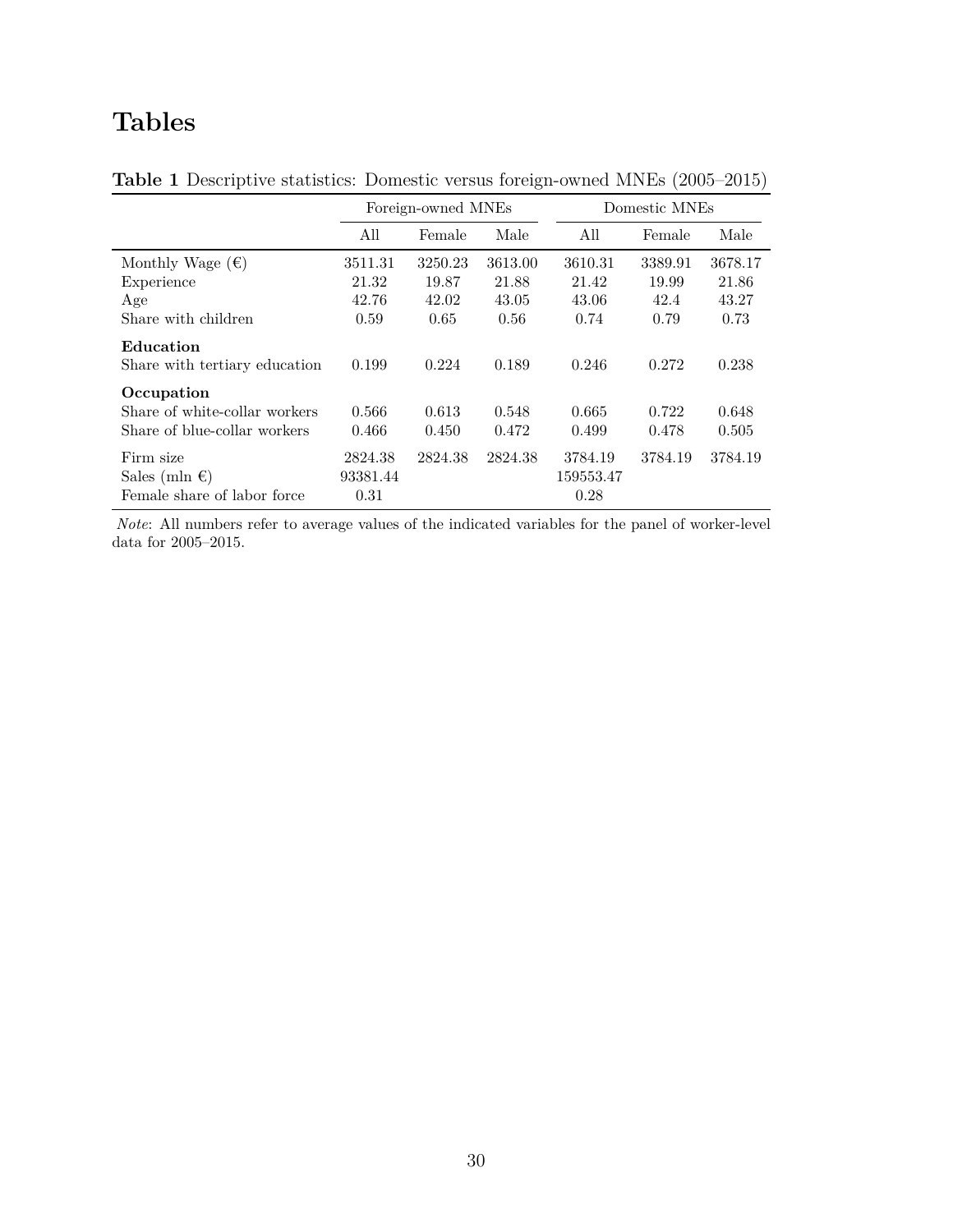|                                     | Rank | Mean  | St. Dev. |
|-------------------------------------|------|-------|----------|
| GH                                  |      | 0.125 | 0.071    |
| World                               |      | 0.474 | 0.017    |
| OECD                                |      | 0.235 | 0.023    |
| Most Gender-Equal Countries         |      |       |          |
| Denmark                             | 1    | 0.056 | 0.005    |
| Switzerland                         | 2    | 0.062 | 0.010    |
| <i>Netherlands</i>                  | 3    | 0.062 | 0.016    |
| Norway                              | 4    | 0.073 | 0.012    |
| Finland                             | 5    | 0.078 | 0.010    |
| Germany                             | 8    | 0.099 | 0.016    |
| France                              | 13   | 0.113 | 0.023    |
| Luxembourg                          | 15   | 0.113 | 0.022    |
| <b>Least Gender-Equal Countries</b> |      |       |          |
| United Kingdom                      | 24   | 0.185 | 0.017    |
| United States                       | 29   | 0.256 | 0.009    |
| Brazil                              | 40   | 0.443 | 0.004    |
| Venezuela                           | 41   | 0.485 | 0.002    |
| Turkey                              | 42   | 0.531 |          |
| India                               | 43   | 0.593 | 0.026    |

<span id="page-31-0"></span>**Table 2** Descriptive statistics: GII (2005–2015)

*Note*: The ranking is based on countries having subsidiaries in Sweden over the 2005–2015 period. Home countries of largest FDI investors are marked in italics.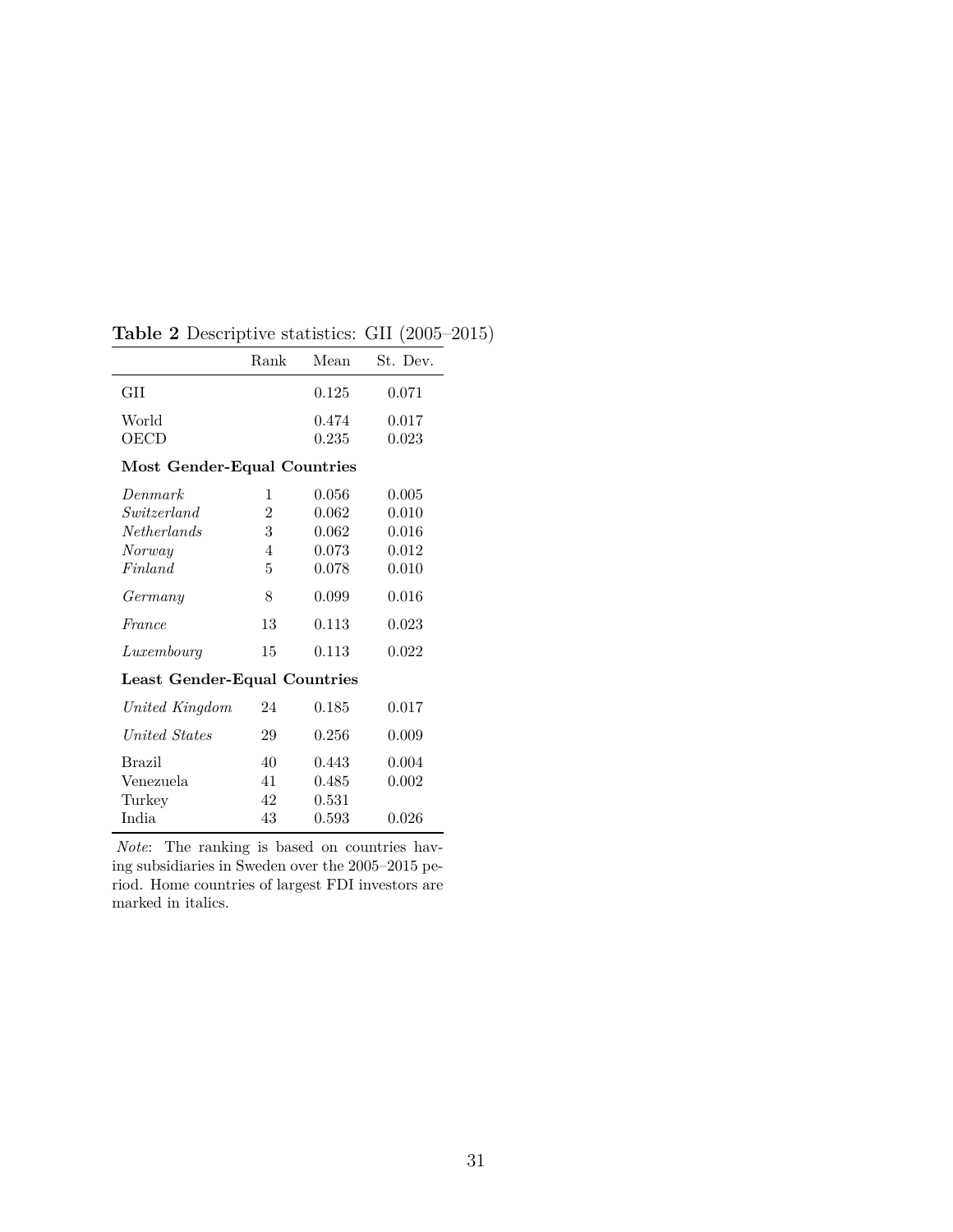| Dependent variable: $\ln Wage_{ij}$                | (1)                     | (2)                     | (3)                     | (4)                                                             |
|----------------------------------------------------|-------------------------|-------------------------|-------------------------|-----------------------------------------------------------------|
| Female $\times$ Foreign-owned                      | $0.0076***$<br>(0.0027) | $0.0076***$<br>(0.0027) | $0.0076***$<br>(0.0028) | $0.0052**$<br>(0.0023)                                          |
| Foreign-owned                                      | $-0.0005$<br>(0.0031)   | $-0.0006$<br>(0.0031)   | $-0.0006$<br>(0.0031)   |                                                                 |
| Sales (log)                                        |                         | $0.0074**$<br>(0.0038)  | $0.0090**$<br>(0.0044)  |                                                                 |
| Female $\times$ Sales (log)                        |                         |                         | $-0.0057**$<br>(0.0027) | $-0.0039**$<br>(0.0018)                                         |
| Firm size $(\log)$                                 | $0.0108**$<br>(0.0055)  | 0.0056<br>(0.0051)      | 0.0054<br>(0.0052)      |                                                                 |
| Experience                                         | $0.0078***$<br>(0.0003) | $0.0078***$<br>(0.0003) | $0.0078***$<br>(0.0003) | $0.0077***$<br>(0.0003)                                         |
| Experience $2/100$                                 | (0.0010)                | (0.0010)                | (0.0010)                | $-0.0307***$ $-0.0307***$ $-0.0307***$ $-0.0304***$<br>(0.0010) |
| Children                                           | $-0.0030**$<br>(0.0013) | $-0.0030**$<br>(0.0013) | $-0.0030**$<br>(0.0013) | $-0.0033***$<br>(0.0013)                                        |
| University Education                               | $0.0535***$<br>(0.0026) | $0.0535***$<br>(0.0026) | $0.0535***$<br>(0.0026) | $0.0514***$<br>(0.0025)                                         |
| White collar                                       | $0.0271***$<br>(0.0025) | $0.0271***$<br>(0.0025) | $0.0271***$<br>(0.0025) | $0.0290***$<br>(0.0027)                                         |
| <b>Spell FE</b>                                    | $\checkmark$            | $\checkmark$            | $\checkmark$            | ✓                                                               |
| $Industry \times Year$ FE<br>$Firm \times Year$ FE |                         |                         | ✓                       | ✓                                                               |
| Observations<br>Adjusted $R^2$                     | 5304042<br>0.941        | 5304042<br>0.941        | 5304042<br>0.941        | 5304042<br>0.945                                                |

<span id="page-32-0"></span>**Table 3** Foreign ownership and gender wage gap. Average effect

*Note*: Estimates are based on the worker-level panel data over 2005–2015. Workers employed in multinational firms (domestic and foreign-owned) are included. Standard errors clustered at the firm level are in parentheses. Significance levels: \*\*\*  $(p < 0.01)$ , \*\*  $(p < 0.05)$ , and \*  $(p < 0.1)$ .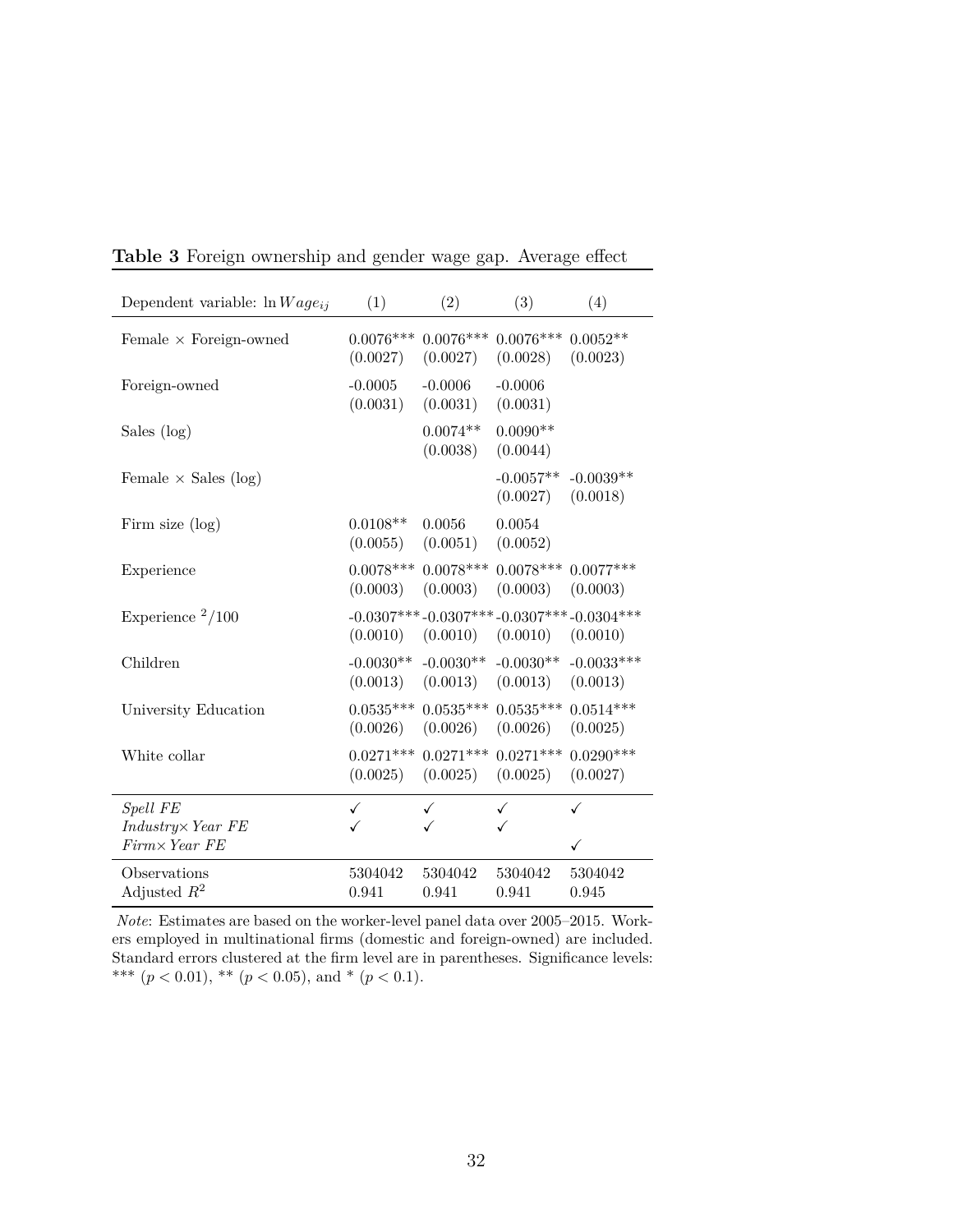**Table 4** Foreign ownership and gender wage gap: Heterogeneity across country of foreign ownership

<span id="page-33-0"></span>

|                                                 |             | Country of foreign ownership |             |             |             |             |             |                  |             |             |
|-------------------------------------------------|-------------|------------------------------|-------------|-------------|-------------|-------------|-------------|------------------|-------------|-------------|
| Dep. var.: $\ln Wage_{ij}$                      | CH          | DE                           | DK          | FI          | FR.         | GB          | LU          | $\mathbf{NL}$    | NO.         | US          |
|                                                 | (1)         | (2)                          | (3)         | (4)         | (5)         | (6)         | (7)         | $\left(8\right)$ | (9)         | (10)        |
| Female $\times$ Ctry :                          | $0.0100***$ | $-0.0013$                    | 0.0021      | $0.0124***$ | $0.0092*$   | 0.0029      | $0.0059**$  | $0.0131***$      | $0.0067*$   | $-0.0034$   |
|                                                 | (0.0032)    | (0.0042)                     | (0.0035)    | (0.0024)    | (0.0056)    | (0.0031)    | (0.0028)    | (0.0050)         | (0.0035)    | (0.0032)    |
| Female $\times$ Other :                         | $0.0057**$  | $0.0051***$                  | $0.0055***$ | $0.0053**$  | $0.0044*$   | $0.0052**$  | $0.0051**$  | $0.0038*$        | $0.0052**$  | $0.0060***$ |
|                                                 | (0.0025)    | (0.0023)                     | (0.0023)    | (0.0023)    | (0.0024)    | (0.0023)    | (0.0024)    | (0.0020)         | (0.0023)    | (0.0023)    |
| Female $\times$ Sales (log)                     | $-0.0039**$ | $-0.0039**$                  | $-0.0039**$ | $-0.0039**$ | $-0.0039**$ | $-0.0039**$ | $-0.0039**$ | $-0.0038**$      | $-0.0039**$ | $-0.0037**$ |
|                                                 | (0.0018)    | (0.0018)                     | (0.0018)    | (0.0018)    | (0.0018)    | (0.0018)    | (0.0018)    | (0.0016)         | (0.0018)    | (0.0017)    |
| Controls<br>Spell FE<br>$Firm \times Year$ $FE$ |             |                              | √<br>√      | ✓<br>√      |             |             |             | √                | √           |             |
| Observations                                    | 5304042     | 5304042                      | 5304042     | 5304042     | 5304042     | 5304042     | 5304042     | 5304042          | 5304042     | 5304042     |
| Adjusted $R^2$                                  | 0.945       | 0.945                        | 0.945       | 0.945       | 0.945       | 0.945       | 0.945       | 0.945            | 0.945       | 0.945       |

*Note*: Estimates are based on the worker-level panel data over 2005–2015. Workers employed in multinational firms (domestic and foreign-owned) are included. Worker controls include potential labor market experience, experience squared, education, children, and collar; firm controls are subsumed by firm-year fixed effects. Standard errors clustered at the firm level are in parentheses. Significance levels: \*\*\*  $(p < 0.01)$ , \*\*  $(p < 0.05)$ , and \*  $(p < 0.1)$ .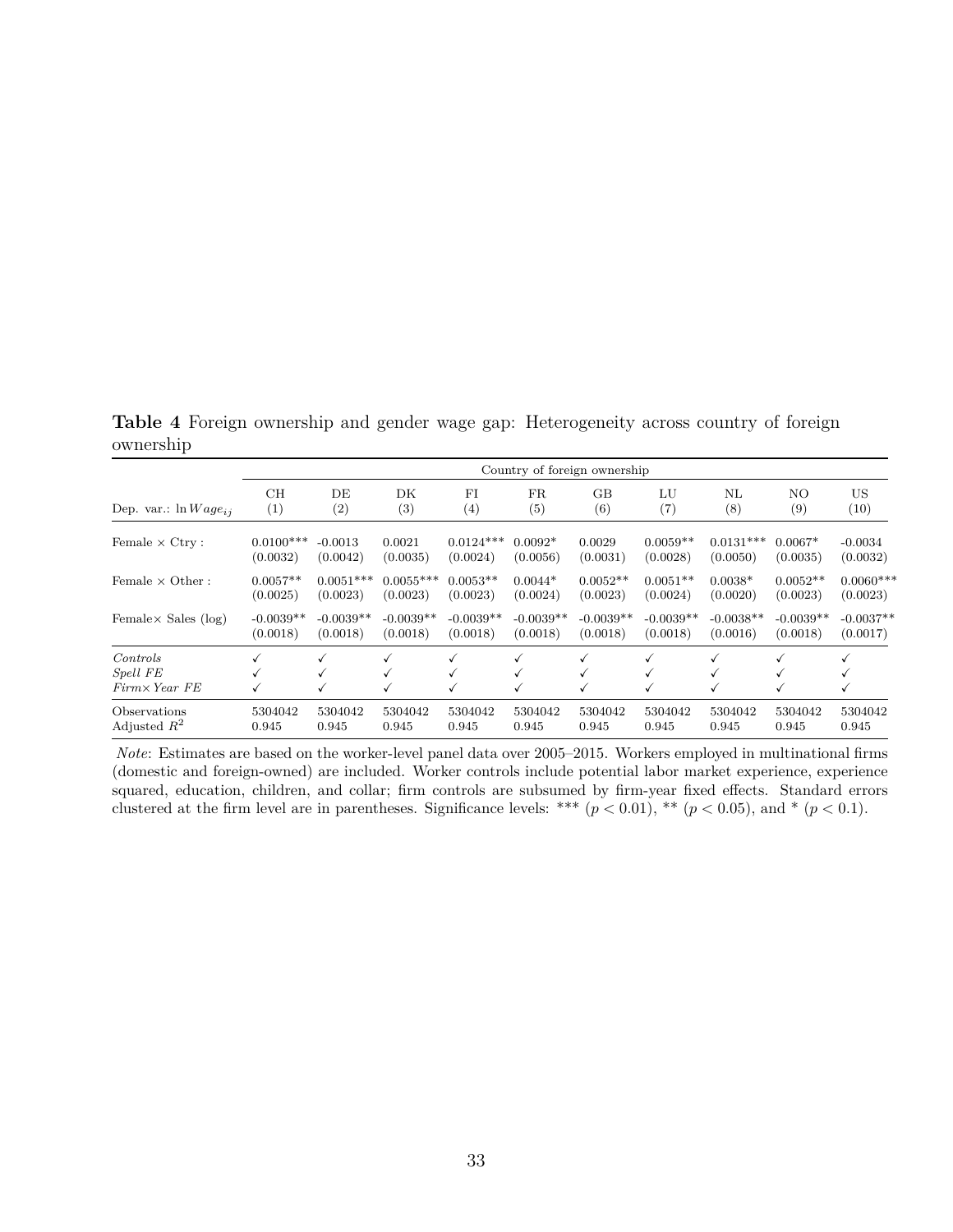<span id="page-34-0"></span>

|                                      | GII<br>$(2005 - 2015)$  |                                    | Alt. inequality index GGI<br>$(2006 - 2015)$ |                          | Controlling for GDP<br>$(2005 - 2015)$ |                                    |  |
|--------------------------------------|-------------------------|------------------------------------|----------------------------------------------|--------------------------|----------------------------------------|------------------------------------|--|
| Dependent variable: $\ln Wage_{ij}$  | (1)                     | (2)                                | (3)                                          | (4)                      | (5)                                    | (6)                                |  |
| Female $\times$ Std GII              | (0.0013)                | $-0.0058***-0.0051***$<br>(0.0013) |                                              |                          | (0.0013)                               | $-0.0055***-0.0050***$<br>(0.0013) |  |
| Std GII                              | $0.0058***$<br>(0.0021) |                                    |                                              |                          | $0.0055***$<br>(0.0020)                |                                    |  |
| Female $\times$ Std GGI (reversed)   |                         |                                    | $-0.0026**$<br>(0.0012)                      | $-0.0026**$<br>(0.0011)  |                                        |                                    |  |
| Std GGI (reversed)                   |                         |                                    | 0.0028<br>(0.0022)                           |                          |                                        |                                    |  |
| Female $\times$ GDP per Capita (log) |                         |                                    |                                              |                          | $-0.0022$<br>(0.0019)                  | $-0.0016$<br>(0.0017)              |  |
| GDP per Capita (log)                 |                         |                                    |                                              |                          | $-0.0048$<br>(0.0055)                  |                                    |  |
| Female $\times$ Sales (log)          | (0.0033)                | $-0.0092***-0.0055***$<br>(0.0020) | $-0.0096**$<br>(0.0038)                      | $-0.0059***$<br>(0.0023) | (0.0032)                               | $-0.0091***-0.0055***$<br>(0.0020) |  |
| Sales $(log)$                        | $0.0137**$<br>(0.0065)  |                                    | $0.0137*$<br>(0.0071)                        |                          | $0.0133**$<br>(0.0061)                 |                                    |  |
| Controls                             | $\checkmark$            | $\checkmark$                       | $\checkmark$                                 | $\checkmark$             | ✓                                      | $\checkmark$                       |  |
| $Industry \times Year$ FE            | ✓                       |                                    | ✓                                            |                          | ✓                                      |                                    |  |
| Spell FE<br>Firm× Year FE            | ✓                       | $\checkmark$                       | ✓                                            |                          | ✓                                      | ✓                                  |  |
| Observations<br>Adjusted $R^2$       | 2959755<br>0.942        | 2959755<br>0.946                   | 2712514<br>0.943                             | 2712512<br>0.948         | 2959755<br>0.942                       | 2959755<br>0.946                   |  |

**Table 5** Gender norms and gender wage gap

*Note*: Estimates are based on the worker-level panel data over a specified period. Only workers employed in foreignowned firms are included. Worker controls include potential labor market experience, experience squared, education, children, and collar; firm controls include firm size and region fixed effects. The GGI is reversed to maintain the same interpretation as the GII. Standard errors clustered at the firm level are in parentheses. Significance levels: \*\*\*  $(p < 0.01)$ , \*\*  $(p < 0.05)$ , and \*  $(p < 0.1)$ .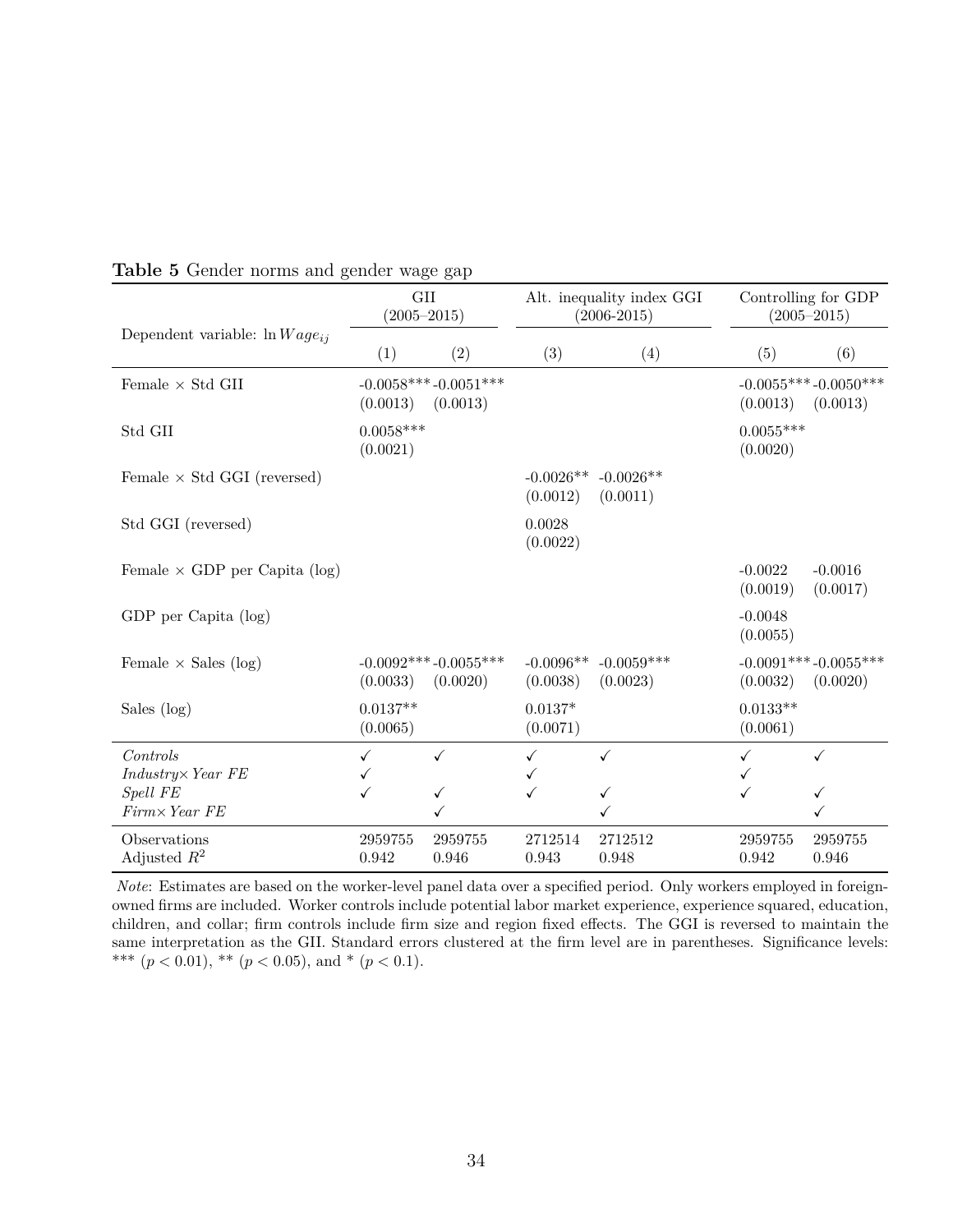<span id="page-35-0"></span>

|                                     | Firm size $> 50$ empl.<br>$(2005 - 2015)$ |                                    |                         | Alt. time period<br>$(2000 - 2015)$ | Adding occ. FE<br>$(2005 - 2015)$ |
|-------------------------------------|-------------------------------------------|------------------------------------|-------------------------|-------------------------------------|-----------------------------------|
| Dependent variable: $\ln Wage_{ij}$ | (1)                                       | (2)                                | (3)                     | (4)                                 | (5)                               |
| Female $\times$ Std GII             | (0.0013)                                  | $-0.0060***-0.0054***$<br>(0.0014) | (0.0013)                | $-0.0067***-0.0056***$<br>(0.0014)  | $-0.0047***$<br>(0.0013)          |
| Std GII                             | $0.0058**$<br>(0.0023)                    |                                    | $0.0049***$<br>(0.0019) |                                     |                                   |
| Female $\times$ Sales (log)         | (0.0034)                                  | $-0.0094***-0.0057***$<br>(0.0021) | (0.0029)                | $-0.0067**$ $-0.0039**$<br>(0.0020) | $-0.0033*$<br>(0.0017)            |
| Sales $(\log)$                      | $0.0133**$<br>(0.0067)                    |                                    | $0.0114**$<br>(0.0053)  |                                     |                                   |
| Controls                            |                                           |                                    |                         |                                     |                                   |
| $Industry \times Year$ FE           |                                           |                                    |                         |                                     |                                   |
| <b>Spell FE</b>                     |                                           |                                    |                         |                                     |                                   |
| $Firm \times Year$ FE               |                                           |                                    |                         |                                     |                                   |
| Firm×Occupation×Year FE             |                                           |                                    |                         |                                     |                                   |
| Observations<br>Adjusted $R^2$      | 2906391<br>0.942                          | 2906391<br>0.946                   | 4133663<br>0.937        | 4133663<br>0.941                    | 2953253<br>0.946                  |

**Table 6** Gender norms and gender wage gap: Robustness

*Note*: Estimates are based on the worker-level panel data over a specified period. Only workers employed in foreign-owned firms are included. Worker controls include potential labor market experience, experience squared, education, children, and collar; firm controls include firm size and region fixed effects. Standard errors clustered at the firm level are in parentheses. Significance levels: \*\*\* (*p <* 0*.*01), \*\*  $(p < 0.05)$ , and \*  $(p < 0.1)$ .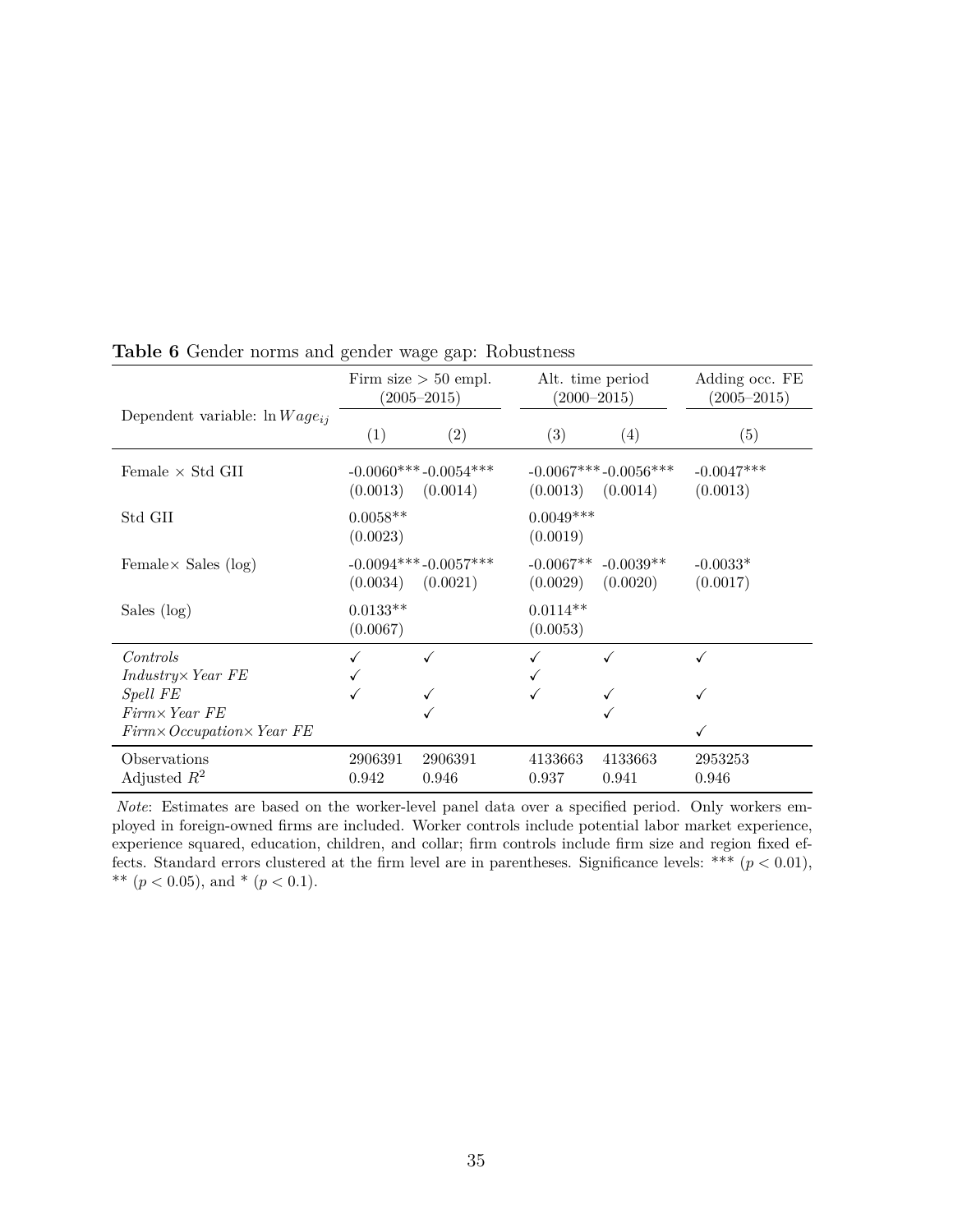<span id="page-36-0"></span>

|                                          |                         | Education                          |                           | Age                      |                          | Occupation               |
|------------------------------------------|-------------------------|------------------------------------|---------------------------|--------------------------|--------------------------|--------------------------|
| Dependent variable: $\ln Wage_{ij}$      | Primary                 | Secondary                          | Tertiary                  | Age $\leq$ 39            | Age > 39                 | Manager                  |
| Female $\times$ Std GII                  | $-0.0035**$<br>(0.0016) | $-0.0042***$<br>(0.0013)           | $-0.0055**$<br>(0.0026)   | $-0.0035**$<br>(0.0017)  | $-0.0045**$<br>(0.0019)  | $-0.0013$<br>(0.0030)    |
| Female $\times$ Sales (log)              | $-0.0023$<br>(0.0018)   | $-0.0068***$<br>(0.0024)           | $-0.0012$<br>(0.0019)     | $-0.0082**$<br>(0.0036)  | $-0.0013$<br>(0.0020)    | $-0.0059$<br>(0.0039)    |
| Experience                               | $0.0084**$<br>(0.0037)  | $0.0066***$<br>(0.0004)            | $0.0117***$<br>(0.0006)   | $0.0095***$<br>(0.0004)  | $0.0025***$<br>(0.0002)  | $0.0109***$<br>(0.0008)  |
| $Experience^2/100$                       | (0.0010)                | $-0.0182***-0.0283***$<br>(0.0013) | $-0.0466$ ***<br>(0.0019) | $-0.0477***$<br>(0.0023) | $-0.0083***$<br>(0.0005) | $-0.0405***$<br>(0.0015) |
| Children                                 | $-0.0017$<br>(0.0010)   | $-0.0075***$<br>(0.0016)           | $0.0082***$<br>(0.0009)   | $-0.0102***$<br>(0.0021) | $-0.0035***$<br>(0.0005) | 0.0021<br>(0.0016)       |
| White collar                             | $0.0334***$<br>(0.0032) | $0.0343***$<br>(0.0027)            | $0.0275***$<br>(0.0042)   | $0.0353***$<br>(0.0035)  | $0.0225***$<br>(0.0018)  |                          |
| University education                     |                         |                                    |                           | $0.0367***$<br>(0.0036)  | 0.0103<br>(0.0083)       | $0.0282**$<br>(0.0124)   |
| <b>Spell FE</b><br>$Firm \times Year$ FE | ✓                       | ✓<br>$\checkmark$                  | $\checkmark$              | ✓<br>$\checkmark$        | ✓                        | $\checkmark$             |
| Observations<br>Adjusted $R^2$           | 381775<br>0.910         | 2044180<br>0.928                   | 520432<br>0.962           | 1699891<br>0.926         | 1221607<br>0.970         | 214794<br>0.962          |

**Table 7** Gender norms and gender wage gap: Heterogeneity across worker types

*Note*: Estimates are based on the worker-level panel data over 2005–2015. Only workers employed in foreign-owned firms are included. Standard errors clustered at the firm level are in parentheses. Significance levels: \*\*\* (*p <* 0*.*01), \*\*  $(p < 0.05)$ , and \*  $(p < 0.1)$ .

**Table 8** Gender norms and gender wage gap: Heterogeneity across wage distribution

<span id="page-36-1"></span>

| Dependent variable: $\ln Wage_{ij}$ | 1st quantile<br>(1)               | 2nd quantile<br>$\left( 2\right)$   | 3rd quantile<br>$\left( 3\right)$ | 4th quantile<br>$\left(4\right)$ |
|-------------------------------------|-----------------------------------|-------------------------------------|-----------------------------------|----------------------------------|
| Female $\times$ Std GII             | $-0.0010$<br>(0.0011)             | $-0.0030***$<br>(0.0009)            | $-0.0069***$<br>(0.0019)          | $-0.0094***$<br>(0.0032)         |
| Female $\times$ Sales (log)         | $-0.0041$<br>(0.0030)<br>(0.0014) | $-0.0028**$<br>(0.0014)<br>(0.0014) | $-0.0017$<br>(0.0014)             | $-0.0041$<br>(0.0029)            |
| Controls                            | ✓                                 |                                     |                                   |                                  |
| <i>Spell</i> FE                     |                                   |                                     |                                   |                                  |
| $Firm \times Year$ FE               |                                   |                                     |                                   |                                  |
| Observations<br>Adjusted $R^2$      | 662988<br>0.811                   | 640017<br>0.569                     | 660500<br>0.646                   | 703735<br>0.920                  |

*Note*: Estimates are based on the worker-level panel data over 2005–2015. Only workers employed in foreign-owned firms are included. Worker controls include potential labor market experience, experience squared, education, children, and collar; firm controls are subsumed by firm-year fixed effects. Standard errors clustered at the firm level are in parentheses. Significance levels: \*\*\*  $(p < 0.01)$ , \*\*  $(p < 0.05)$ , and \*  $(p < 0.1)$ .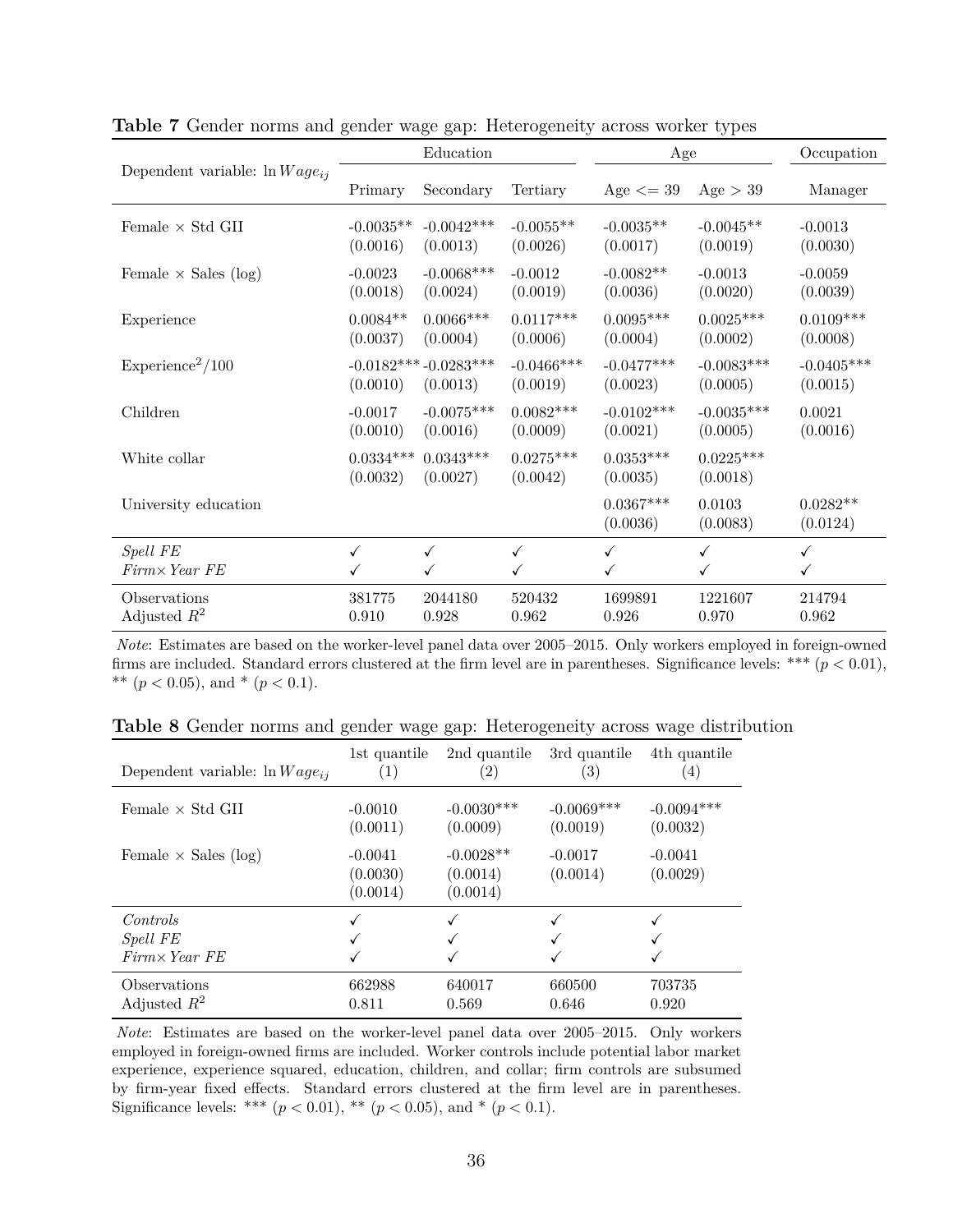# **A Online appendix**

| Variable                   | Source      | <b>Notes</b>                                                                                                                                                                                                                                                                                                                                                                                                                                                                                                                                                                                                                                                                                  |
|----------------------------|-------------|-----------------------------------------------------------------------------------------------------------------------------------------------------------------------------------------------------------------------------------------------------------------------------------------------------------------------------------------------------------------------------------------------------------------------------------------------------------------------------------------------------------------------------------------------------------------------------------------------------------------------------------------------------------------------------------------------|
| Individual level variables |             |                                                                                                                                                                                                                                                                                                                                                                                                                                                                                                                                                                                                                                                                                               |
| Individual identifier      | SSS         | All individual identifiers are anonymized by Statistics Sweden us-<br>ing a serial number. The actual social security numbers come<br>originally from the population register.                                                                                                                                                                                                                                                                                                                                                                                                                                                                                                                |
| Wage                       | SSS         | Full-time equivalent monthly earnings (comparable to hourly wage<br>rates) relate to the survey month, usually September. The infor-<br>mation is available for all employees in the public sector. In the<br>private sector, the data are available for all workers in firms with<br>at least 500 employees; for the rest, a stratified sample based on<br>the industry affiliation and firm size is used. As a result, roughly<br>50 percent of private-sector workers are included in the sample in<br>any given year.                                                                                                                                                                     |
| Occupation and color       | SSS         | Detailed worker occupation codes, up to 4 digits. Swedish Stan-<br>dard Classification of Occupations (SSYK96) is based on the In-<br>ternational Standard Classification of Occupations (ISCO-88).                                                                                                                                                                                                                                                                                                                                                                                                                                                                                           |
| Age                        | <b>LISA</b> | Individual's age, original source: the population register.                                                                                                                                                                                                                                                                                                                                                                                                                                                                                                                                                                                                                                   |
| Gender                     | <b>LISA</b> | Individual's gender, original source: the population register.                                                                                                                                                                                                                                                                                                                                                                                                                                                                                                                                                                                                                                |
| Education                  | <b>LISA</b> | We define a worker as having university education (as being<br>skilled) if he or she has at least two years of post-secondary ed-<br>ucation. To derive the variable, we rely on the information on<br>the highest completed level of education (original source: the ed-<br>ucation register). The original education variable takes on the<br>following values: (1) Primary and lower secondary education, less<br>than $9$ years; (2) Primary and lower secondary education, $9 \text{ or } 10$<br>years; $(3)$ Upper secondary education; $(4)$ Post-secondary educa-<br>tion, less than two years; (5) Post-secondary education, two years<br>or longer; and (6) Postgraduate education. |
| Experience                 | <b>LISA</b> | We construct potential labor market experience as a difference<br>between individual's age and (1) the year of obtaining highest level<br>of education, or $(2)$ years of education (based on the education<br>variable). If neither of the variables are available, we subtract 16<br>to obtain potential labor market experience.                                                                                                                                                                                                                                                                                                                                                           |
| Children                   | <b>LISA</b> | We define a dummy taking a value of 1 if there is at least one child<br>below 18 years old in the household (original source: population<br>register).                                                                                                                                                                                                                                                                                                                                                                                                                                                                                                                                        |

#### <span id="page-37-0"></span>**Table A1** Variable definitions

Continued on next page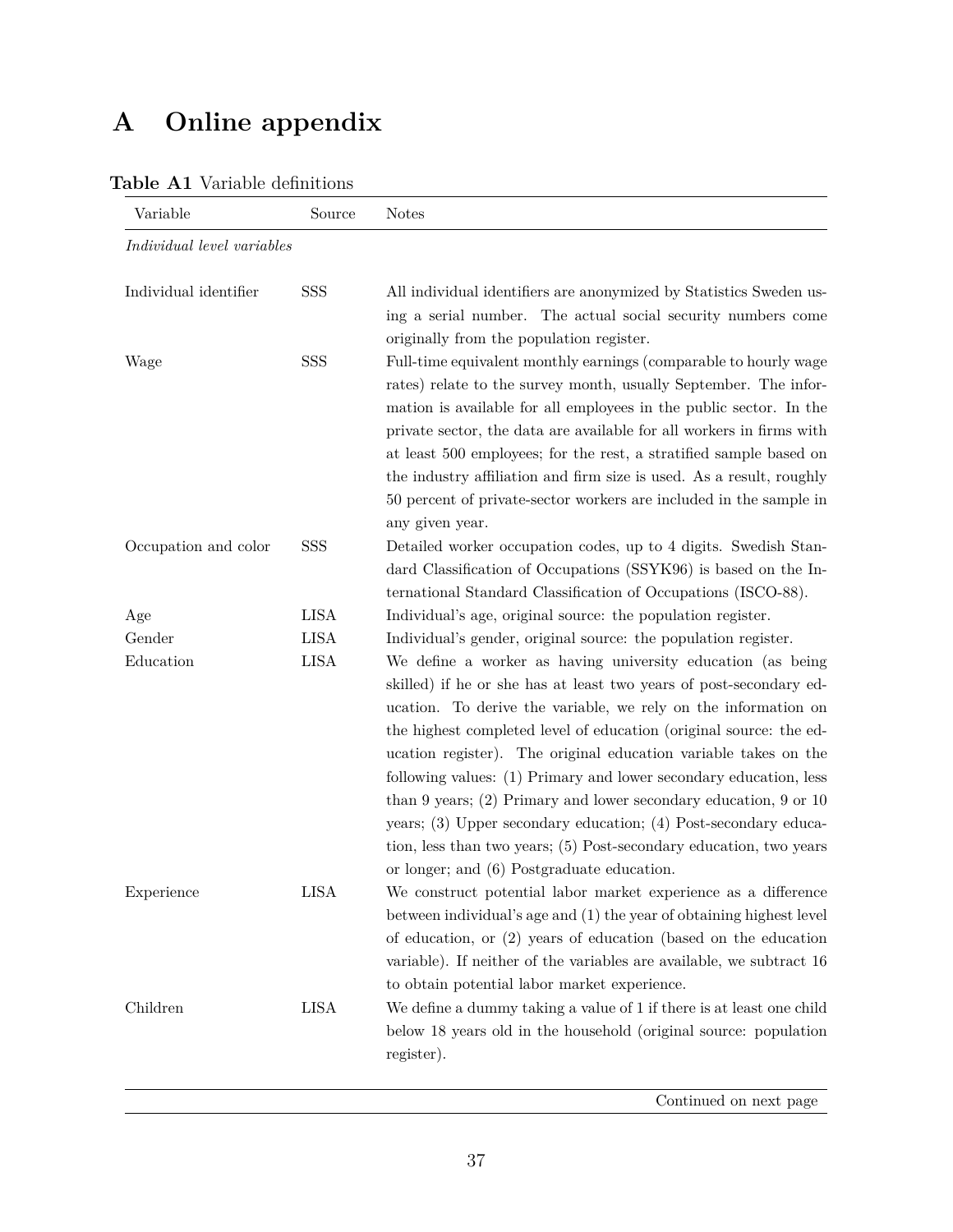| Variable                | Source                                | <b>Notes</b>                                                                                                                                                                                                                                                                                                                                                                                                                                                                                                                                          |
|-------------------------|---------------------------------------|-------------------------------------------------------------------------------------------------------------------------------------------------------------------------------------------------------------------------------------------------------------------------------------------------------------------------------------------------------------------------------------------------------------------------------------------------------------------------------------------------------------------------------------------------------|
| Firm-level variables    |                                       |                                                                                                                                                                                                                                                                                                                                                                                                                                                                                                                                                       |
| Firm identifier         | FAD                                   | The FAD-identifier is obtained from The Dynamics of Enterprises<br>and Establishments Database (FAD, Statistics Sweden) and is de-<br>veloped to correct for administrative changes in firm legal iden-<br>tifiers over time and. The principle behind the FAD-identifier<br>is that it remains the constant from one year to another if the<br>firm's actual identifier has changed, but a majority of workers<br>stay in the firm between the two consecutive years. More details<br>on FAD-identifiers are available at Statistics Sweden website. |
| Foreign ownership       | KCR                                   | A categorical variable defined as 1 if at least 50 percent of the<br>equity is foreign owned, and 0 otherwise; original source: Swedish<br>Agency for Economic and Regional Growth. According to the<br>definition, a firm is categorized as foreign-owned if more than 50<br>percent of the equity is foreign-owned.                                                                                                                                                                                                                                 |
| Firm size               | RAMS                                  | Number of employees. Aggregated to the firm level from estab-<br>lishment level data.                                                                                                                                                                                                                                                                                                                                                                                                                                                                 |
| Sales                   | <b>FEK</b>                            | Sales is the firm's total turnover from goods and services in million<br>EUR, deflated using CPI and turned from SEK into EUR using<br>the Swedish central back annual average exchange rate. Excise<br>duty is excluded, and the measure is also adjusted for merchant-<br>ing.                                                                                                                                                                                                                                                                      |
| Country-level variables |                                       |                                                                                                                                                                                                                                                                                                                                                                                                                                                                                                                                                       |
| GII                     | UN<br>database                        | An inequality index measuring loss of opportunities due to gender<br>inequality in three aspects of human development: reproductive<br>health, empowerment, and economic status. Higher values indi-<br>cate more disparities between men and women.                                                                                                                                                                                                                                                                                                  |
| GGI                     | World<br>Economic<br>Forum<br>reports | An inequality index measuring gender-based gap in access to<br>resources and opportunities in countries across four fundamen-<br>tal dimensions: economic participation and opportunity, educa-<br>tional attainment, health and survival, and political empower-<br>ment. Higher values indicate less disparities between men and<br>women. For our analysis, we reverse the index to give it the same<br>interpretation as the GII.                                                                                                                 |
| GDP per Capita          | Penn<br>World<br><b>Tables</b>        |                                                                                                                                                                                                                                                                                                                                                                                                                                                                                                                                                       |

**Table A1 – continued from previous page**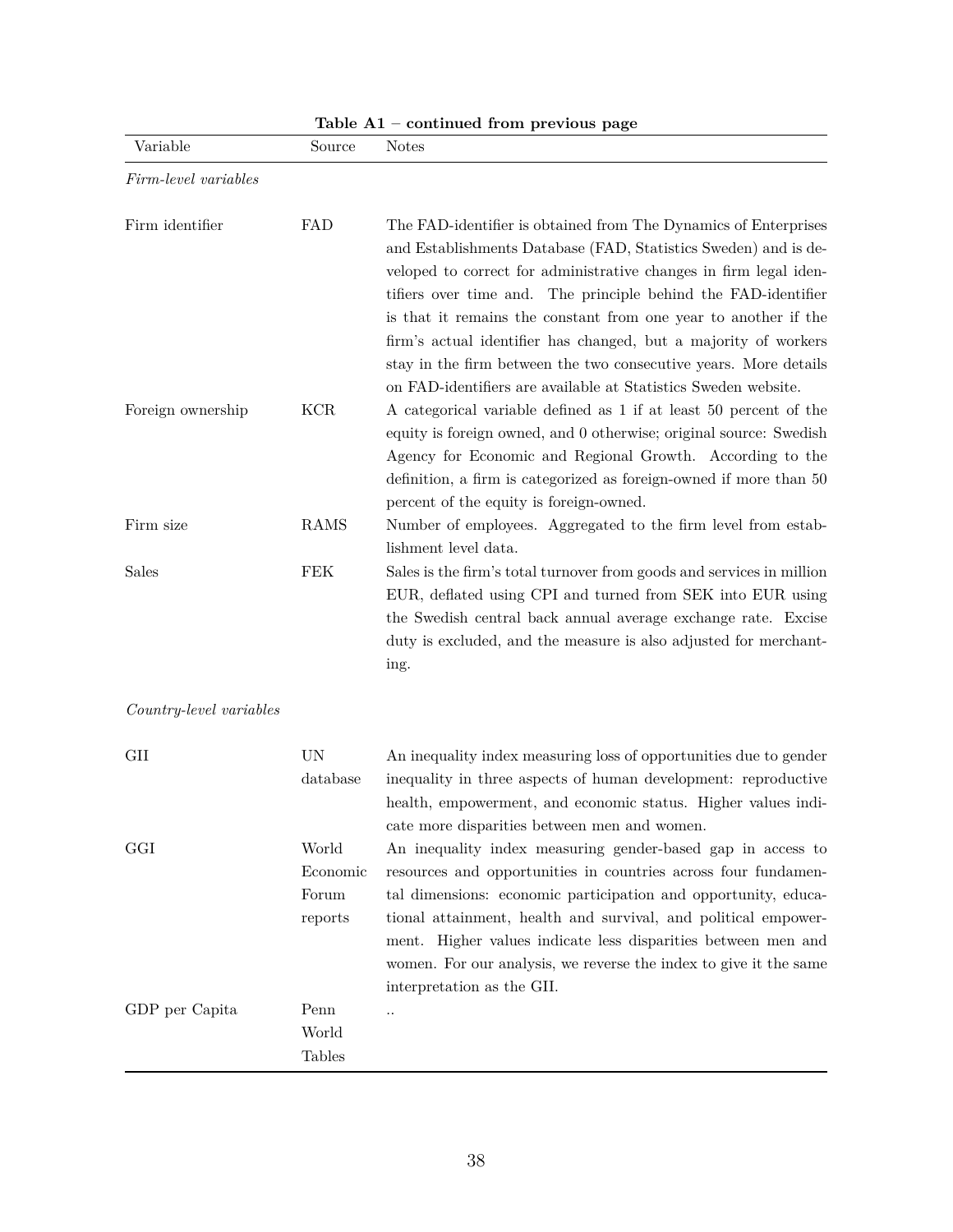| Dependent variable: $\ln Wage_{ij}$        | (1)                   | (2)                                                         | (3)                              | (4)                                                    |
|--------------------------------------------|-----------------------|-------------------------------------------------------------|----------------------------------|--------------------------------------------------------|
| Female                                     | (0.0048)              | (0.0049)                                                    | (0.0511)                         | $-0.1171***-0.1160***-0.1606***-0.1770***$<br>(0.0561) |
| Foreign-owned                              | $-0.0016$<br>(0.0051) | 0.0029<br>(0.0048)                                          | 0.0026<br>(0.0048)               |                                                        |
| Female $\times$ Foreign-owned              | $-0.0016$<br>(0.0063) | $-0.0032$<br>(0.0064)                                       | $-0.0026$<br>(0.0065)            | $-0.0026$<br>(0.0071)                                  |
| Sales (log), deflated                      |                       | $0.0233***$<br>(0.0033)                                     | $0.0228***$<br>(0.0033)          |                                                        |
| Female $\times$ Sales (log), deflated      |                       |                                                             | 0.0018<br>(0.0022)               | 0.0025<br>(0.0024)                                     |
| Firm size $(\log)$                         | (0.0018)              | $0.0052***$ -0.0162***-0.0161***<br>(0.0039)                | (0.0039)                         |                                                        |
| Experience                                 | (0.0005)              | $0.0175***$ $0.0174***$ $0.0174***$ $0.0168***$<br>(0.0005) | (0.0005)                         | (0.0006)                                               |
| Experience <sup>2</sup> /100               | (0.0009)              | (0.0009)                                                    | (0.0009)                         | $-0.0290***-0.0287***-0.0287***-0.0275***$<br>(0.0009) |
| Children                                   | (0.0018)              | $0.0335***$ $0.0334***$<br>(0.0018)                         | $0.0334***0.0317***$<br>(0.0018) | (0.0018)                                               |
| University education                       | (0.0059)              | $0.2387***$ $0.2376***$ $0.2375***$ $0.2194***$<br>(0.0059) | (0.0059)                         | (0.0057)                                               |
| White collar                               | (0.0054)              | $0.2498***$ $0.2486***$ $0.2486***$ $0.2510***$<br>(0.0053) | (0.0053)                         | (0.0054)                                               |
| Region FE                                  | $\checkmark$          | ✓                                                           | $\checkmark$                     |                                                        |
| $Industry \times Year$ FE<br>Firm× Year FE |                       |                                                             | ✓                                | $\checkmark$                                           |
| Observations<br>Adjusted $R^2$             | 6032258<br>0.519      | 6032258<br>0.522                                            | 6032258<br>0.522                 | 6032258<br>0.566                                       |

<span id="page-39-0"></span>**Table A2** Foreign ownership and gender wage gap: No job-spell FE

*Note*: Estimates are based on the worker-level panel data over 2005-2015. Workers employed in multinational firms (domestic and foreign-owned) are included. Standard errors clustered at the firm level are in parentheses. Significance levels: \*\*\*  $(p < 0.01)$ , \*\*  $(p < 0.05)$ , and \*  $(p < 0.1)$ .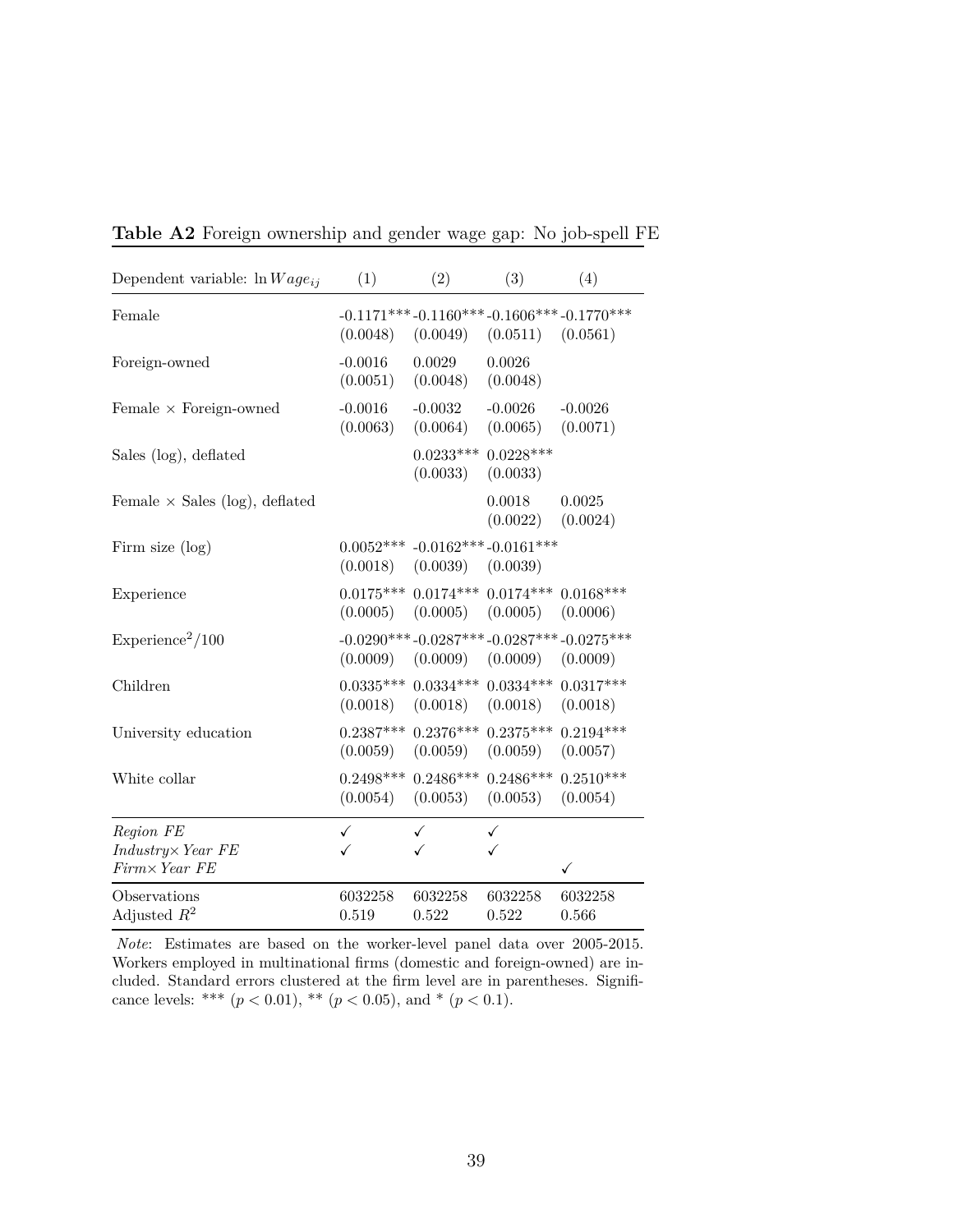| Dependent variable: $\ln Wage_{ij}$      | (1)                    | (2)         | (3)                    | (4)                |
|------------------------------------------|------------------------|-------------|------------------------|--------------------|
| Female $\times$ Foreign-owned t-2        |                        |             | $0.0059*$<br>(0.0034)  | 0.0023<br>(0.0027) |
| Female $\times$ Foreign-owned t-1        |                        |             | $0.0057*$<br>(0.0032)  | 0.0039<br>(0.0028) |
| Female $\times$ Foreign-owned t=0        | $0.0086***$            | 0.0038      | $0.0110***$            | $0.0052*$          |
|                                          | (0.0030)               | (0.0023)    | (0.0036)               | (0.0027)           |
| Female $\times$ Foreign-owned t+1        | $0.0073**$             | $0.0039*$   | $0.0097***$            | $0.0053**$         |
|                                          | (0.0029)               | (0.0023)    | (0.0035)               | (0.0027)           |
| Female $\times$ Foreign-owned t+2        | $0.0061**$             | $0.0052**$  | $0.0084**$             | $0.0067**$         |
|                                          | (0.0030)               | (0.0025)    | (0.0036)               | (0.0029)           |
| Female $\times$ Foreign-owned $>t+2$     | $0.0078**$             | $0.0073***$ | $0.0100***$            | $0.0087***$        |
|                                          | (0.0032)               | (0.0026)    | (0.0037)               | (0.0029)           |
| Female $\times$ Sales (log)              | $-0.0057**$            | $-0.0040**$ | $-0.0056**$            | $-0.0040**$        |
|                                          | (0.0027)               | (0.0018)    | (0.0027)               | (0.0018)           |
| Sales (log)                              | $0.0089**$<br>(0.0044) |             | $0.0089**$<br>(0.0044) |                    |
| Controls                                 | ✓                      | ✓           | ✓                      | ✓                  |
| <b>Spell FE</b><br>$Firm \times Year$ FE |                        |             |                        |                    |
| Observations                             | 5304042                | 5304042     | 5304042                | 5304042            |
| Adjusted $R^2$                           | 0.941                  | 0.945       | 0.941                  | 0.945              |

<span id="page-40-0"></span>**Table A3** Foreign ownership and gender wage gap: Dynamics

*Note*: Estimates are based on the worker-level panel data over 2005–2015. Workers employed in multinational firms (domestic and foreign-owned) are included. Worker controls include potential labor market experience, experience squared, education, children, and collar; firm controls are subsumed by firmyear fixed effects. Standard errors clustered at the firm level are in parentheses. Significance levels: \*\*\*  $(p < 0.01)$ , \*\*  $(p < 0.05)$ , and \*  $(p < 0.1)$ .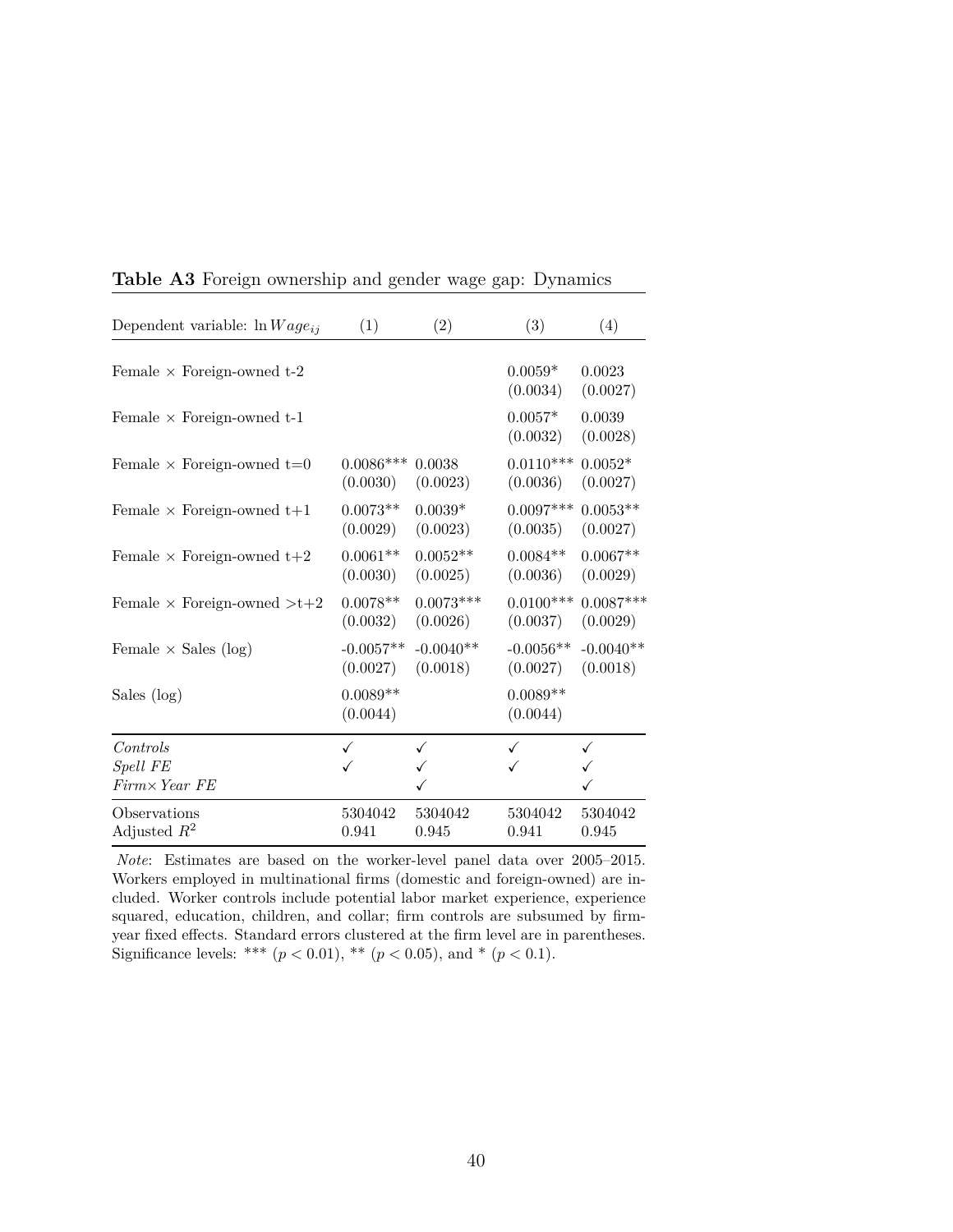| Dependent variable: $\ln Wage_{ij}$                | (1)                     | (2)                                             |
|----------------------------------------------------|-------------------------|-------------------------------------------------|
| Female $\times$ Std GII $\times$ Firm size, Q2     | $-0.0031$<br>(0.0023)   | $-0.0009$<br>(0.0019)                           |
| Female $\times$ Std GII $\times$ Firm size, Q3     | $-0.0061**$<br>(0.0025) | $-0.0024$<br>(0.0021)                           |
| Female $\times$ Std GII $\times$ Firm size, Q4     | (0.0037)                | $-0.0110***-0.0083***$<br>(0.0028)              |
| Female $\times$ Std GII                            | 0.0003                  | $-0.0014$<br>$(0.0018)$ $(0.0014)$              |
| Std GII                                            | $0.0046*$<br>(0.0027)   |                                                 |
| Female $\times$ Sales (log)                        |                         | $-0.0086***-0.0050***$<br>$(0.0027)$ $(0.0017)$ |
| Sales (log), deflated                              | $0.0150***$<br>(0.0052) |                                                 |
| Controls                                           |                         |                                                 |
| <b>Spell FE</b>                                    |                         |                                                 |
| $Industry \times Year$ FE<br>$Firm \times Year$ FE |                         |                                                 |
| Observations                                       | 2959226                 | 2959226                                         |
| Adjusted $R^2$                                     | 0.942                   | 0.946                                           |

<span id="page-41-0"></span>**Table A4** Gender norms and gender wage gap: Heterogeneity across firm size

*Note*: Estimates are based on the worker-level panel data over 2005–2015. Only workers employed in foreign-owned firms are included. Worker controls include potential labor market experience, experience squared, education, children, and collar; firm controls include region fixed effects (subsumed by firm-year fixed effects in column (2)). Standard errors clustered at the firm level are in parentheses. Significance levels: \*\*\*  $(p < 0.01)$ , \*\*  $(p < 0.05)$ , and \*  $(p < 0.1)$ .